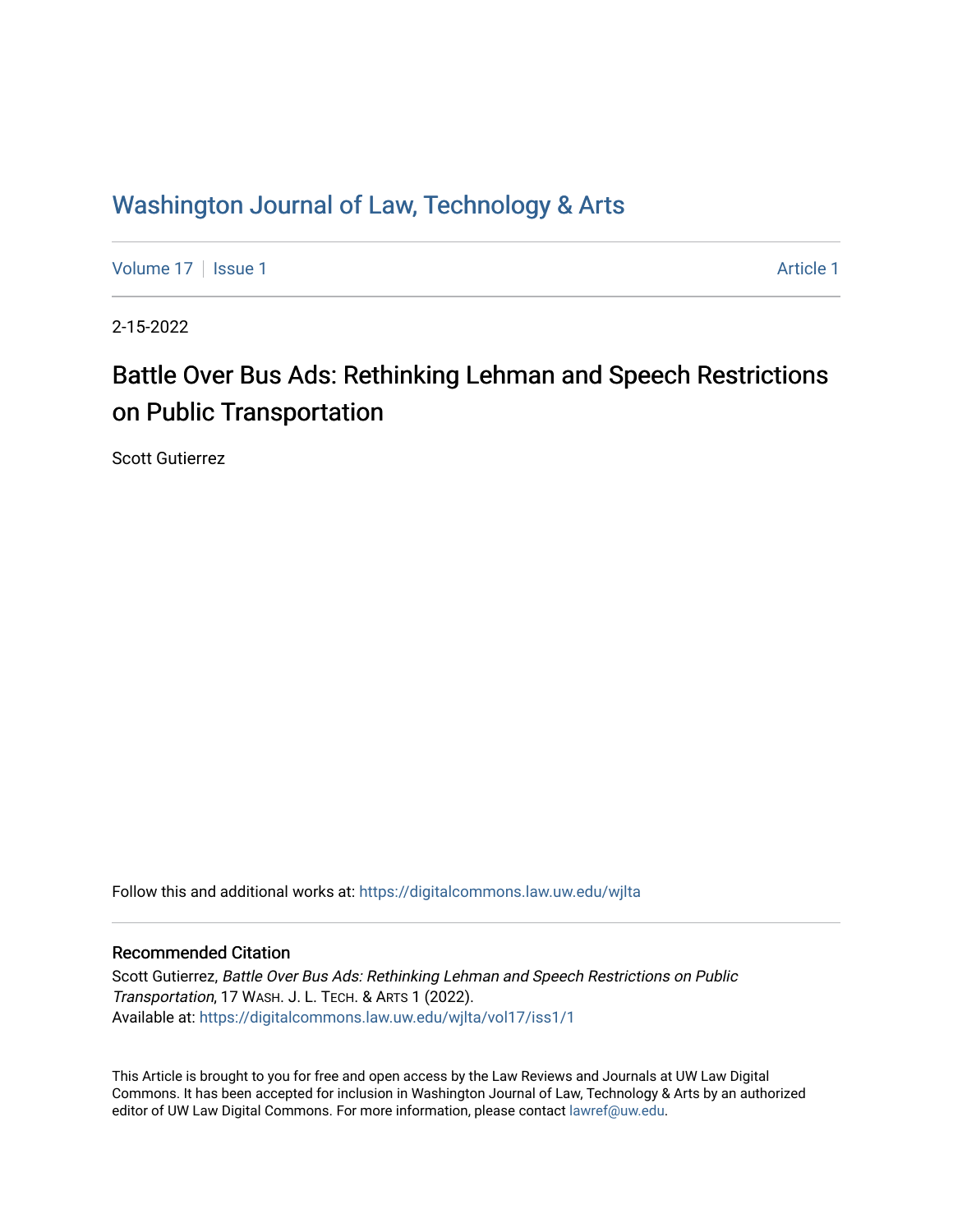# WASHINGTON JOURNAL OF LAW, TECHNOLOGY & ARTS VOLUME 17, ISSUE 1 WINTER 2022

# BATTLE OVER BUS ADS: RETHINKING *LEHMAN* AND SPEECH RESTRICTIONS ON PUBLIC TRANSPORTATION

#### *Scott Gutierrez \**

#### **ABSTRACT**

 *Public transportation systems carry millions of daily commuters and provide a valuable platform for display advertising. However, transit authorities that open their rolling billboards to speech may be hesitant to carry ads that offend riders and create conflicts with their mission of providing a safe and comfortable commuting experience. Advocacy groups have sued to overturn bans on controversial transit ads, prompting inconsistent rulings about whether such bans violate the first amendment. These rulings rely on Lehman v. City of Shaker Heights, a divided supreme court decision from 1974 that held that the first amendment did not require the Shaker Heights transit system to run political ads inside buses. This article proposes that it is time for the Supreme Court to revisit Lehman, and time for public transit agencies to choose between advertising revenue and unfettered speech.*

<sup>\*</sup> J.D. 2021, University of Washington School of Law. The author is immensely grateful to Professor Robert Gomulkiewicz for his time and guidance on this project, as well as his input on multiple drafts. Additional thanks go to Professor William S. Bailey for his advice and support, and to the incredible staff members of the Washington Journal of Law, Technology & Arts for their proofreading, suggestions, and patience. Finally, the author would like to thank King County Metro Transit in Seattle for an educational 1L summer internship, as well as public transit workers everywhere who keep people and the economy moving, even amidst the depths of a pandemic.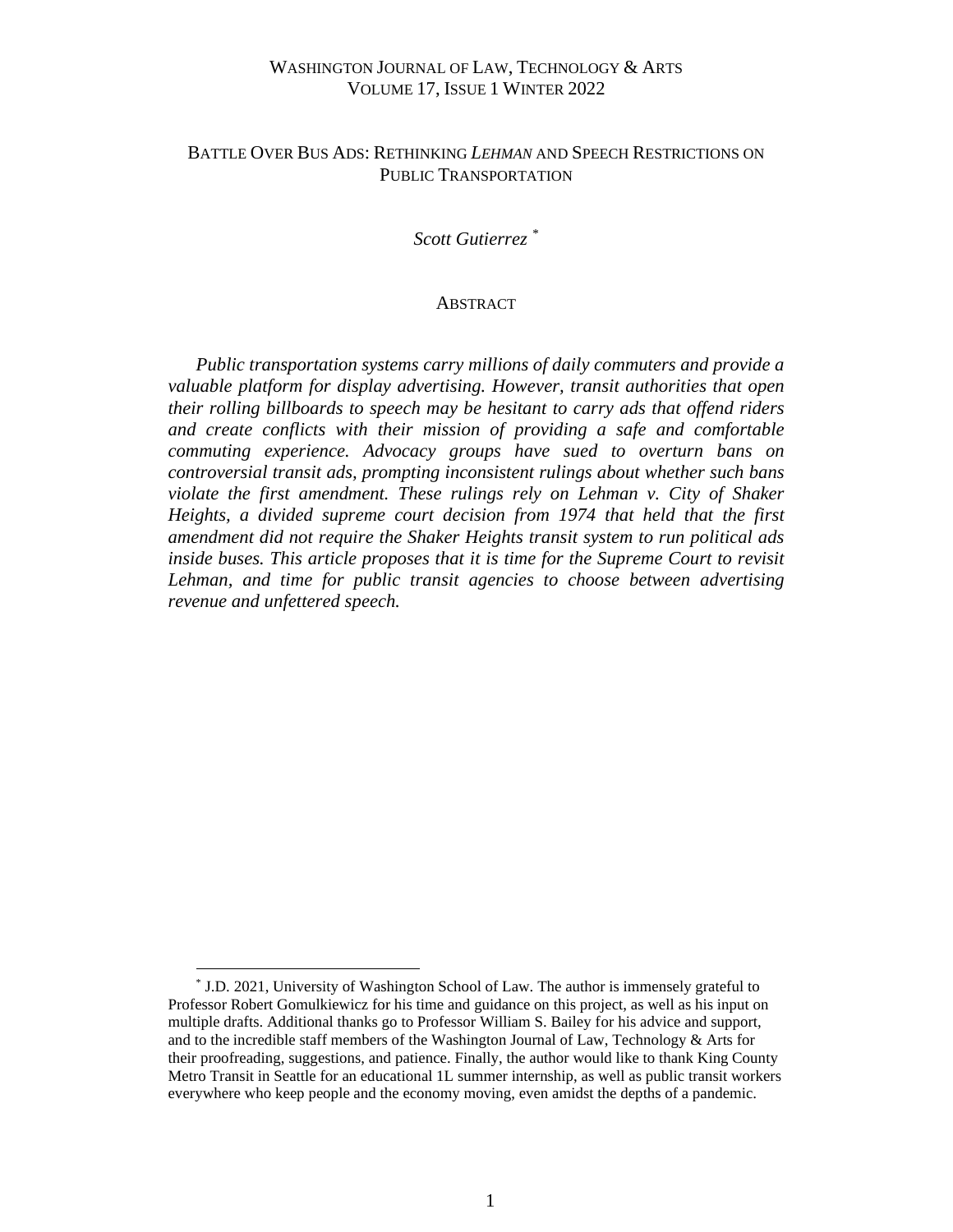# TABLE OF CONTENTS

| B. Blurred Lines: When Commercial Ads Blend with Politics14        |  |
|--------------------------------------------------------------------|--|
|                                                                    |  |
|                                                                    |  |
|                                                                    |  |
|                                                                    |  |
|                                                                    |  |
| 1.                                                                 |  |
|                                                                    |  |
| 3.                                                                 |  |
|                                                                    |  |
| Vague Policies Encourage Viewpoint Discrimination28<br>1.          |  |
| Advertising Standards Must be Objective and Workable29<br>2.       |  |
|                                                                    |  |
|                                                                    |  |
|                                                                    |  |
|                                                                    |  |
|                                                                    |  |
|                                                                    |  |
| B. Lehman's Broad Restrictions are No Longer Valid36               |  |
| C. Lehman's Scope Can Be Limited Without Overturning It38          |  |
| D. The Court Should Adopt A Test to Measure Communicative Value of |  |
|                                                                    |  |
|                                                                    |  |
|                                                                    |  |
|                                                                    |  |
|                                                                    |  |
|                                                                    |  |
|                                                                    |  |
|                                                                    |  |
|                                                                    |  |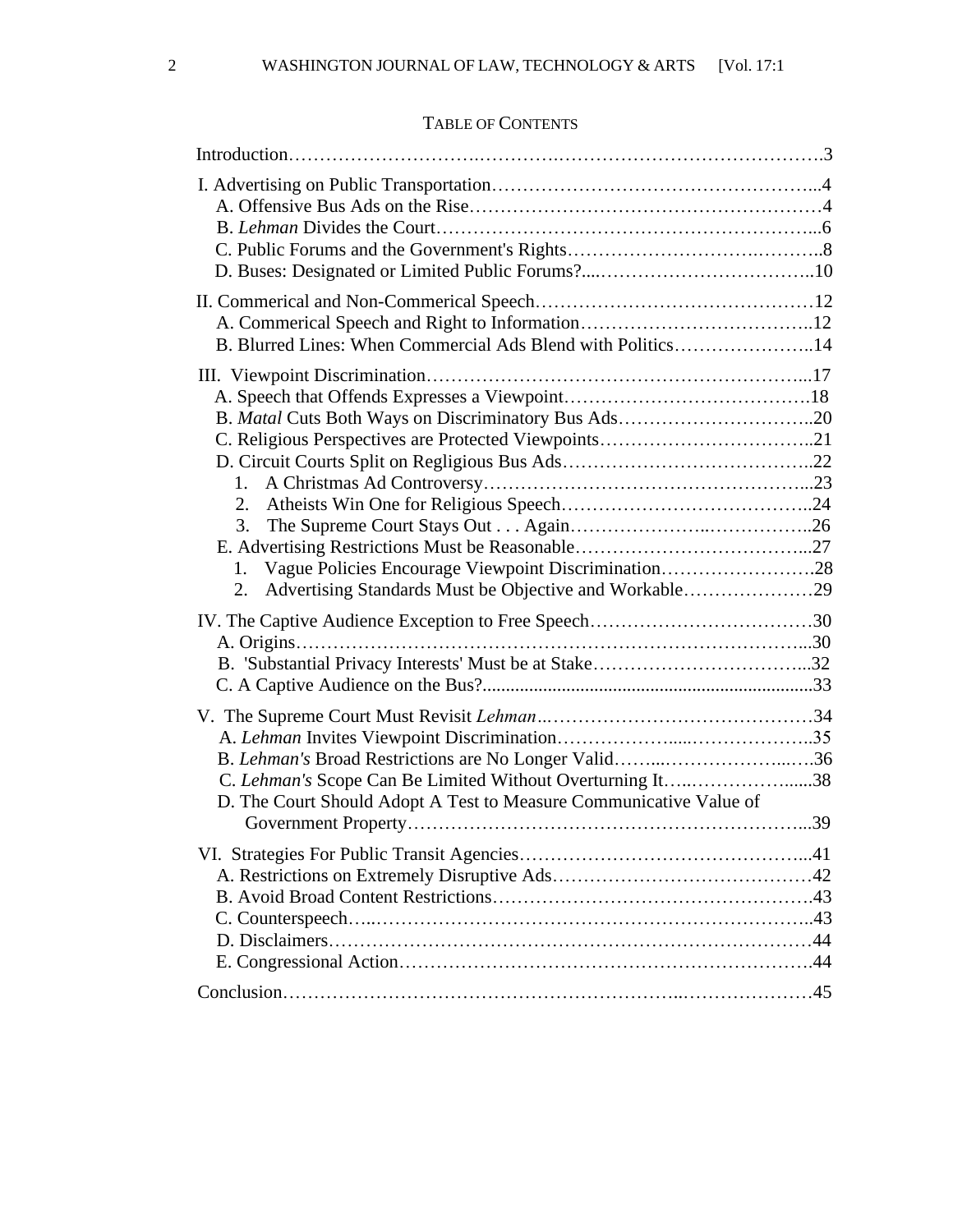#### **INTRODUCTION**

Battles over bus ads have erupted all over the country.<sup>1</sup> The fight is between public transit agencies and advocacy groups over controversial advertising that some organizations seek to display on buses and transit stations. <sup>2</sup> Transit officials generally refuse to accept ads related to topics such as religion or abortion, citing concerns that commuters might take offense and boycott their services. <sup>3</sup> Various political and religious advocacy groups have sued over these policies, arguing free speech is threatened if ads are allowed only when public transit authorities agree with the message.<sup>4</sup> A transit system thus may find itself having to choose between "complaints about the advertisements it accepts" and "lawsuits over the advertisements it rejects." 5

The First Amendment famously prohibits the government from "abridging the freedom of speech."<sup>6</sup> But courts have long allowed more leeway when speech occurs on government property or interferes with government services. 7 In *Lehman v. City of Shaker Heights*, nearly 50 years ago, a plurality of the United States Supreme Court declared that public transit systems are free to make "reasonable choices" concerning advertising on their vehicles to avoid disruptions and create a comfortable environment for commuters. <sup>8</sup> But *Lehman'*s authority hangs on the narrowest of concurrences from Justice William Douglas.<sup>9</sup> As a result, courts have inconsistently applied *Lehman*, <sup>10</sup> resulting in weaker protection for bus ads in Boston or Seattle than in New York or Chicago.<sup>11</sup>

This article explores whether the Court should revisit *Lehman* as transit officials struggle to balance their pursuit of advertising revenue, which helps offset the costs of service, with First Amendment rights. It explains how three significant First Amendment doctrines have evolved since *Lehman,* which create conflicts that fuel some of the recent litigation. It also proposes how the Supreme Court could address those conflicts.

<sup>1</sup> Martine Powers, *In an era when everything is political, is any Metro ad noncontroversial?*, WASH. POST (Aug. 18, 2018), https://www.washingtonpost.com/local/trafficandcommuting/in-anera-when-everything-is-political-is-any-metro-ad-noncontroversial/2018/08/18/a0e691e8-a0c8- 11e8-8e87-c869fe70a721\_story.html; *see also* Engy Abdelkader, *'Savagery' in the Subways: Anti-*

*Muslim Ads, the First Amendment, and the Efficacy of Counterspeech*, 21 ASIAN AM. L.J. 43, 58 (2014).

<sup>2</sup> *Id.*

<sup>3</sup> *Id.*; *see also* Child. of the Rosary v. City of Phoenix, 154 F.3d 972 (9th Cir. 1998).

<sup>4</sup> Powers, *supra* note 1; *see also* Press Release, American Civil Liberties Union, ACLU sues DC Metro over Rejection of First Amendment Ad (Aug. 9, 2017), https://www.aclu.org/pressreleases/aclu-sues-dc-metro-over-rejection-first-amendment-ad.

<sup>5</sup> Am. Freedom Def. Initiative v. Wash. Metro. Area Transit Auth*.,* 901 F.3d 356*,* 373 (D.C. Cir. 2018).

<sup>6</sup> U.S. Const. amend. I.

<sup>7</sup> WHITNEY K. NOVAK, CONG. RSCH. SERV., LSB10383, RELIGIOUS SPEECH AND ADVERTISING: CURRENT CIRCUIT SPLIT AND ITS IMPLICATIONS FOR CONGRESS (2019). <sup>8</sup> Lehman v. City of Shaker Heights, 418 U.S. 298, 303 (1974).

 $9$  *Id.* at 305, (Douglas, J., concurring).

<sup>10</sup> *Id.*

<sup>&</sup>lt;sup>11</sup> See Am. Freedom Def. Initiative v. King County, 136 S. Ct. 1022, 1023 (Thomas, J., dissenting from denial of certiorari).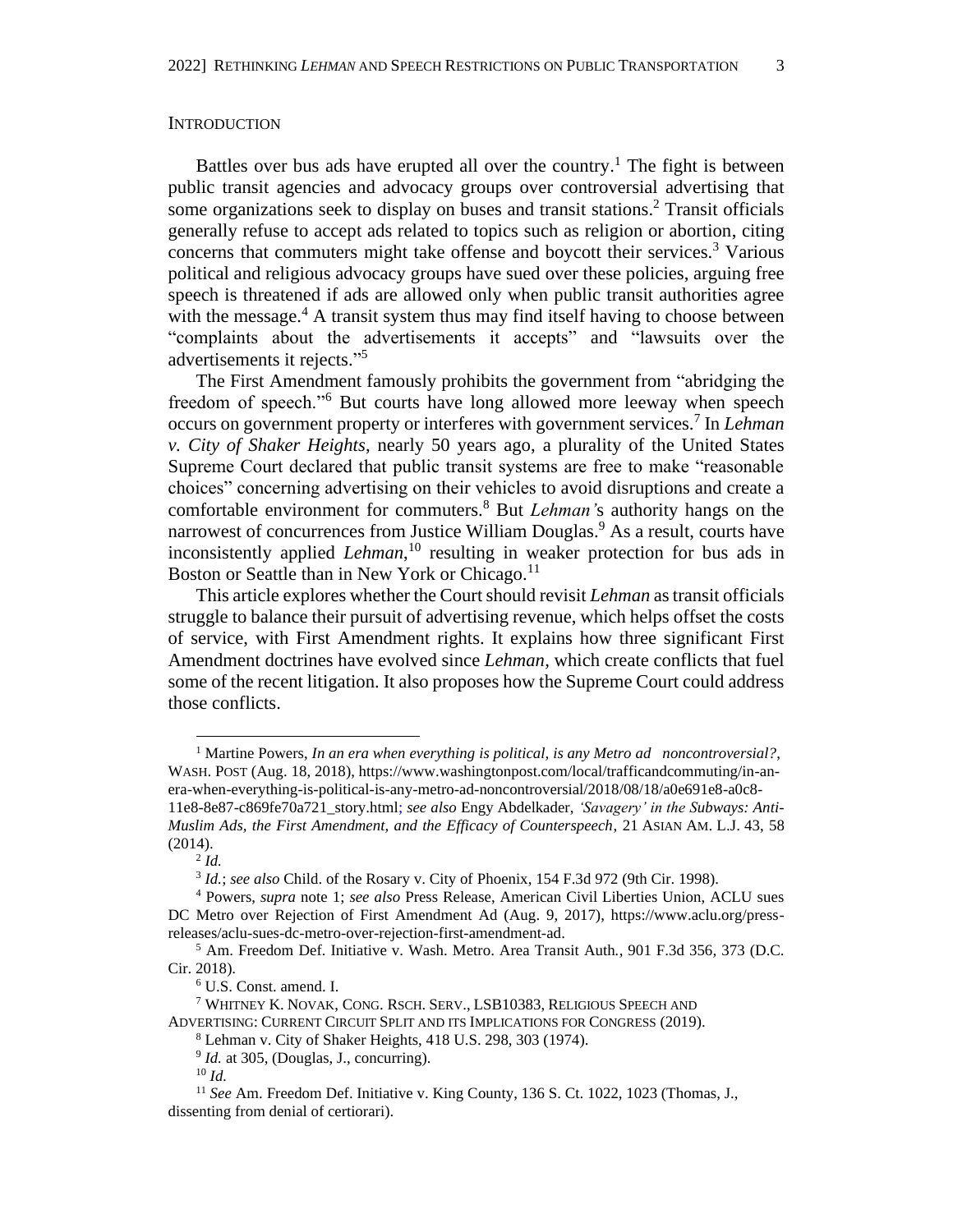Part I focuses on transit advertising practices and how buses fit within public forum doctrine, which classifies the government's authority to regulate private speech depending on the type of forum where it occurs. Part I also explains why some federal courts differ in how they interpret *Lehman* to determine what type of forum exists on the side of a bus.

Part II provides an overview of commercial speech doctrine and how courts distinguish between commercial and non-commercial ads, and why that distinction can complicate a transit system's ability under *Lehman* to regulate advertising that blends commercial speech with political or religious messages.

Part III explains the First Amendment's vigilance for viewpoint discrimination and how the Supreme Court broadly defines a protected viewpoint. Part III also will explain how the Court's definition of viewpoint discrimination has evolved since *Lehman,* and why this presents a conflict for transit systems that prohibit religious speech or ads containing offensive material.

Part IV examines *Lehman*'s holding that transit riders are a captive audience with a right to be free from offensive advertising. It analyzes whether that right can provide a basis for transit authorities to ban controversial ads on bus exteriors when riders are seated inside.

Part V argues that the Supreme Court must revisit *Lehman* to provide clearer guidance on First Amendment protection for bus ads. Furthermore, it proposes new criteria for assessing the level of protection for speech in government forums with high communicative value.

Part VI recommends alternatives to all-out censorship for transit authorities, including the use of counterspeech, or internally created ads, to challenge messages conveyed by offensive ads. Finally, it explores the possibility that Congress may intervene, as transit systems rely heavily on federal funding.

Part VII will conclude with a summary as to why *Lehman* is outdated in light of more recent Supreme Court decisions and how public transit authorities can use strategies such as counterspeech to emphasize their core values.

#### I. ADVERTISING ON PUBLIC TRANSPORTATION

#### *A. Offensive Bus Ads on the Rise*

Millions ride public transportation every day, providing advertisers with a lowcost means of marketing,  $12$  and "a singular opportunity to sway public opinion." $13$ After the Great Recession, more transit authorities sought to increase ad revenue to

<sup>12</sup> *See* Ken Klein, *As Transit Ridership Dips, Advertising Revenue Grows*, OUT OF HOME ADVERTISING ASSOCIATION OF AMERICA: SPECIAL REPORTS (Sept. 24, 2018), https://special reports.oaaa.org/transitdipsadsgrow (stating that transit ad revenue increased to nearly \$500 million in 2018, compared to roughly \$15 billion collected in fare revenue).

<sup>&</sup>lt;sup>13</sup> See Am. Freedom Def. Initiative v. Mass. Bay Transp. Auth., 781 F.3d 571, 592 (1st Cir. 2015) (Stahl, J., concurring in part); *see also Antelope Valley Transit Experiments with Digital Bus Ads*, METRO MAGAZINE (May 26, 2015), https://www.metro-magazine.com/10036920 /antelope-valley-transit-experiments-with-digital-bus-ads (stating that some transit agencies are experimenting with digital ads that can be programmed to display various content).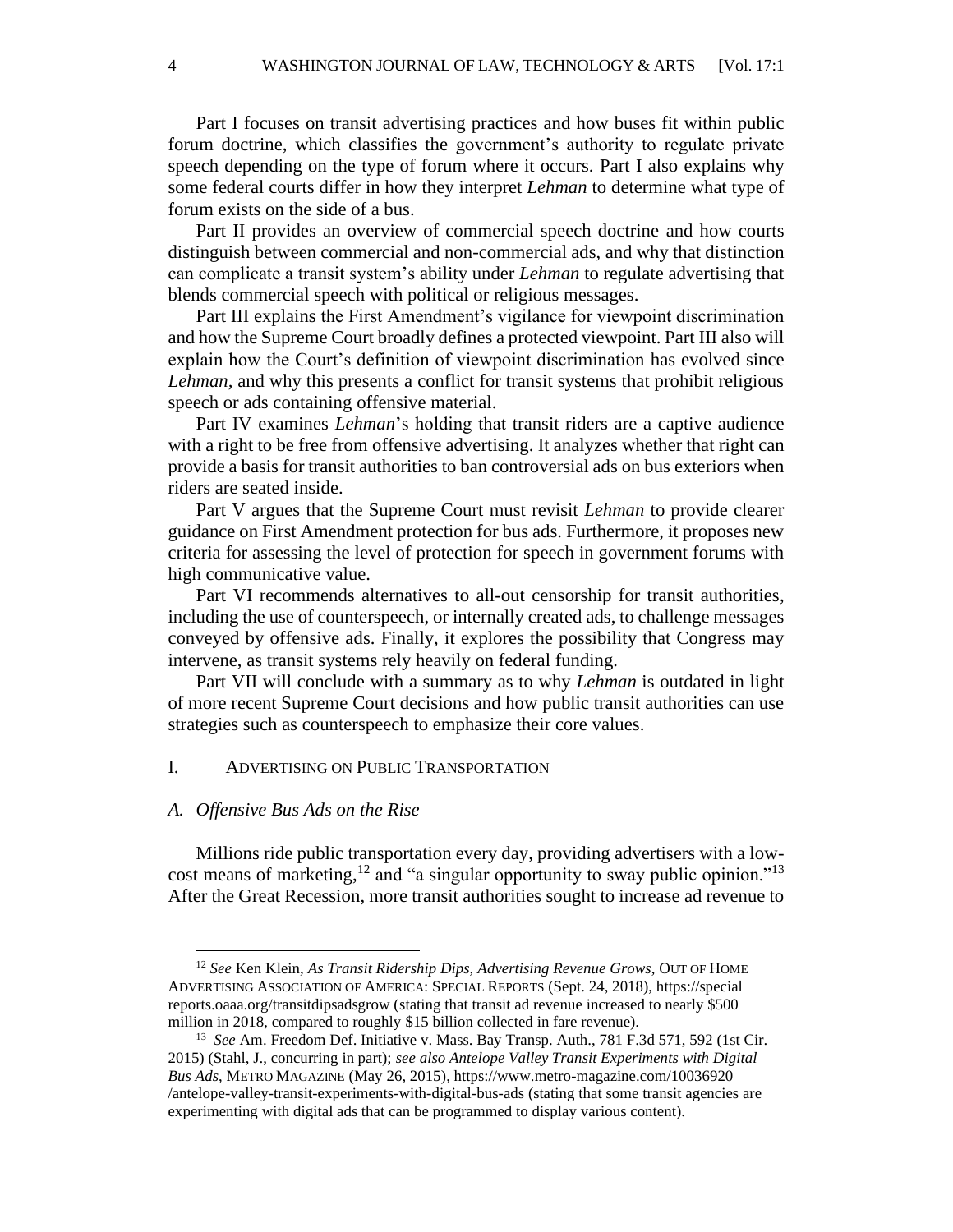help recover financially.<sup>14</sup> Advertising standards vary by city and agency.<sup>15</sup> Commercial ads that promote services or products commonly are permitted, while forbidden content typically includes depictions of violence or weapons, obscenity or adult-oriented material, or ads that are libelous, false, or misleading. <sup>16</sup> In some cities, ads related to alcohol or tobacco are also not allowed.<sup>17</sup>

Some transit agencies have adopted policies comparable to dinner table rules: no politics, no religion, and no controversy or disparaging words.<sup>18</sup> This article primarily focuses on policies related to these categories involving "noncommercial"<sup>19</sup> or "public issue"<sup>20</sup> ads, which contain political, religious, or issueadvocacy speech.

<span id="page-5-0"></span>Transit advertising policies were tested during the last decade when the American Freedom Defense Initiative (AFDI) launched a campaign of "anti-jihad bus and billboard" ads in several major cities.<sup>21</sup> Led by Pamela Geller, who has been described as "one of the most flamboyant anti-Muslim activists in the United States,"<sup>22</sup> AFDI "express[ed] its message on current events and public issues," including global terrorism.<sup>23</sup> AFDI's ads were instantly controversial and often placed on transit systems where other organizations had sponsored ads supportive of Palestinians in the Israeli-Palestinian conflict.<sup>24</sup>

Transit agencies, some under intense community pressure, tried to block Geller's ads out of concern they would incite hate crimes or worse.<sup>25</sup> Geller sued,

<sup>22</sup> *Pamela Geller*, SOUTHERN POVERTY LAW CENTER: EXTREMIST FILES

https://www.splcenter.org/fighting-hate/extremist-files/individual/pamela-geller. <sup>23</sup> Petitioner-Appellant's Br. at 7, Am. Freedom Def. Initiative v. King County, 796 F.3d 1165 (9th Cir. 2018) (No. 17-35897).

<sup>14</sup> Brittni Rubin, *Revised Ad Policies Helping Transit Agencies*, METRO MAGAZINE (Nov. 14, 2012), https://www.metro-magazine.com/bus/article/211681/revised-ad-policies-helping-transitagencies.

<sup>15</sup> *See* Lew R.C. Bricker, Ryan B. Jacobsen & Colin P. Gainer, *Transit Cooperative Research Program, Developing and Implementing a Transit Advertising Policy*, LEGAL RESEARCH DIGEST 33, 11-12 (August 2010), https://books.nap.edu/read/22932/chapter/1.

<sup>&</sup>lt;sup>16</sup> *Id.* at 13-15 (stating that some agencies manage advertising internally while others contract with private firms to sell ad space and screen ads under the agency's policies, with final decisions made by transit officials); *see* Ridley v. Mass. Bay Transp. Auth., 390 F.3d 65, 72 (1st Cir. 2004).

<sup>17</sup> Luis Ferre-Sadurni*, M.T.A. Will Ban Alcohol Advertising on Buses and Subways*, N.Y. TIMES (Oct. 25, 2017), https://www.nytimes.com/2017/10/25/nyregion/alcohol-advertising-mtasubway.html.

<sup>18</sup> *See* MASSACHUSETTS BAY TRANSP. AUTH., GUIDELINES REGULATING MBTA ADVERTISING (amended Nov. 20, 2017), https://cdn.mbta.com/sites/default/files/businesscenter/2017-11-20-mbta-advertising-guidelines.pdf (stating that transit guidelines prohibit "[d]emeaning or disparaging ads," "[p]olitical campaign speech," and "[p]olitical Issues or Matters of Public Debate" such as "economic, political, moral, religious, or social issues").

<sup>19</sup> *See* Lehman v. City of Shaker Heights, 418 U.S. at 300.

<sup>20</sup> *See* Amalgamated Transit Union Loc. 1015 v. Spokane Transit Auth., 929 F.3d 643, 648 (9th Cir. 2019).

<sup>21</sup> Engy Abdelkader, *'Savagery' in the Subways: Anti-Muslim Ads, the First Amendment, and the Efficacy of Counterspeech*, 21 ASIAN AM. L.J. 43, 58 (2014).

<sup>24</sup> *See* Am. Freedom Def. Initiative v. Mass. Bay Transp. Auth., 781 F.3d 571, 574 (1st Cir. 2015); *see also* Abdelkader, *supra* note [21,](#page-5-0) at 66 (stating that the AFDI ads equated Muslims with

<sup>&</sup>quot;savages" or portrayed them as terrorists).

<sup>25</sup> *See* Abdelkader, *supra* note 21, at 67.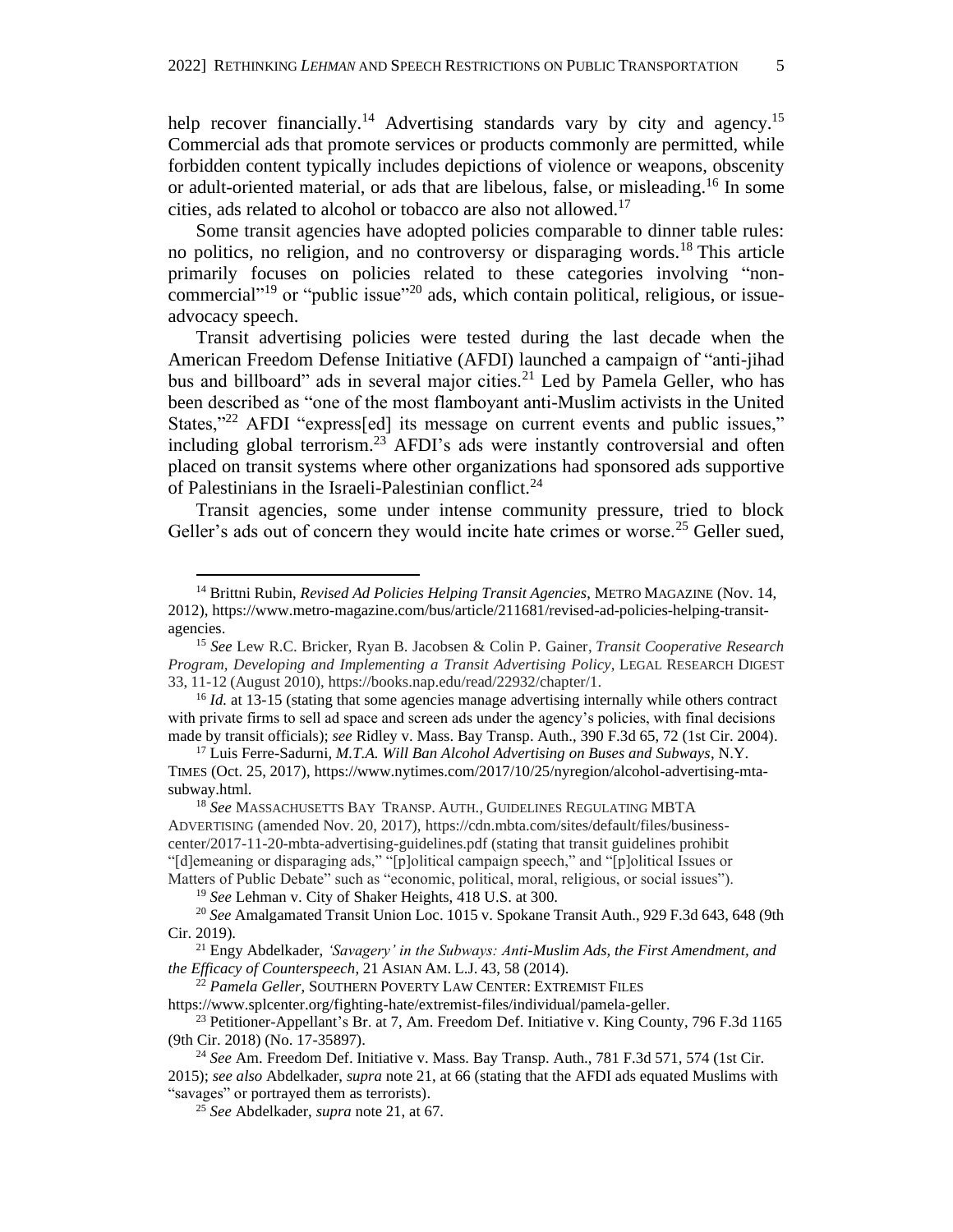and in several cases, including in New York, Philadelphia, and Washington, D.C., courts ruled that transit authorities had violated free speech rights protected by the First Amendment.<sup>26</sup> In response, many transit systems closed their programs altogether or enacted more restrictive policies that affected other advertisers. <sup>27</sup> More lawsuits followed from the American Civil Liberties Union, news media, religious groups and others, evincing a fundamental and sometimes painful truth about the First Amendment: "it protect[s] the freedom to express 'the thought that we hate. $128$ 

# *B.* Lehman *Divides the Court*

Transit officials turned to the *Lehman* decision to support their regulations on speech. In 1970, Harry Lehman sued the Shaker Heights Rapid Transit System for refusing to run his election ads inside the city's buses, which carried many of his potential constituents.<sup>29</sup> The Cleveland suburb had long forbidden political ads as a courtesy to customers and accepted only commercial advertising.<sup>30</sup> Lehman, running for state office, argued the advertising car cards were a "public forum protected by the First Amendment," which guaranteed access to publicly owned and controlled areas of communication opened to other advertisers.<sup>31</sup>

A plurality of the Supreme Court disagreed, holding "[n]o First Amendment forum is here to be found," as the transit system's advertising space was consciously limited "in order to minimize chances of abuse, the appearance of favoritism, and the risk of imposing upon a captive audience.<sup>332</sup>

Writing for the plurality, Justice Harry Blackmun reasoned that bus systems were not like street corners and meeting halls that are traditional places for the exchange of ideas, and had to be treated more like government-run businesses.<sup>33</sup> Thus, the city was free to impose restrictions that were not "arbitrary, capricious, or invidious" and reasonably served its mission to provide convenient and pleasant travel. <sup>34</sup> Blackmun found the city's preference for "innocuous and less controversial [commercial] and service[-]oriented advertising" to be reasonable.<sup>35</sup> Furthermore, he noted the policy had been in place consistently for

<sup>26</sup> *See* Am. Freedom Def. Initiative v. Metro. Transp. Auth., 880 F. Supp. 2d 456 (S.D.N.Y. 2012); Am. Freedom Def. Initiative v. Se. Pa. Transp. Auth. (SEPTA), No. 14-5335, 2014 WL 6676517, at 1 (E.D. Pa. Nov. 25, 2014); Am. Freedom Def. Initiative v. Wash. Metro. Area Transit Auth., 898 F. Supp. 2d 73 (D.D.C 2012).

 $27$  Answering Brief of King County at 1, Am. Freedom Def. Initiative v. King County, 904 F.3d 1126 (9th Cir. 2018) (noting that this became known as the "Geller Ban," which was estimated to affect advertising for 50 million transit passengers).

 $^{28}$  Christian Legal Soc'y v. Martinez, 561 U.S. 661, 705 (2010) (Alito, J., dissenting) (citing United States v. Schwimmer, 279 U.S. 644, 654-55 (1929) (Holmes, J., dissenting)).

 $29$  Lehman v. City of Shaker Heights, 418 U.S. at 299 (stating that Lehman wanted to run ads describing him as "Old-fashioned! About Honesty, Integrity and Good Government").

<sup>30</sup> *Id.* at 300.

<sup>31</sup> *Id.*

*<sup>32</sup> Id.* at 304.

<sup>33</sup> *Id.* at 303. <sup>34</sup> *Id.*

<sup>35</sup> *Id.* at 304.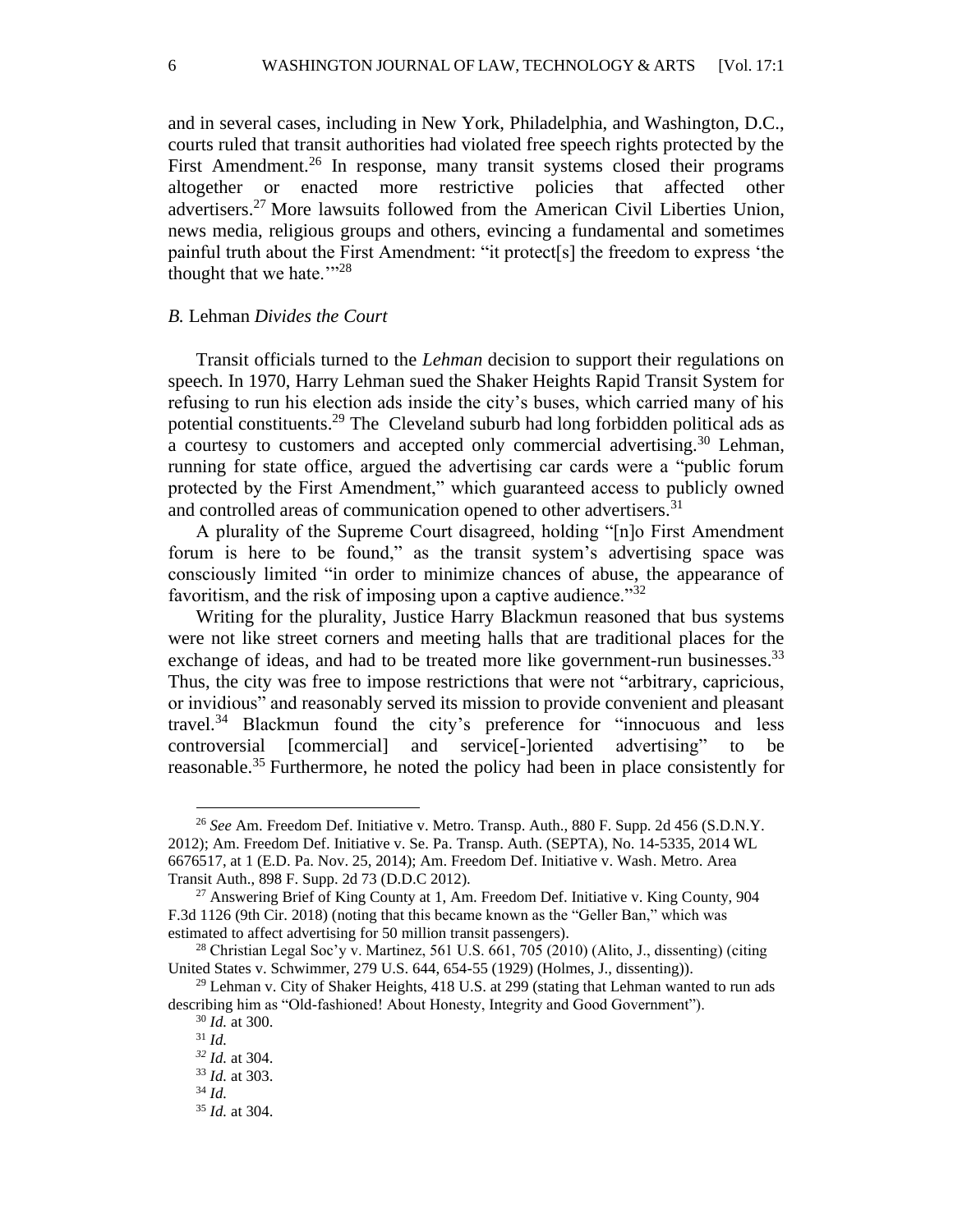26 years.<sup>36</sup> He reasoned that if the Court were to rule otherwise, "other public facilities immediately would become Hyde Parks open to every would-be pamphleteer and politician."<sup>37</sup>

*Lehman*'s precedential authority rests on the opinion by Justice Douglas concurring only in the Court's judgment. He concurred only to protect the rights of transit riders, whom he considered a captive audience because they rely on a bus or streetcar "to get to work or back home."<sup>38</sup> He argued Lehman had "no right to force" his message upon an audience incapable of declining to receive it."<sup>39</sup> He noted, "if we are to turn a bus or streetcar into either a newspaper or a park, we take great liberties with people who  $\dots$  at the same time are captive viewers or listeners<sup> $140$ </sup> and have "no choice but to sit and listen, or perhaps to sit and to try not to listen."<sup>41</sup> But Douglas noted he did not oppose political ads per se, as "[c]ommercial advertisements may be as offensive and intrusive to captive audiences as any political message."<sup>42</sup>

Justice William Brennan, who authored the dissent, castigated the other justices for condoning censorship of political speech.<sup>43</sup> Brennan argued the city had no right to "select which issues are worth discussing or debating" once it opened its property to speech, $44$  and that excluding political advertising amounted to "invidious discrimination on the basis of subject matter" prohibited by the First and Fourteenth Amendments.<sup>45</sup>

Brennan also rejected the argument that political ads were any more likely than commercial or public service advertisements to interfere with the mission of public transportation.<sup>46</sup> He noted that "[i]n the eyes of many passengers, certain commercial or public service messages are as profoundly disturbing as some political advertisements.<sup>47</sup>

Decades later, Brennan's dissent and a related footnote would trigger disagreement over the scope of *Lehman*. Brennan noted that Harry Lehman had been denied access to both the interior and exterior of transit vehicles.<sup>48</sup> Brennan rejected the idea that riders truly were powerless to ignore bus ads, further noting, "[w]hatever applicability a 'captive audience' theory may have to interior advertising, it simply cannot justify the city's refusal to rent Lehman *exterior* advertising space."<sup>49</sup> Interestingly, the plurality never directly addresses exterior

<sup>44</sup> *Id.* at 316 (emphasizing that the First Amendment and Equal Protection Clause of the Fourteenth Amendment establish "an 'equality of status in the field of ideas'" and provide "all points of view an equal opportunity to be heard").

 *Id.* at 319-20. *Id.* at 314. *Id.* at 319. *Id.* at 320 n.12. <sup>49</sup> *Id.*

<sup>36</sup> *Id.* at 300.

<sup>37</sup> *Id.* at 304.

<sup>38</sup> *Id.* at 306.

<sup>39</sup> *Id.* at 307.

<sup>40</sup> *Id.* at 306-7.

<sup>41</sup> *Id.* at 307.

<sup>42</sup> *Id.* at 308.

<sup>43</sup> *See id.* (Brennan, J., dissenting).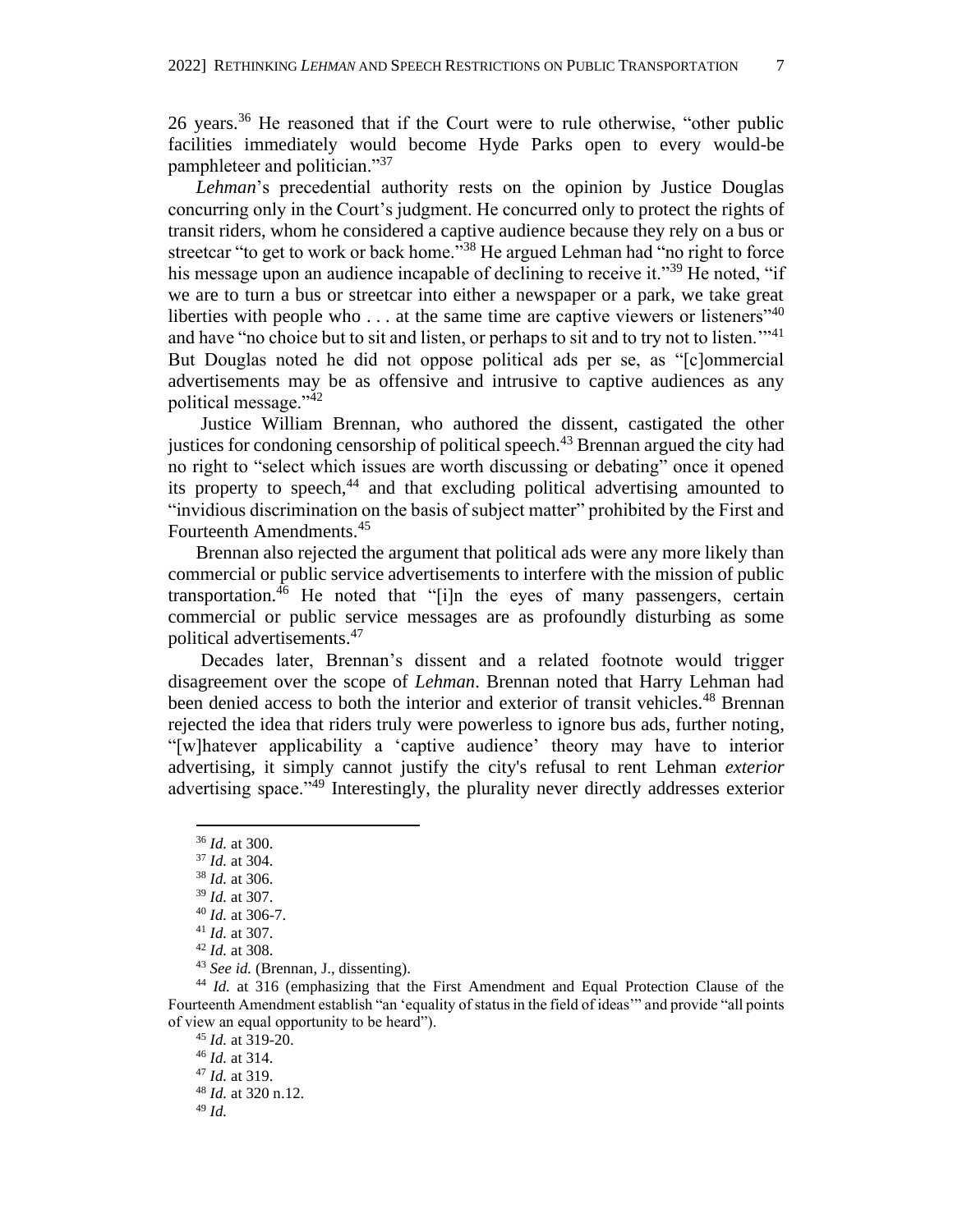advertising.<sup>50</sup> Still, some federal courts treat the *Lehman* decision as though it does.

# *C. Public Forums and the Government's Rights*

Nothing in the Constitution requires the government to freely open buses or other property anytime someone wants to exercise their right to free speech.<sup>51</sup> In other words, free speech is not a free pass to every protestor.<sup>52</sup> Like a private property owner, the government has a right to preserve its property "for the use to which it is lawfully dedicated."<sup>53</sup> For instance, a military base can remain off-limits to leafletting because such activity would potentially interfere with training soldiers and strengthening the nation's defenses. 54

Public forum doctrine arose as a framework for balancing the government's property interests with the interests of those who wish to use the property for expression.<sup>55</sup> Under the doctrine, public forums are classified as one of three varieties: traditional, designated, or limited.<sup>56</sup> The type of forum determines the government's authority to regulate speech on its property. 57

Traditional public forums include parks, streets, and public squares, which "by long tradition or by government fiat have been devoted to assembly and debate."<sup>58</sup> These represent "quintessential" forums that "have immemorially been held in trust for the use of the public and . . . communicating thoughts between citizens, and discussing public questions."<sup>59</sup> Traditional public forums thus warrant the First Amendment's strongest protection, meaning any restrictions can only survive if narrowly tailored to serve a compelling state interest.<sup>60</sup> That is a high bar that is rarely cleared.

Designated public forums refer to government properties "designated" as forums for expressive use, such as a public auditorium. <sup>61</sup> Designated forums can be closed when the government chooses, but speech must be allowed while the forum is open unless restrictions are narrowly tailored to serve a compelling interest.<sup>62</sup> The government may impose "time, place, and manner" restrictions to manage the forum,<sup>63</sup> but only if necessary to further a substantial interest and as

<sup>50</sup> *See id.* at 303 (concluding a city transit system has discretion to make reasonable choices concerning the advertising that may be displayed "in" its vehicles).

<sup>51</sup> Cornelius v. NAACP Legal Def. & Educ. Fund, 473 U.S. 788, 799 (1985).

<sup>52</sup>*Cornelius*, 473 U.S. at 800.

<sup>53</sup> *Id.* at 800.

<sup>54</sup> Greer v. Spock, 424 U.S. 828, 838 (1976).

<sup>55</sup> *Cornelius*, 473 U.S. at 800.

<sup>56</sup> *Id.*; *see also* Christian Legal Soc'y v. Martinez, 561 U.S. 661, 679 (clarifying that nonpublic forums now referred to as "limited public forum[s]").

<sup>&</sup>lt;sup>57</sup> Cornelius v. NAACP Legal Def. & Educ. Fund, 473 U.S. at 800.

<sup>58</sup> *See* Perry Educ. Ass'n. v. Perry Loc. Educators' Ass'n., 460 U.S. 37, 45 (1983).

<sup>59</sup> *Id.* (quoting Hague v. Comm. for Indus. Org., 307 U.S. 496, 515 (1939)).

<sup>60</sup> *Id.*

<sup>61</sup> Ark. Educ. Television Comm'n v. Forbes, 523 U.S. 666, 677-78 (1998).

<sup>62</sup> Perry Educ. Ass'n. v. Perry Loc. Educators' Ass'n., 460 U.S. 37, 45.

<sup>63</sup> *Id.*; *see also* Cox v. New Hampshire, 312 U.S. 569, 576 (1941) (upholding parade licensing law, which served the municipality's legitimate interests in regulating traffic, securing public order, and ensuring that parades are not scheduled simultaneously).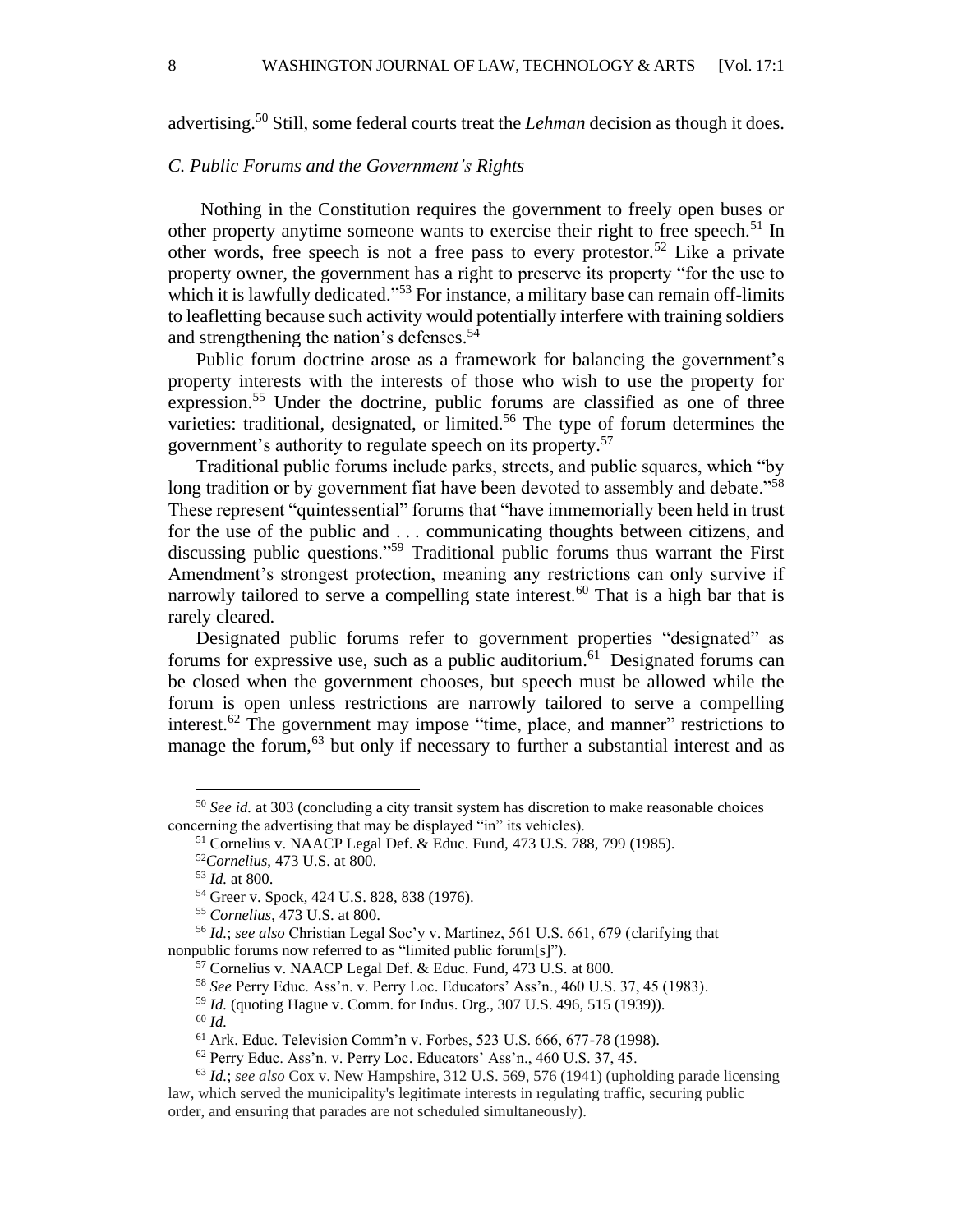long as speakers have alternate channels for expression.<sup>64</sup>

"Limited public forums" are property opened for expression but with limitations on preserve the property's main purpose.<sup>65</sup> Here, the government has more leeway to decide which speakers, groups, and subjects are allowed.<sup>66</sup> Even with more flexibility, the government may only censor speech when it "would actually' interfere with the forum's stated purposes."<sup>67</sup> Any restrictions must be reasonable in light of those purposes and not be a pretext for the government to silence speech with which it disagrees.<sup>68</sup>

Reasonableness does not require the "most reasonable" or "only reasonable" options.<sup>69</sup> The content of the ad or the advertiser's identity need not have a "strict incompatibility" with the forum's purpose to be prohibited.<sup>70</sup> A ban on certain types of bus ads, for example, might be reasonable if such ads were likely to discourage people from riding the bus.<sup>71</sup>

Non-traditional forums are not open to speech unless the government intentionally permits it.<sup>72</sup> When a dispute arises, courts may infer intent from "looking to the policy and practice[s]" of the forum, as well as "the nature of the property and its compatibility with expressive activity."<sup>73</sup> Intent can also be established where the government makes the property "generally available" to a class of speakers or grants permission "as a matter of course."<sup>74</sup> Where the government runs a business that would be disrupted by expressive activity, courts are "particularly reluctant to hold that the government intended to designate a public forum."<sup>75</sup>

The scope of the forum is defined by where the speaker seeks access.<sup>76</sup> If a teachers' union seeks exclusive use of school mailboxes, for example, the mail system is considered the forum and not the school.<sup>77</sup> Finally, when the government designates a public forum, it retains the authority to convert the property back to a limited public forum at any time as long as it is not used as a pretext to censor a particular viewpoint.<sup>78</sup>

<sup>69</sup> *Cornelius*, 473 U.S. at 808.

<sup>70</sup> *Id.*

<sup>73</sup> *Id.*

<sup>64</sup> *Perry*, 460 U.S. at 45*.*

<sup>65</sup> Cornelius v. NAACP Legal Def. & Educ. Fund, 473 U.S. at 800.

<sup>66</sup> *Id.* at 808.

<sup>67</sup> *See* Am. Freedom Def. Initiative v. Suburban Mobility Auth. for Reg'l Transp. (SMART), 698 F.3d 885, 892 (6th Cir. 2012).

<sup>68</sup> *Id.* at 499.

<sup>71</sup> *See* Ne. Pa. Freethought Soc'y v. Cnty. of Lackawanna Transit Sys., 938 F.3d 424, 438 (3d Cir. 2019); *see also* KING COUNTY DEPARTMENT OF TRANSPORTATION, TRANSIT ADVERTISING POLICY (Dec. 27, 2018), https://kingcounty.gov/~/media/depts/transportation

<sup>/</sup>metro/about/advertising/transit-advertising-policy.pdf (stating that the "primary purpose of the transit system . . . is to provide safe and reliable transportation" and "retain existing riders and attract new users of public transit services").

<sup>72</sup> *See* Cornelius v. NAACP Legal Def. & Educ. Fund, 473 U.S. at 802.

<sup>74</sup> Perry Educ. Ass'n. v. Perry Loc. Educators' Ass'n., 460 U.S. at 47.

<sup>75</sup> *Cornelius*, 473 U.S. at 804.

<sup>76</sup> *Id.* at 801.

<sup>77</sup> *Perry*, 460 U.S. at 41.

<sup>78</sup> Cornelius v. NAACP Legal Def. & Educ. Fund, Inc., 473 U.S. at 803.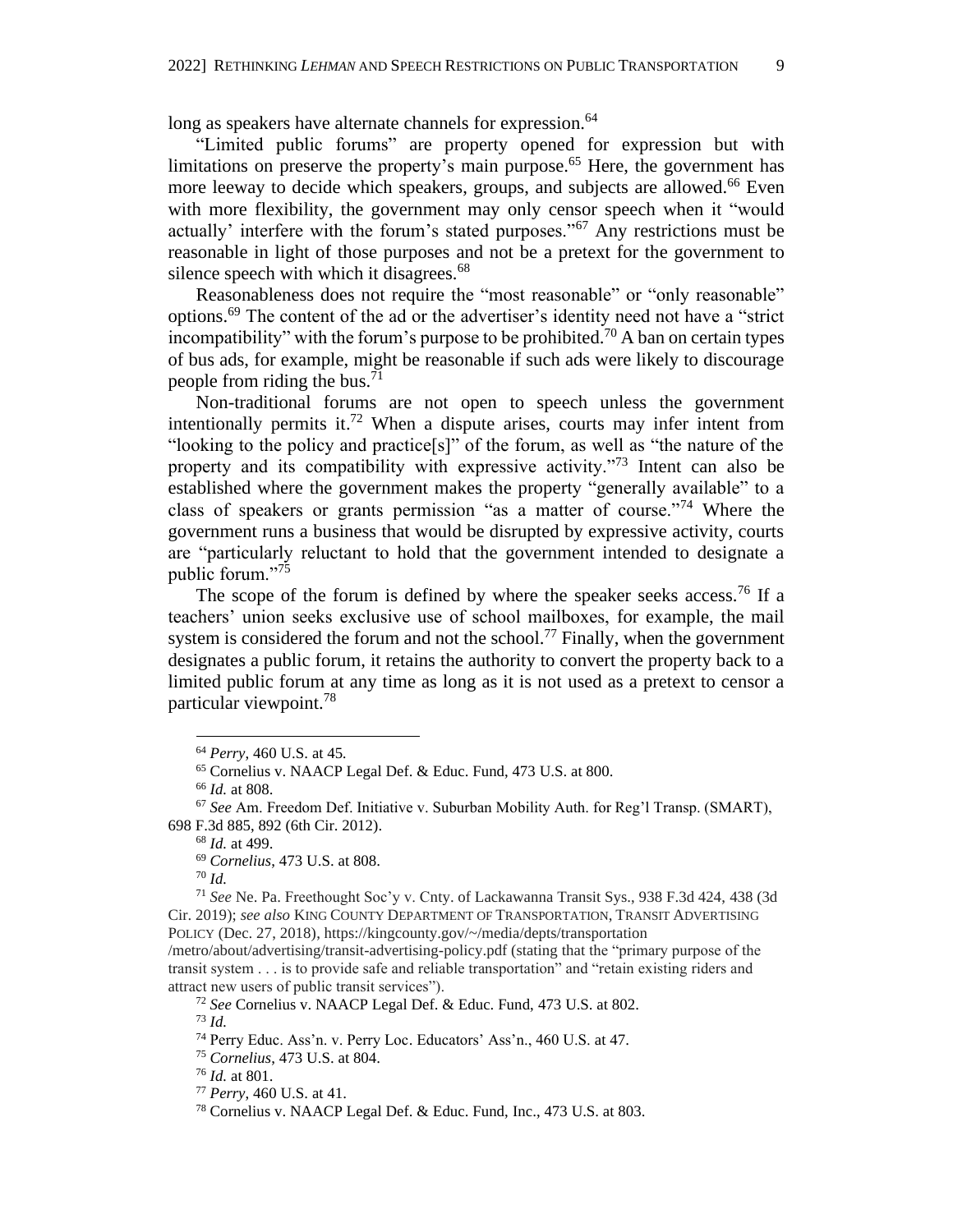10 WASHINGTON JOURNAL OF LAW, TECHNOLOGY & ARTS [Vol. 17:1]

#### *D. Buses: Designated or Limited Public Forums?*

Public transit systems and transportation hubs have proven difficult to generalize within the public forum framework.<sup>79</sup> The Supreme Court decided *Lehman* before public forum doctrine was clearly established, thus circuit courts have taken different approaches to interpreting what *Lehman* means in terms of assessing a transit authority's intent.<sup>80</sup> A majority of courts conclude that when a transit system "accept[s] a wide array of political and issue-related ads," (unlike the transit system in *Lehman*) that means transit officials intended to open the forum to debate and exercise less control over content.<sup>81</sup> The First and the Ninth Circuits, however, are more deferential to what transit advertising policies actually say.<sup>82</sup> Under the latter approach, a transit agency that occasionally accepts ads related to political issues but maintains a formal policy banning political ads would not necessarily be considered a designated forum.<sup>83</sup>

In the late 1990s, New York Magazine drew the ire of then-Mayor Giuliani by sponsoring a bus ad displaying the magazine's logo and this message: "Possibly the only good thing in New York Rudy hasn't taken credit for."<sup>84</sup> The Mayor's Office demanded the Metropolitan Transit Authority remove the ad because it had appropriated the mayor's name to promote a product.<sup>85</sup> The magazine sued, and the Second Circuit concluded New York's transit system was a designated public forum, and therefore could not censor the ad because "[a]llowing political speech . . . evidences a general intent to open a space for discourse, and a deliberate acceptance of the possibility of clashes of opinion and controversy that the Court in *Lehman* recognized as inconsistent with sound commercial practice."<sup>86</sup>

The Ninth Circuit, however, criticized decisions by its sister courts for

<sup>80</sup> *See* Ne. Pa. Freethought Soc'y v. Cnty. of Lackawanna Transit Sys., 938 F.3d 424, 439 (noting *Lehman* had to be "retconned" into modern public forum analysis).

<sup>81</sup> Am. Freedom Def. Initiative v. King County, 136 S. Ct. at 1024 (Thomas, J., dissenting from denial of certiorari).

<sup>82</sup> *Id.*

<sup>83</sup> *Id.*

<sup>85</sup> *New York Magazine*, 136 F.3d at 126. <sup>86</sup> *Id.* at 130.

<sup>79</sup> *See* Int'l Soc'y. for Krishna Consciousness, Inc. v. Lee, 505 U.S. 672, 681, (1992) (holding an airport terminal is not a public forum because modern air travel hasn't existed long enough be considered a traditional forum); *see also* Lebron v. Wash. Metro. Area Transit Auth., 749 F.2d 893, 896 (D.C. Cir. 1984) (finding acceptance of political ads in subway station constituted a public forum). *But cf.* Metro Display Advert., Inc. v. City of Victorville, 143 F.3d 1191, 1195 (9th Cir. 1998) (avoiding question of forum definition but reasoning bus shelters could be either limited or designated public fora as they are maintained like private property but installed along the streets, which are traditional forums).

<sup>84</sup> New York Magazine v. Metro. Transp. Auth., 136 F.3d 123 (2d Cir. 1998); *see also* United Food & Com. Workers Union, Loc. 1099 v. Sw. Ohio Reg'l Transit Auth., 163 F.3d 341, 346 (6th Cir. 1998) (finding bus agency's explicit policy that "buses, bus shelters, and billboards are not public forums" was undercut by acceptance of political and public speech ads). *But cf.* Am. Freedom Def. Initiative v. Suburban Mobility Auth. for Reg'l Transp. (SMART), 698 F.3d 885 (6th Cir. 2012) (holding a transit system in Detroit was a limited public forum because it had "completely banned political advertising, showing its intent to act as a commercial proprietor); *abrogated by* Am. Freedom Def. Initiative v. Suburban Mobility Auth. for Reg'l Transp., 978 F.3d 481 (6th Cir. 2020).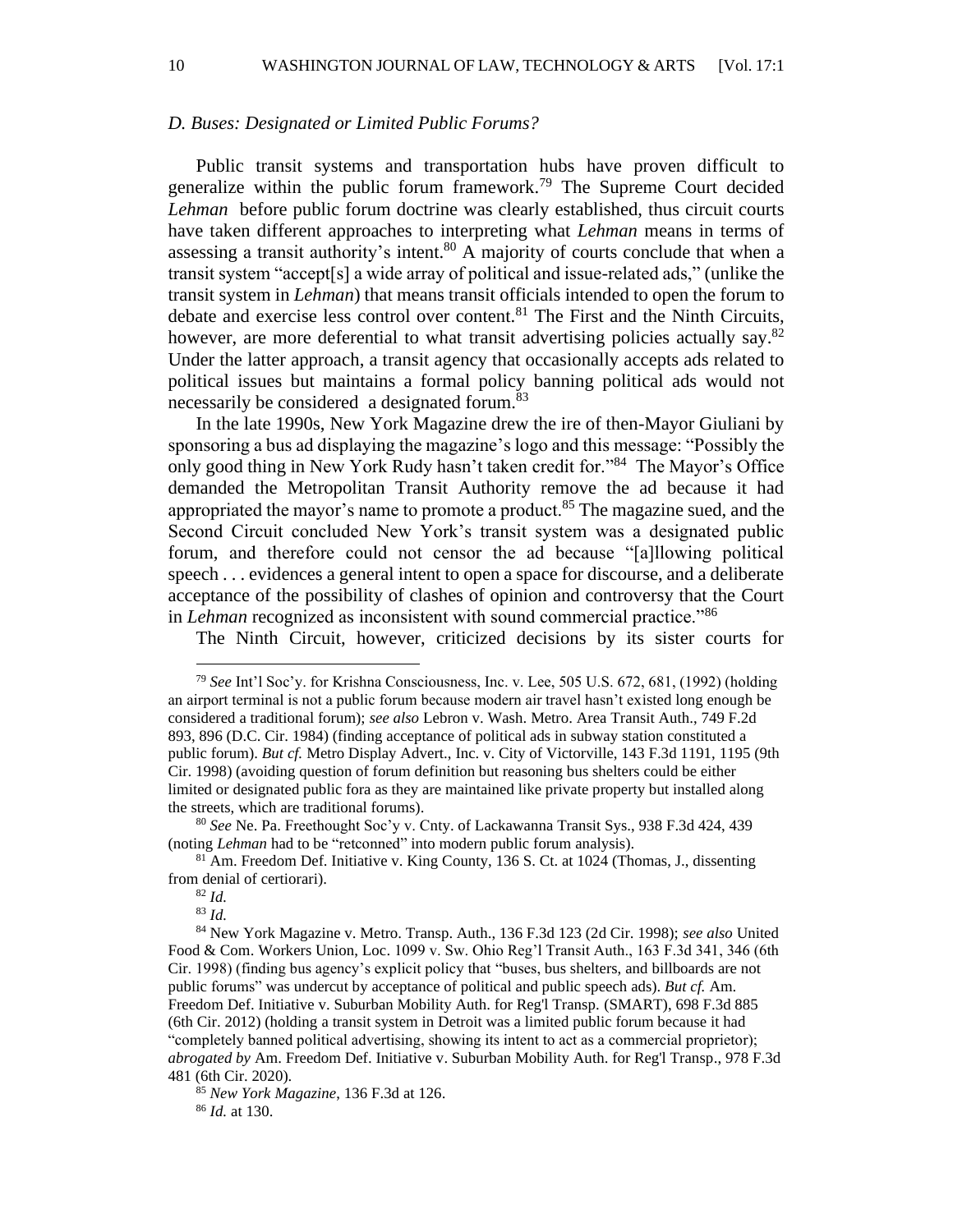"mistakenly [concluding] that if the government opens a forum and is willing to accept political speech, it has necessarily signaled an intent to create a designated public forum."<sup>87</sup> The Ninth Circuit held King County Metro Transit in Seattle had established a limited public forum because it "pre-screened all proposed ads and consistently rejected ads that were non-compliant."<sup>88</sup> In addition, the court explained that it considered "the county's enforcement of the policy as a whole, not just the specific provision invoked to exclude the ads at issue."<sup>89</sup>

Courts that defer to a transit agency's written policy argue that it "encourage[s] the government to open its property to some expressive activity in cases where, if faced with an all-or-nothing choice, it might not open the property at all."<sup>90</sup> Since the government ultimately has the power to close the forum, "[m]unicipalities faced with the prospect of having to accept virtually all political speech if they accept any . . . will simply close the forum to political speech altogether" which results in "less speech, not more – exactly what the Court's public forum precedents seek to avoid."<sup>91</sup> Transit authorities argue this approach better serves their proprietary interests by avoiding any ads that might offend riders and lead to a reduction in fare or ad revenue.

Some courts, however, question whether forum analysis is weakened by allowing "the government's own self-serving statements about its intended use for a public place to outweigh the forum's inherent attributes."<sup>92</sup> Circuit Judge Norman Stahl, partially concurring in a First Circuit case, wrote it "leaves the government with almost unlimited authority to restrict speech on its property by doing nothing more than articulating a nonspeech-related purpose for the area."<sup>93</sup> And it contradicts the "unique suitability" of a transit system "for open discourse between citizens," which is "indicative of a public, rather than private forum."<sup>94</sup>

Members of the Supreme Court, including Justices Clarence Thomas and Samuel Alito, have raised alarm that transit authorities in some major cities "are bound by rulings that classify their ad spaces as designated public forums" while others that are similarly open to political speech "can freely restrict speech based on its content."<sup>95</sup> But the Court has thus far let the issue percolate, narrowly rejecting certiorari in recent cases.<sup>96</sup>

<sup>87</sup> Seattle Mideast Awareness Campaign v. King County, 781 F.3d. 489, 499 (9th Cir. 2015); *see also* Am. Freedom Def. Initiative v. Mass. Bay Transp. Auth., 781 F.3d 571, 579 (1st Cir. 2015) (holding Boston's transit system "was indistinguishable from the program at issue in *Lehman*" even if willing to accept a wider range of advertisements, including "many controversial ones").

<sup>88</sup> *Seattle Mideast Awareness Campaign*, 781 F.3d. at 498.

<sup>89</sup> *Id.*

<sup>90</sup> Ark. Educ. Television Comm'n v. Forbes, 523 U.S. at 680.

<sup>91</sup> *Seattle Mideast Awareness Campaign*, 781 F.3d. at 500.

<sup>92</sup> Am. Freedom Def. Initiative v. Mass. Bay Transp. Auth., 781 F.3d 571, 592 (1st Cir. 2015) (Stahl, J., dissenting).

<sup>93</sup> *Id.* at, 592–93 (quoting Int'l Soc'y for Krishna Consciousness, Inc. v. Lee, 505 U.S. 672, 695 (1992) (Kennedy, J., concurring)).

<sup>94</sup> *Id.*

<sup>95</sup> *See* Am. Freedom Def. Initiative v. King County, 136 S. Ct. at 1023 (Thomas, J., dissenting from denial of certiorari).

<sup>96</sup> *Id.*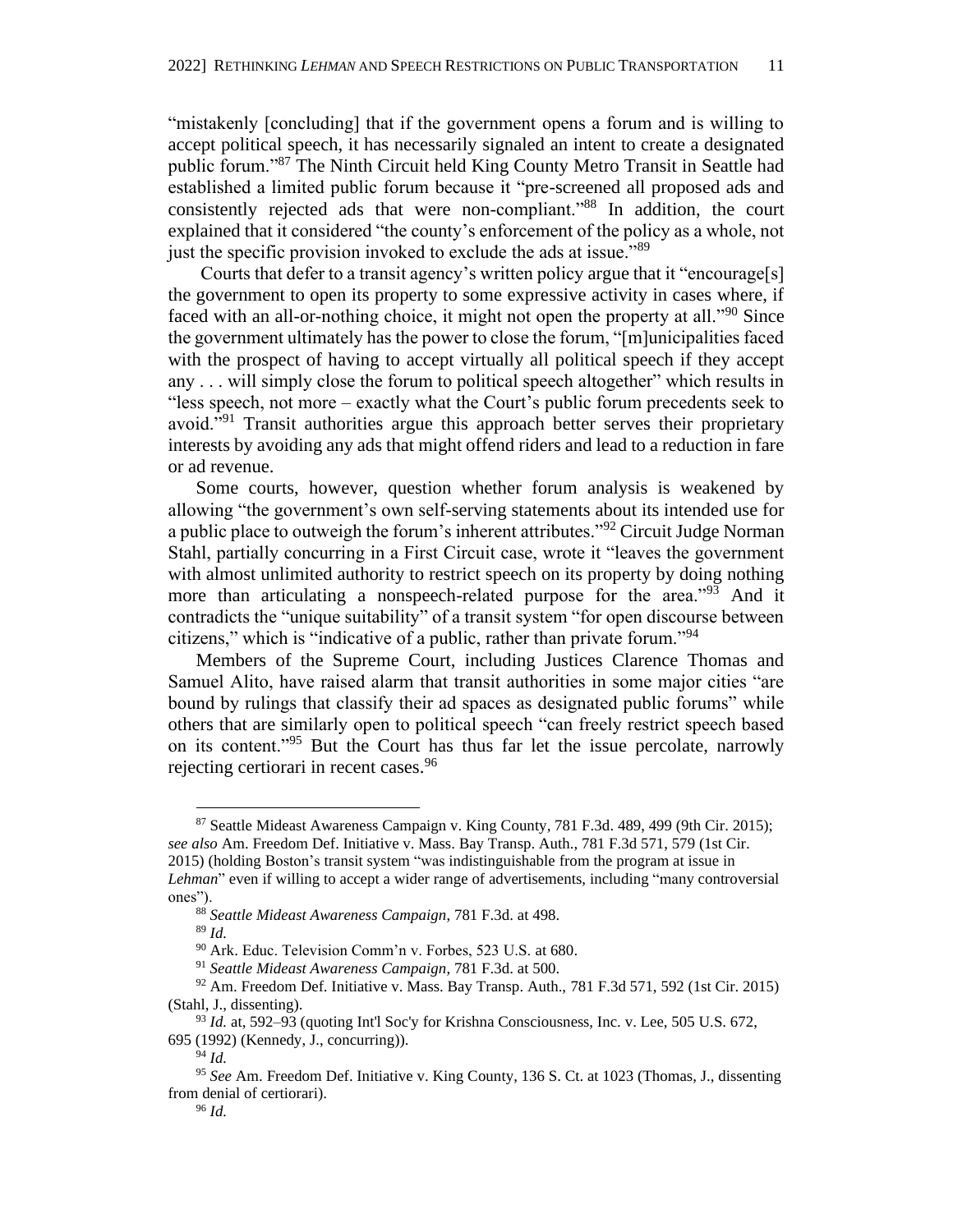12 WASHINGTON JOURNAL OF LAW, TECHNOLOGY & ARTS [Vol. 17:1]

#### II. COMMERCIAL AND NON-COMMERCIAL SPEECH

Transit agencies have inherent control over whether to operate a designated or limited public forum, and some have switched to a limited public forum by banning previously-allowed political ads and accepting only commercial ads to "indicate[] that making money is the goal." <sup>97</sup> This is another reason why *Lehman* is remarkable: it allowed transit authorities to "reverse the traditional priorities of the First Amendment" by granting stronger protection to commercial speech than political speech.<sup>98</sup>

Part II provides an overview of commercial speech doctrine and why commercial-only ad policies present a challenge when commercial speech blends with political and religious elements. Part II also explains how the commercial speech doctrine evolved in a relatively short period of time to a point where efforts to regulate it are disfavored.

#### *A. Commercial Speech and the Right to Information*

Commercial speech did not always enjoy First Amendment protection.<sup>99</sup> The Supreme Court ordained in 1942 that the "Constitution imposed no such restraint on government as respects purely to commercial advertising."<sup>100</sup> For many years, courts deferred to states on economic regulations that affected speech.<sup>101</sup> That changed when a Virginia newspaper published ads for legal abortion clinics in New York, resulting in the publisher's conviction under a state law criminalizing any publication that encouraged or promoted abortion.<sup>102</sup> *Roe v. Wade* had been decided a few years earlier, and perhaps in furtherance of a woman's right to choose, the Court overturned the publisher's conviction, holding that the First Amendment protects commercial ads, particularly on matters of "clear" public interest.<sup>103</sup>

A year later, the Court struck down a Virginia law that prohibited pharmacists from advertising drug prices, finding that the "free flow of commercial information is indispensable" to the nation's economy and "intelligent and well informed" economic decision-making.<sup>104</sup> The Court also found that even when advertising is tasteless or excessive, it still informs consumers about who is "producing and selling what product, for what reason, and at what price."<sup>105</sup> The Court concluded that "speech which does no more than *propose a commercial transaction"* should

<sup>&</sup>lt;sup>97</sup> New York Magazine v. Metro. Transp. Auth., 136 F.3d at 130.

<sup>98</sup> *See* Lehman v. City of Shaker Heights, 418 U.S at 315 (Brennan, j., dissenting).

<sup>99</sup> Valentine v. Chrestensen, 316 U.S. 52, 54 (1942).

<sup>&</sup>lt;sup>100</sup> *Id.* at 54 (recalling the plaintiff unsuccessfully tried to evade a city ordinance banning commercial leaflets by double-siding his submarine tour fliers with a political ad criticizing the city).

<sup>101</sup> VICTORIA L. KILLION, CONG. RSCH. SERV., IF11072, THE FIRST AMENDMENT: CATEGORIES OF SPEECH (2019).

<sup>102</sup> *See* Bigelow v. Virginia, 421 U.S. 809 (1976).

<sup>103</sup> *Id.* at 822*.*

<sup>104</sup> Va. State Bd. of Pharmacy v. Va. Citizens Consumer Council, Inc., 425 U.S. 748, 765 (1976).

<sup>105</sup> *Id.*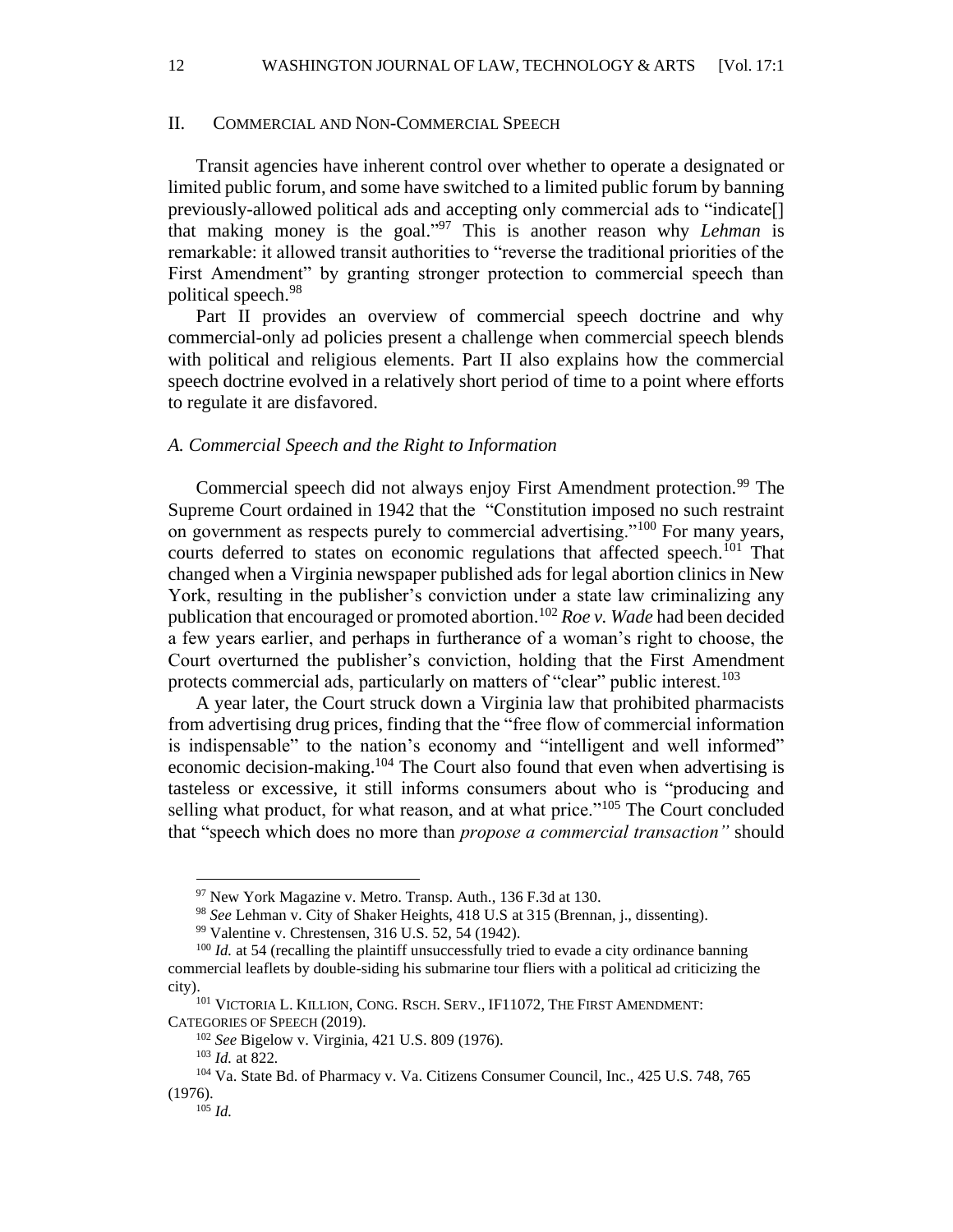not lose its First Amendment protection simply because it is paid for.<sup>106</sup>

However, the Court carved out exceptions for false or deceptive ads,  $^{107}$  finding commercial speech was less vulnerable to regulation due to its profit motive.<sup>108</sup> The Court also recognized a reciprocal right to "receive information and ideas" in advertising, which provided the Virginia Citizens Consumer Council with standing to challenge the law. $109$ 

In subsequent years the Court observed a "common-sense" distinction between speech that proposes a commercial transaction, which the government regulates, and other varieties of speech.<sup>110</sup> In *Central Hudson Gas & Elec. Corp. v. Public Service Commission of New York*, the Court concluded that commercial speech warranted "lesser protection" than other forms of expression due to its informational value to consumers.<sup>111</sup> The Court found that unless an advertisement is misleading or related to illegal activity, the government need only show a substantial interest that is directly advanced by the regulation, which must not be more extensive than necessary.<sup>112</sup>

Nonetheless, the Court "stress[ed] the importance of free dissemination of information about commercial choices in a market economy." <sup>113</sup> It invalidated restrictions on truthful advertising by lawyers promoting legal services, <sup>114</sup> and ruled that a private utility has a First Amendment right to express its opinion on public policy through advertising inserted into customers' monthly billing statements.<sup>115</sup>

More recently, the Court has moved toward broader protection for commercial speech.<sup>116</sup> The Court unanimously struck down a Rhode Island ban on the advertising of liquor prices aimed at keeping prices high so consumers would purchase less alcohol, but the justices split on their reasoning.<sup>117</sup> Justice Stevens, writing for a plurality, reasoned that the Court should apply a rigorous First Amendment analysis "when a State entirely prohibits the dissemination of truthful, nonmisleading commercial messages for reasons unrelated to the preservation of a fair bargaining process," such as to achieve an underlying policy goal.<sup>118</sup> The

<sup>&</sup>lt;sup>106</sup> *Id.* at 761-62 (rejecting the state's argument that without the law consumers would be endangered by pharmacies offering lower prices and potentially lower-quality medications).

<sup>107</sup> *Id.* at 771.

<sup>108</sup> *Id.* at 771 n.24.

<sup>109</sup> *Id.* at 757.

<sup>110</sup> *See* Ohralik v. Ohio State Bar Ass'n, 436 U.S. 447, 455-56 (1978).

<sup>111</sup> *See* Cent. Hudson Gas & Elec. Corp. v. Pub. Serv. Comm'n, 447 U.S. 557, 563 (1980) (concluding commercial speech did not warrant strict scrutiny, which requires that any restrictions on speech must be narrowly tailored to serve a compelling government interest).

<sup>&</sup>lt;sup>112</sup> *Id.* at 564-566 (applying test to invalidate state order that electric utilities stop promoting the use of electricity, finding the state's "rationale, as important as it is, cannot justify suppressing information about electric devices or services that would cause no net increase in total energy use"); *see also* Bd. of Trustees v. Fox, 492 U.S. 469, 480 (1989).

<sup>113</sup> 44 Liquormart, Inc. v. Rhode Island, 517 U.S. 484, 521 (1996) (Thomas, J., concurring in part).

<sup>114</sup> Bates v. State Bar of Ariz., 433 U.S. 350 (1977).

<sup>115</sup> Consol. Edison Co. of N.Y. v. Pub. Serv. Comm'n of N.Y., 447 U.S. 530 (1980).

<sup>116</sup> *Liquormart*, 517 U.S. at 484 (1996) (striking down state law intended to encourage temperance by making it harder to find who sells the cheapest alcohol).

<sup>117</sup> *Id.* at 515.

<sup>118</sup> *Id.* at 501.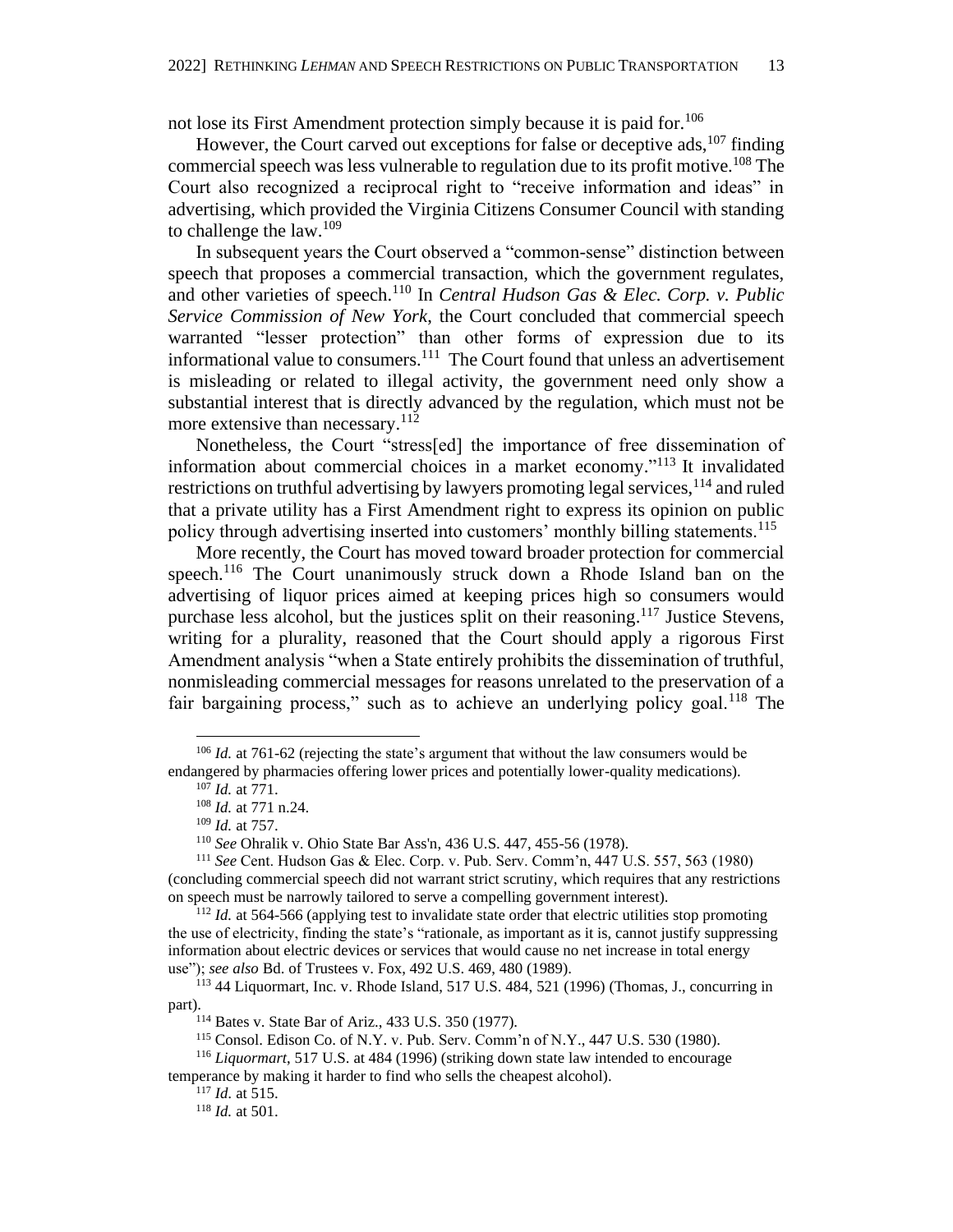plurality concluded that the state thus needed to show that its ban on price advertising "significantly" advanced the state's interest in reducing alcohol consumption, which the Court found it failed to do.<sup>119</sup>

In a concurrence with the judgment but not with Stevens' reasoning, Justice Thomas argued the *Central Hudson* test was problematic where the Court seemed to "accept the legitimacy of laws that suppress information in order to manipulate the choices of consumers—so long as the government could show that the manipulation was in fact successful."<sup>120</sup> He also found no "philosophical or historical basis" for ascribing a "lower value" to commercial speech than political speech, and that some "historical materials suggest to the contrary."<sup>121</sup>

More than a decade later, the Court invalidated a Vermont law that regulated access to pharmacy prescription data after concluding such data was commercial speech because it was used by drug companies to market medications to doctors.<sup>122</sup> When applying the heightened scrutiny test from *Central Hudson,* the Court found the law failed to permissibly advance the state's interests in reducing health care costs and promoting public health.<sup>123</sup>

#### *B. Blurred Lines: When Commercial Ads Blend with Politics*

Bus ads that blend commercial speech with political or religious elements present a conundrum for courts. New York Magazine's bus ad aimed at Mayor Giuliani, referenced in Part I (D), is an example because it promoted the magazine's logo while "just as clearly criticiz[ing] the most prominent member of the City's government on an issue relevant to his performance of office."<sup>124</sup> Whether such an ad is political or commercial may determine a transit agency's ability to regulate  $it.$ <sup>125</sup>

The Supreme Court has decreed that "reference to a specific product does not by itself render [the message] commercial speech."<sup>126</sup> Nor does the mere fact that the speaker has an economic motivation." $127$  The message must be assessed as a whole to evaluate whether commercial elements are "inextricably intertwined" with fully protected speech.<sup>128</sup> Employment ads with no opinion on social issues, for example, are "classic examples of commercial speech."<sup>129</sup> But ads that convey a political message while soliciting financial contributions for a movement are not.<sup>130</sup>

<sup>121</sup> *Id.*

<sup>119</sup> *Id.* at 505, 516.

<sup>&</sup>lt;sup>120</sup> *Id.* at 521 (Thomas, J., concurring in part).

<sup>122</sup> Sorrell v. IMS Health Inc., 564 U.S. 552, 557 (2011).

<sup>123</sup> *Id.*

<sup>&</sup>lt;sup>124</sup> New York Magazine v. Metro. Transp. Auth., 136 F.3d at 131 (describing the ad which included magazine's logo with text that read "[p]ossibly the only good thing in New York Rudy hasn't taken credit for").

<sup>125</sup> *Id.*

<sup>126</sup> Bolger v. Youngs Drug Prod. Corp., 463 U.S. 60, 66 (1983).

<sup>127</sup> *Id.* at 67.

 $128$  Bd. of Trustees v. Fox, 492 U.S. 469, 474 (1989) (holding university had established a limited public forum where commercial speech was not permitted).

<sup>&</sup>lt;sup>129</sup> Pittsburgh Press Co. v. Pittsburgh Comm'n on Hum. Rels., 413 U.S. 376, 385 (1973).

<sup>130</sup> New York Times v. Sullivan, 376 U.S. 254, 266, (1964).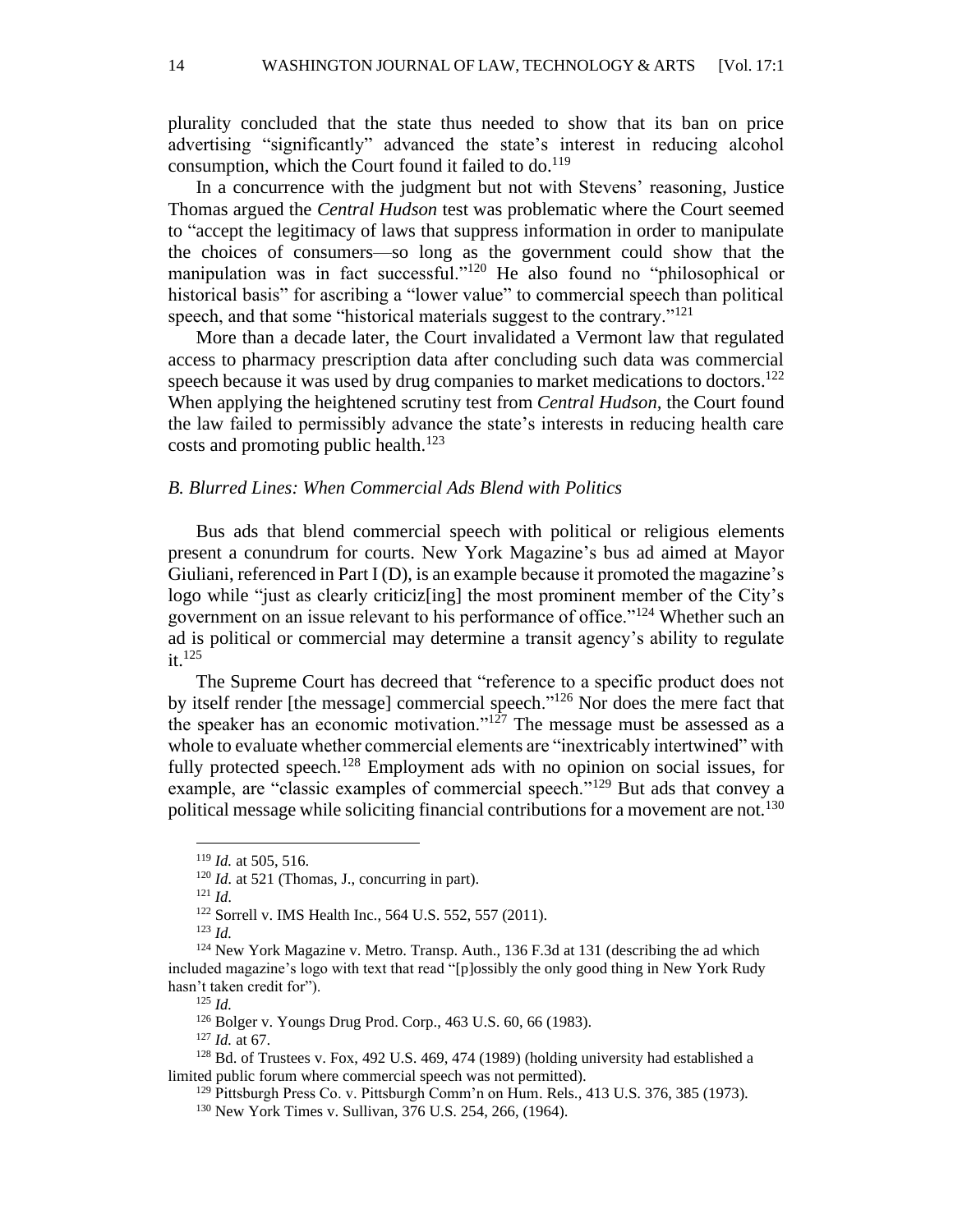If an ad merely "links a product to a current public debate," that does not equate to political speech.<sup>131</sup> The same is true vice-versa, as the Court has said "free speech" would be endangered" "i<sup>[f]</sup> affixing the commercial label permits the suppression of any speech that may lead to political or social 'volatility.'"<sup>132</sup>

The Ninth Circuit has held that a city bus system has the right to prohibit exterior ads "combining political and religious advertisements with a commercial offer."<sup>133</sup> In *Children of the Rosary v. City of Phoenix,* a religious organization sued after an anti-abortion bus ad was rejected.<sup>134</sup> The ad displayed the symbol of a fetus surrounded by a rosary with the following language:

"Before I formed you in the womb, I knew you" – God Jeremiah 1:5 … CHOOSE LIFE!<sup>135</sup>

The city's new policy only allowed "speech which proposes a commercial transaction."<sup>136</sup> When city officials pointed out the ad did not sell anything, Children of the Rosary added the following:

"To purchase this message as a bumper sticker for your vehicle! Contact [phone number]."<sup>137</sup>

In a split decision,<sup>138</sup> retired Supreme Court Justice Byron White found that if Children of the Rosary were successful, "the reasoning of *Lehman* is hollow . . . because any candidate for political office could convert his political advertisement into a commercial advertisement by simply offering the message as a bumper sticker."<sup>139</sup> The appeals court cited the Supreme Court's determination that blended speech must be evaluated as a whole, $140$  and found the city's interests in protecting transit revenue and staying neutral on political and religious issues to be especially

<sup>131</sup> *Id.*

 $132$  Matal v. Tam, 137 S. Ct. 1744, 1765 (2017) (Thomas, J., concurring) (writing separately to express that truthful commercial speech should warrant strict scrutiny).

<sup>133</sup> Child. of the Rosary v. City of Phoenix, 154 F.3d 972, 981 (9th Cir. 1998).

<sup>134</sup> *Id.*

<sup>135</sup> *Id.*

<sup>&</sup>lt;sup>136</sup> *Id.* at 975 (describing the city's previous policy which specified what was prohibited instead of what was permitted and prohibited ads "support[ing] or oppos[ing] a candidate, issue or cause, or which advocates or opposes a religion, . . . or belief").

<sup>&</sup>lt;sup>137</sup> *Id.* (stating that the ACLU sponsored its own ad which was rejected for the following language: "[t]he ACLU Supports Free Speech for Everyone . . . [t]o purchase this bumper sticker please call [phone number].")

<sup>138</sup> *See* Perry Educ. Ass'n v. Perry Loc. Educators' Ass'n, 103 S. Ct. 948, 954 (1983) (recalling that Justice White authored the *Perry* decision establishing modern public forum doctrine during his tenure on the Supreme Court); *see also* Lehman v. City of Shaker Heights, 418 U.S. at 299 (recalling that Justice White was among the justices who joined Justice Blackmun's opinion in *Lehman*).

<sup>&</sup>lt;sup>139</sup> Child. of the Rosary v. City of Phoenix, 154 F.3d 972, 981 (9th Cir. 1998) (arguing an opposite ruling would undermine the government's ability to act as a proprietor and force it into "an all-or-nothing choice").

<sup>140</sup> *Id.* at 982 (citing Bd. of Trustees v. Fox, 492 U.S. at 474).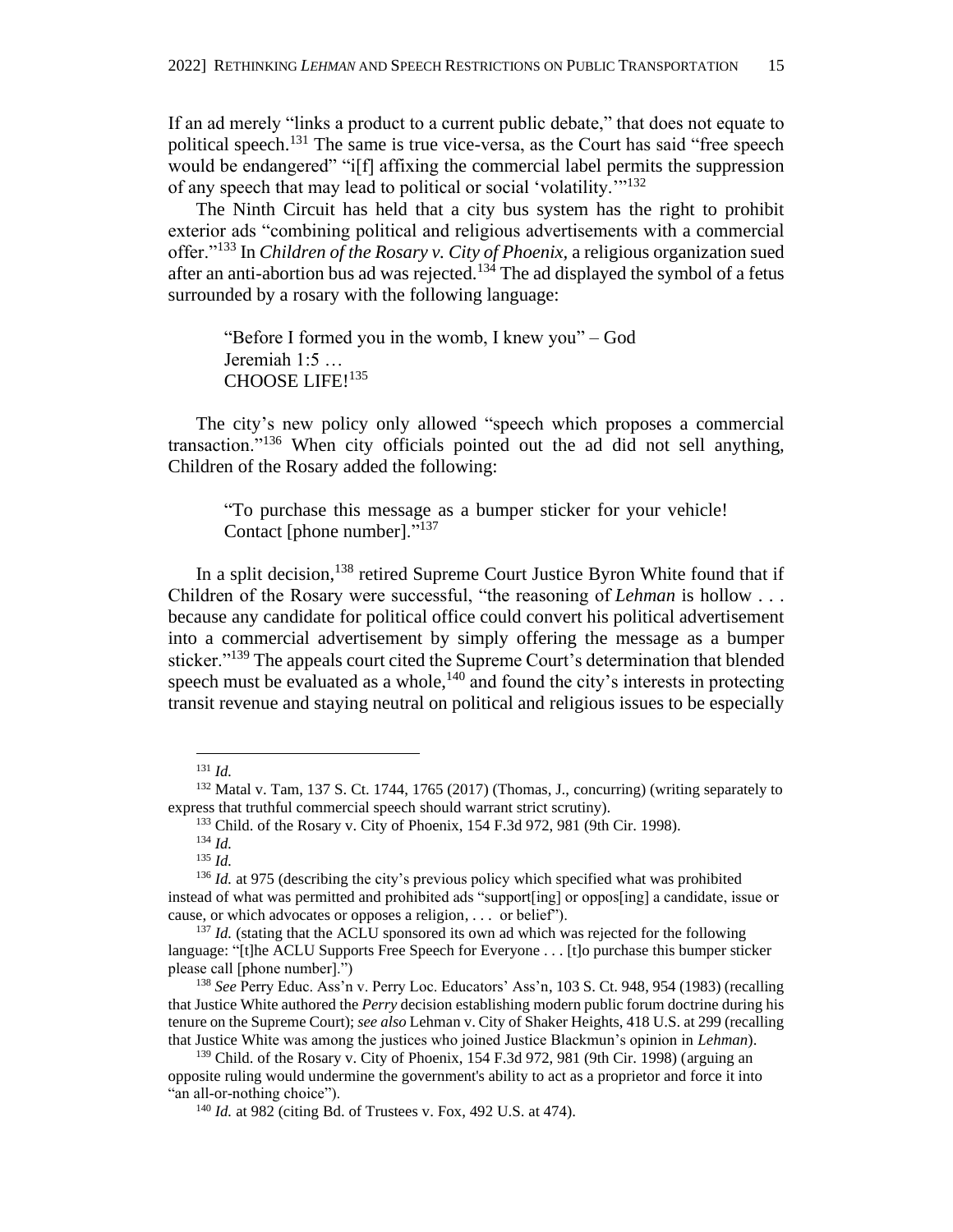strong.<sup>141</sup> The Court also found that since the city had "consistently restrict[ed] political and religious advertising" similar to the transit system in *Lehman,* it had established a limited public forum.<sup>142</sup>

The dissent, authored by Circuit Judge John Noonan, argued the city's policy was flawed because "commercial media advertising can be full of political or religious content."<sup>143</sup> The dissent argued the city should abandon the "simplicity" of a commercial-only policy and become more "specific as to the content of the commercial messages [the city] will not accept." $1<sup>44</sup>$  Under the current policy, he noted, a private utility could advertise its commercial services while the Sierra Club would be denied an opportunity to run ads opposing the construction of new dams. 145

Two decades later, the Ninth Circuit was less deferential to the Spokane Transit Authority (STA) when it ruled that STA unreasonably rejected an ad sponsored by its own workers' union.<sup>146</sup> The Amalgamated Transit Union Local 1015 (ATU) had accused the transit agency of viewpoint discrimination by unfairly prohibiting labor unions from promoting their services and making public service announcements.<sup>147</sup> STA, stung by bad publicity over prior religious and labor-related ads, had turned down a request to run an ATU ad urging Uber and Lyft drivers to unionize.<sup>148</sup>

STA cited its "Commercial Advertising Policy," which allowed only public service announcements and commercial and promotional advertising."<sup>149</sup> The latter defined as an ad that: "[P]romotes or solicits the sale, rental, distribution or available of goods, services, food, entertainment, events, programs . . . products or property for commercial purposes or more generally promotes an entity that engages in such activity."<sup>150</sup> STA concluded the union ad fell under banned "public issue" ads, which were defined as: "expressing or advocating an opinion, position, or viewpoint on matters of public debate about economic, political, religious or social issues."<sup>151</sup>

The Ninth Circuit found STA's rejection of the ad as "public issue" advertising was not supported by the record.<sup>152</sup> The court concluded the agency provided "no written guidance on how to assess whether an ad might express or advocate" on a public issue.<sup>153</sup> The appeals court was troubled that STA's chief executive was "the

<sup>141</sup> *Id.* at 981.

<sup>142</sup> *Id.* at 978.

<sup>143</sup> *Id.* at 985 (Noonan, J., dissenting).

<sup>144</sup> *Id.*

<sup>145</sup> *Id.*

<sup>146</sup> *See* Amalgamated Transit Union Loc. 1015 v. Spokane Transit Auth., 929 F.3d 643 (9th Cir. 2019).

*<sup>147</sup> Id.*

<sup>&</sup>lt;sup>148</sup> *Id.* at 648 (stating that the STA received numerous complaints and negative media coverage when it allowed a grocer's union to run attack ads against two local grocery chains, as well as when it allowed ads from religious organizations).

<sup>149</sup> *Id.*

<sup>150</sup> *Id.*

<sup>151</sup> *Id.*

<sup>&</sup>lt;sup>152</sup> *Id.* at 655 (expressing skepticism as to whether "public issue" ban could survive a facial challenge, which the union did not raise).

<sup>153</sup> *Id.* at 654-56.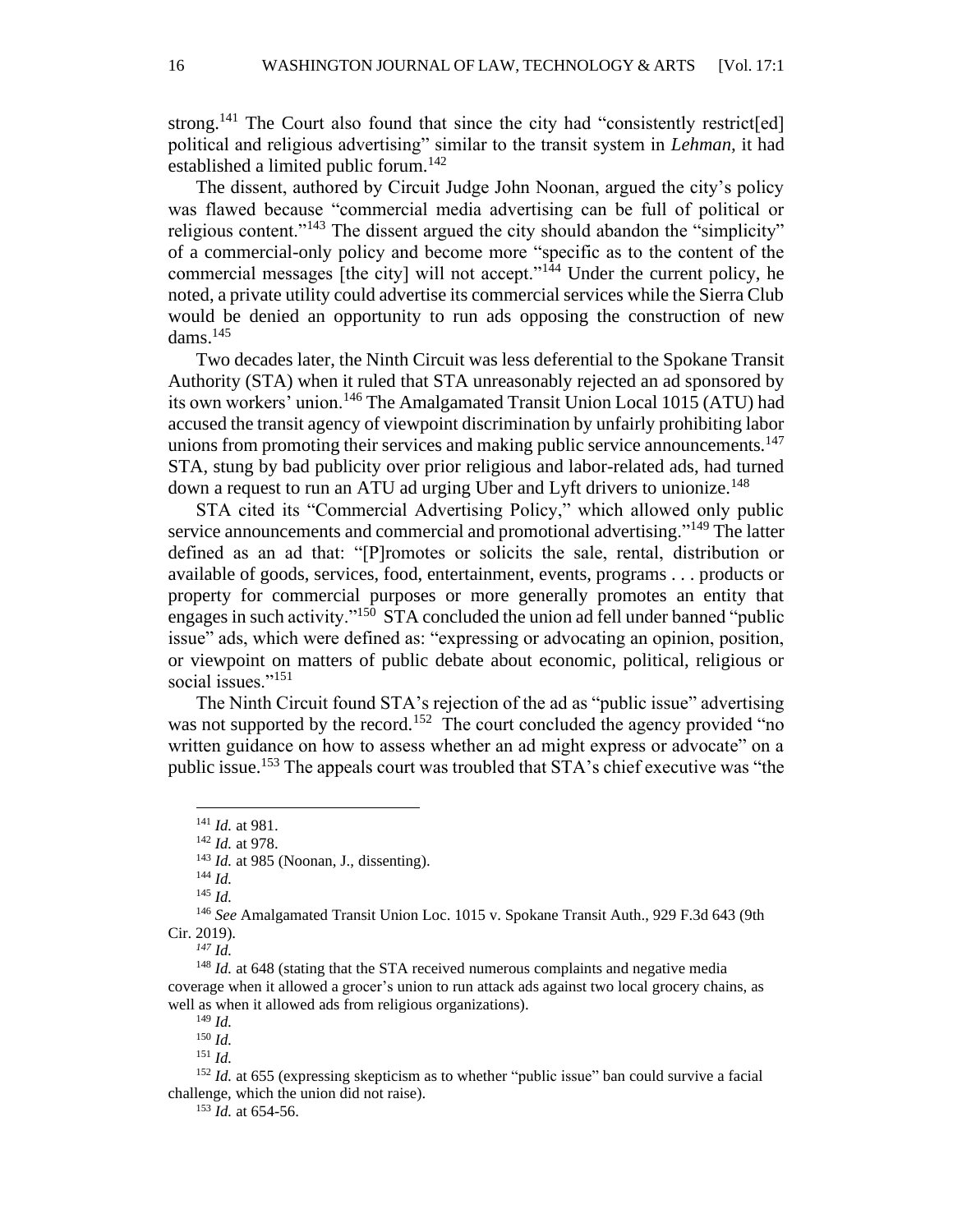final arbitrator" and "her standard seem[ed] entirely driven by what she believe[ed] would reflect badly on STA."<sup>154</sup> The court also found her justifications were unreasonable because the record showed STA had accepted other union ads that generated no public complaints.<sup>155</sup> In addition, the court noted that ATU had for years displayed union stickers on the inside of STA buses without incident.<sup>156</sup>

The court also determined STA's policy allowing commercial and promotional speech was broader than the policy in *Children of the Rosary*, which meant an advertiser "need not strictly propose a commercial transaction" to qualify.<sup>157</sup> The court thus concluded ATU's ad also could have met the definition because ATU engages in interstate commerce and advances developments in labor and commercial markets,  $158$  even if it did not collect fees for its service.<sup>159</sup>

#### III. VIEWPOINT DISCRIMINATION

Even in a limited public forum, the government's ability to regulate speech has its limits. Any content restrictions in a limited forum must be viewpoint neutral and reasonable.<sup>160</sup> Content refers to ideas or the subject matter expressed by the speaker, and in some cases, the function or purpose of the speaker's message.<sup>161</sup> In a public forum, content discrimination is presumably unconstitutional unless such laws are narrowly tailored to achieve a compelling interest.<sup>162</sup> This applies even when a law does not target content on its face, but the law was enacted with the content of certain speech in mind.<sup>163</sup> Laws that regulate time, place and manner of speech are content-neutral.<sup>164</sup>

Viewpoint discrimination targets a "specific motivating ideology or the opinion or perspective of the speaker."<sup>165</sup> It is thus an "egregious form of content discrimination" that is forbidden in any situation because a free society is threatened when the government controls the message.<sup>166</sup> It also may not be obvious.<sup>167</sup> Even in a limited public forum, viewpoint discrimination "is presumed impermissible when directed against speech otherwise within the forum's limitations."<sup>168</sup>

<sup>158</sup> *Id.*

<sup>162</sup> *Id.*

<sup>154</sup> *Id.* at 654.

<sup>155</sup> *Id.* at 655.

<sup>156</sup> *Id.*

<sup>157</sup> *Id.* at 656.

<sup>159</sup> *Id.*

<sup>160</sup> Cornelius v. NAACP Legal Def. & Educ. Fund, Inc., 473 U.S. at 800.

<sup>161</sup> Reed v. Town of Gilbert, 576 U.S. 155, 163 (2015).

<sup>&</sup>lt;sup>163</sup> *Id.* at 165 (citing Cincinnati v. Discovery Network, Inc., 507 U.S. 410, 429 (1993)).

<sup>164</sup> *See* Ward v. Rock Against Racism, 491 U.S. 781, 799 (1989).

<sup>165</sup> *See* Rosenberger v. Rector & Visitors of Univ. of Virginia, 515 U.S. 819, 829 (1995). <sup>166</sup> *Id.*

<sup>167</sup> *Id.*; *see also* Women's Health Link, Inc. v. Fort Wayne Pub. Transp. Corp., 826 F.3d 947 (2016) (finding viewpoint discrimination where Citilink bus service rejected a bus ad for woman's health services because it violated rule banning "opinions or positions upon political, religious or moral issues" such as abortion because it was affiliated with clinic promoting "life-affirming health care," but the ad itself had no mention of abortion).

<sup>168</sup> *See Rosenberger*, 515 U.S. at 830.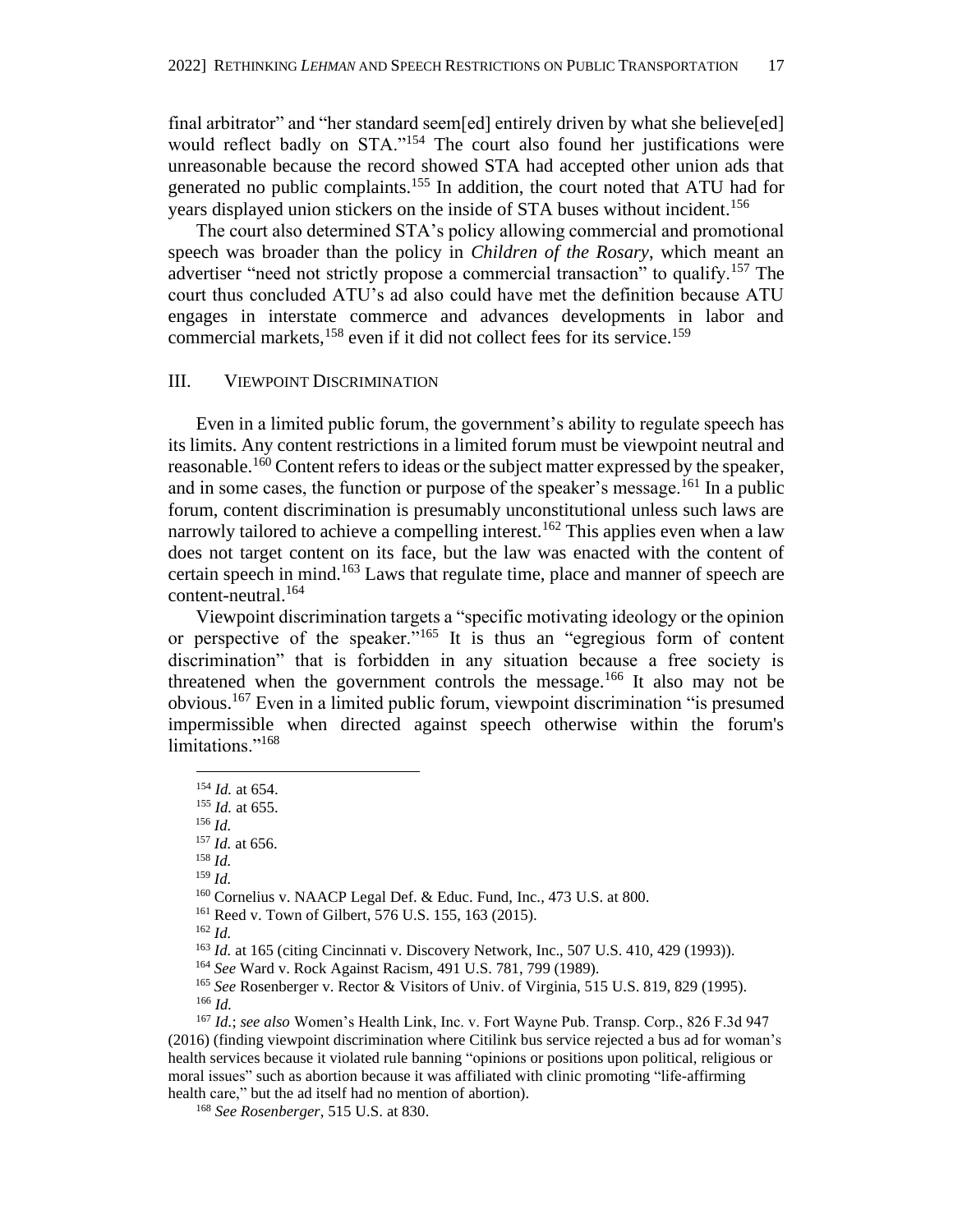18 WASHINGTON JOURNAL OF LAW, TECHNOLOGY & ARTS [Vol. 17:1

The Supreme Court in recent years has broadly defined viewpoint discrimination to protect more than just the right to pick a side – it also protects "the right to create and present arguments for particular positions in particular ways, as the speaker chooses."<sup>169</sup> The Supreme Court also has blurred the lines between content and viewpoint discrimination, finding speech that offends represents a viewpoint, $170$  and that certain content, such as religious speech, can also serve as the basis for a worldview or life perspective.<sup>171</sup> Some circuit courts still tend to focus more narrowly on religion as content even when it may be reflective of viewpoint.<sup>172</sup>

#### *A. Speech That Offends Expresses a Viewpoint*

When speech is censored because it may offend or disparage someone, courts pay close attention to whether the censorship is really viewpoint discrimination.<sup>173</sup>

Take Paul Cohen as an example. His claim to fame was walking into a Los Angeles courthouse wearing a jacket that read "Fuck the Draft" during the Vietnam War.<sup>174</sup> Authorities prosecuted him for "maliciously and willfully disturbing the peace" because onlookers had to see the inscription on his back.<sup>175</sup> The Supreme Court overturned his conviction, ruling that his back-of-the-jacket profanity was speech, not conduct, and did not amount to obscenity or fighting words.<sup>176</sup> Furthermore, the Court ruled it certainly did not rise to the level of a crime because "some unwilling listeners in a public building may have been briefly exposed."<sup>177</sup>

Justice John Marshall Harlan, writing for the majority, described free expression as "powerful medicine in a society as diverse and populous as ours"<sup>178</sup> and "[t]hat the air may at times seem filled with verbal cacophony is, in this sense not a sign of weakness but of strength."<sup>179</sup>

Harlan reasoned that the Constitution protects not just words, but their "emotive function, which practically speaking, may often be the more important element of the overall message."<sup>180</sup> He cautioned that if the government is given authority to criminalize words merely because they offend someone, it "might soon seize upon

<sup>169</sup> Matal v. Tam, 137 S. Ct. at 1766 (Kennedy, J., concurring in part).

<sup>170</sup> Rodney A. Smolla, SMOLLA & NIMMER ON FREEDOM OF SPEECH: A TREATISE ON THE FIRST AMENDMENT § 8:26, Examples of public and nonpublic forums – Public Transportation (2020)

 $1^{71}$  *Id.* § 8:25, Examples of public and nonpublic forums – University funding: the Rosenberger case (2020).

<sup>172</sup> *See* Archdiocese of Wash. v. Wash. Metro. Area Transit Auth*.*, 140 S. Ct. 1198, 1199 (2020) (Gorsuch & Thomas, JJ., *statement on denial of cert*).

<sup>173</sup> *See Matal*, 137 S. Ct. 1744 (2017).

<sup>174</sup> Cohen v. California, 403 U.S. 15 (1971).

<sup>&</sup>lt;sup>175</sup> *Id.* at 17 (noting disagreement with state appeals court's conclusion that "it was certainly reasonably foreseeable that [Cohen's] conduct might cause others to rise up to commit a violent act").

<sup>176</sup> *Id.* at 22.

<sup>177</sup> *Id.*

<sup>178</sup> *Id.* at 25.

<sup>179</sup> *Id.* at 26.

<sup>180</sup> *Id.*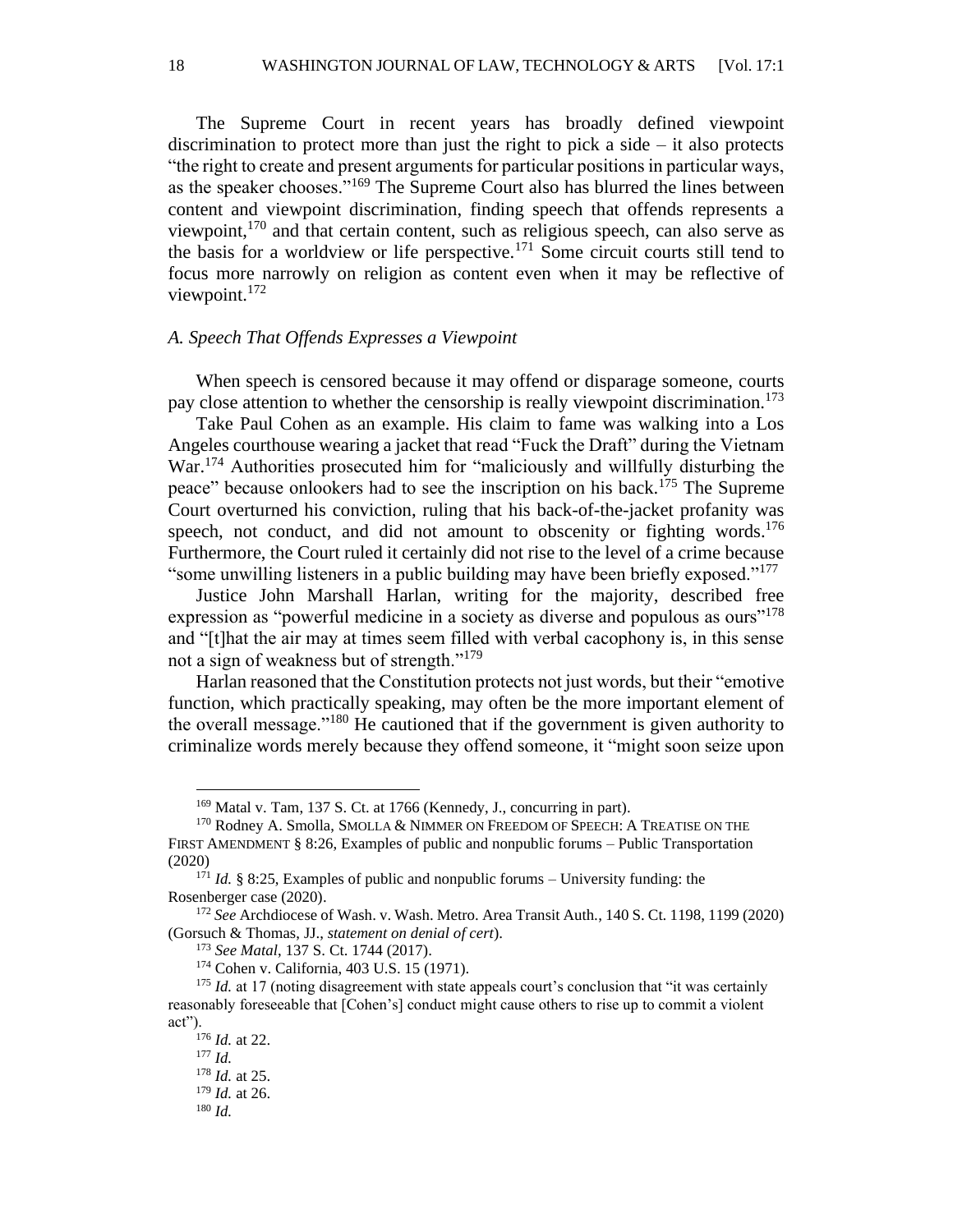the censorship of particular words as a convenient guise for banning the expression of unpopular views."<sup>181</sup>

A half-century later, in *Matal v. Tam*, the lead singer of a rock band known as "The Slants" sued the U.S. Patent and Trademark Office (PTO) after it refused to register a trademark for the band's name.<sup>182</sup> Simon Tam's application was denied under a federal trademark law prohibiting trademarks that may 'disparage ... or bring ... into contemp<sup>[t]</sup> or disrepute" certain persons or groups because it discriminated against offensive speech.<sup>183</sup> The trademark office cited the term's use as a racial slur for people of Asian descent.<sup>184</sup> Tam countered that was his whole point – as an Asian American musician, he was trying to "reclaim" the term and "stereotypes about people of Asian ethnicity."<sup>185</sup> Tam pointed to the band's lyrics and songs, which drew inspiration from "childhood slurs and mocking nursery rhymes." The band had produced albums with names such as "The Yellow Album." $186$ 

The Court sided unanimously with Tam, ruling the disparagement clause failed to pass the test for viewpoint discrimination because it singled out a subset of expression based on the government's determination that such speech would offend others.<sup>187</sup> But the eight justices who heard the case split evenly between two plurality opinions. A plurality led by Justice Samuel Alito ruled the disparagement clause violated a "bedrock First Amendment principle that "[s]peech may not be banned [because it] expresses ideas that offend."<sup>188</sup> Alito concluded it was irrelevant whether the disparagement clause "evenhandedly prohibits disparagement of all groups" because "[t]hat is viewpoint discrimination in the sense relevant here: giving offense is a viewpoint."<sup>189</sup>

In a separate plurality opinion, Justice Kennedy noted that under the law, an applicant may register a positive trademark but not a derogatory one, "reflect[ing] the Government's disapproval of a subset of messages it finds offensive," which is the "essence of viewpoint discrimination."<sup>190</sup> Kennedy wrote that "[t]he Government may not insulate a law from charges of viewpoint discrimination by tying censorship to the reaction of the speaker's audience,"<sup>191</sup> and that the government was attempting "to decide whether the relevant audience would find

<sup>189</sup> Matal v. Tam, 137 S. Ct. at 1754. <sup>190</sup> *Id.* at 1766. <sup>191</sup> *Id.*

<sup>181</sup> *Id.*

<sup>182</sup> Matal v. Tam, 137 S. Ct. at 1751.

<sup>183</sup> *Id.*

<sup>184</sup> *Id.* at 1754.

<sup>185</sup> *Id.*

<sup>186</sup> *Id.*

<sup>&</sup>lt;sup>187</sup> *Id.* at 1763 (declining to address whether trademarks are commercial speech, but reasoning that even if they were, the disparagement clause would fail under *Central Hudson* because the government was trying to squelch offensive speech").

<sup>188</sup> *Id. See generally* Clay Calvert, *Merging Offensive-Speech Cases with Viewpoint Discrimination Principles: The Immediate Impact of* Matal v. Tam *on Two Strands of First Amendment Jurisprudence*, 27 WM. & MARY BILL RTS. J. 829 (2019) (presenting an analysis as to whether *Matal* reached the right conclusion while incorrectly conflating offensive name-calling with viewpoint discrimination).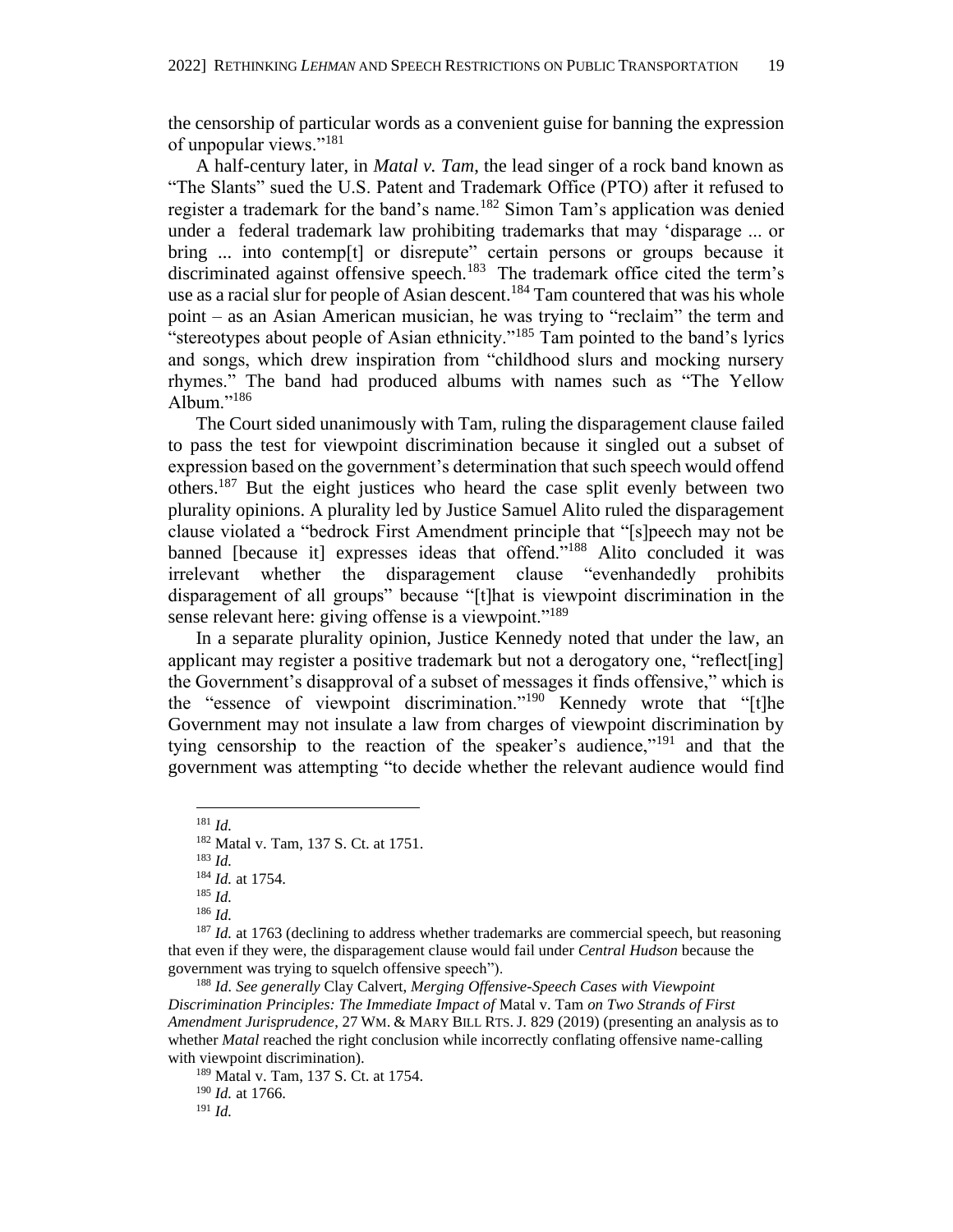the speech offensive."<sup>192</sup> Kennedy noted that while thoughtful persons might disagree with Tam's approach, "the dissonance between the trademark's potential to teach and the Government's own insistence on its own, opposite and negative interpretation confirms the constitutional vice of the statute."<sup>193</sup>

#### *B.* Matal *Cuts Both Ways on Discriminatory Bus Ads*

Ironically, *Matal* became a weapon for the American Freedom Defense Initiative to attack public transit agencies over similar policies intended to protect underrepresented groups riding the bus from being "bombard[ed] with demeaning messages."<sup>194</sup> The D.C. Circuit rejected AFDI's argument outright, finding *Matal* did not apply to transit systems because *"Matal* did not discuss forum doctrine in any depth" and "dealt not with Government permitting speech on government property but with government protection of speech and commercial infringement."<sup>195</sup> Prior to *Matal*, the First Circuit had upheld a disparagement clause adopted by Boston's transit system while the Second Circuit ruled in favor of AFDI by invalidating a ban on ads that demeaned on the basis of "race, color, religion, national origin, ancestry, gender, age, disability or sexual orientation" on buses in New York.<sup>196</sup>

The Sixth Circuit reconsidered a prior decision invalidating a ban on bus ads that subjected people to "scorn or ridicule,"<sup>197</sup> concluding that in light of *Matal*, the policy "cannot survive this broader understanding of viewpoint discrimination" because it operates "[l]ike the trademark statute prohibiting marks that bring individuals into 'disrepute."<sup>198</sup>

The Ninth Circuit held *Matal* applies "with full force" to a King County Metro policy in Seattle banning ads that "demean<sup>[]</sup> or disparage<sup>[]</sup> an individual, group of individuals or entity."<sup>199</sup> The appeals court struck down the policy, finding "[n]o material textual difference distinguished Metro's disparagement clause from the trademark provision at issue in *Matal,*" and like the disparagement clause, King County's policy "require[d] the rejection of an ad solely because it offends."<sup>200</sup> At issue in the Seattle case was a large AFDI-sponsored bus ad that displayed a gallery of suspected terrorists and offered a \$25 million reward for information leading to

<sup>197</sup> Am. Freedom Def. Initiative v. Suburban Mobility Auth. For Reg'l Transp., 978 F.3d 481, 486 (6th Cir. 2020).

<sup>198</sup> *Id.* at 500.

<sup>199</sup> Am. Freedom Def. Initiative v. King County, 904 F.3d 1126, 1131 (9th Cir. 2018). <sup>200</sup> *Id.*

<sup>192</sup> *Id.* at 1767.

<sup>193</sup> *Id.*

<sup>194</sup> *Id.* at 1764.

<sup>195</sup> Am. Freedom Def. Initiative v. Wash. Metro. Transit Auth., 901 F.3d 356, 365 (D.C. Cir. 2018).

<sup>196</sup> Am. Freedom Def. Initiative v. Massachusetts Bay Transp. Auth., 781 F.3d 571, 581 (1st Cir. 2015). *But see* Am. Freedom Def. Initiative v. Metropolitan Transp. Auth., 880 F.Supp.2d 456, 461, 474 (citing *R.A.V. v. City of St. Paul*, 505 U.S. 377 (1992) (invalidating a hate speech law because it outlawed "fighting words" based upon disfavored subjects such as race, color, religion, or gender, but permitted them if not based on those subjects, thus amounting to content discrimination)).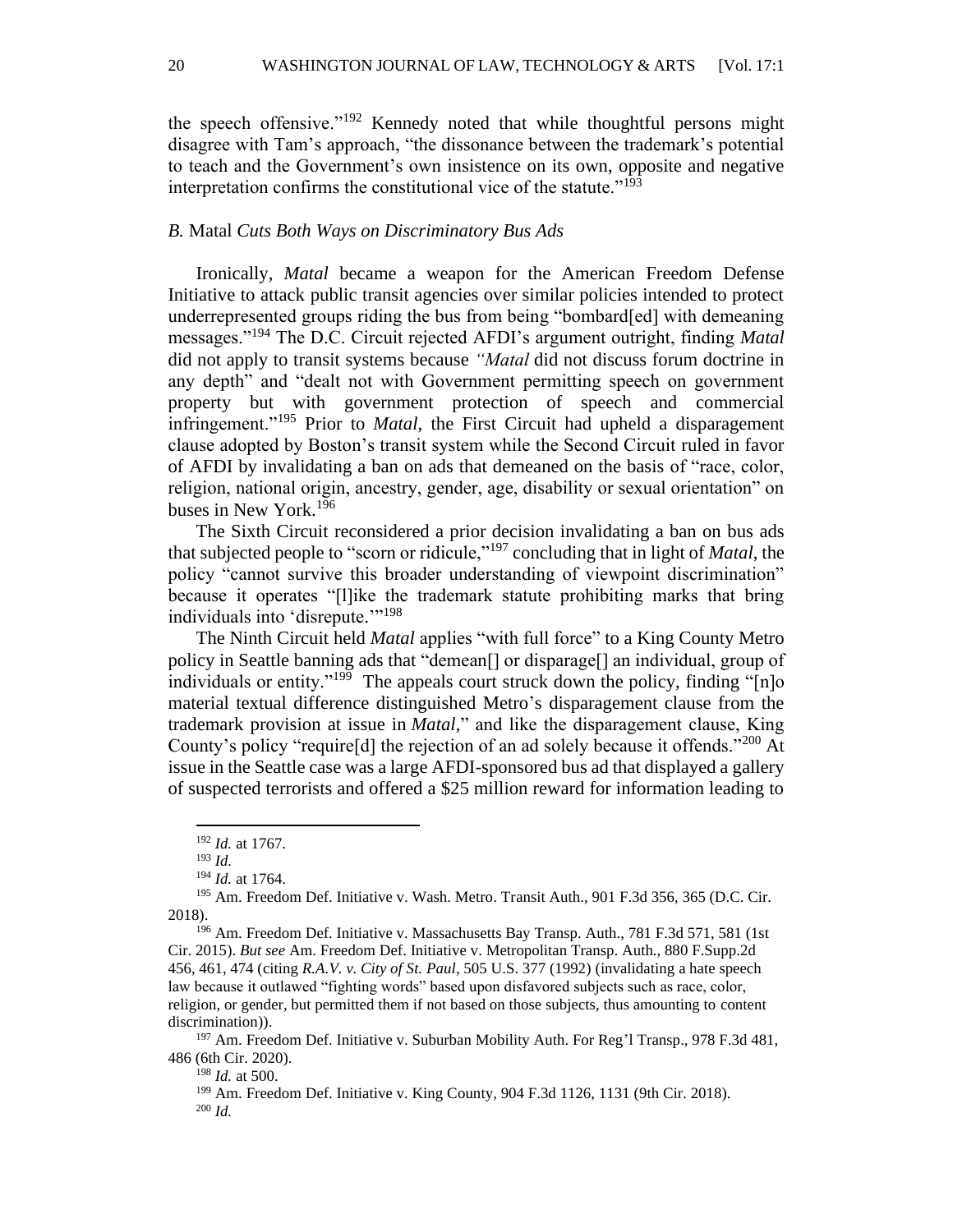the capture of "These Jihadis."<sup>201</sup> The ad was recreated from a controversial bus ad originally sponsored by the FBI and State Department that ran on King County's buses.<sup>202</sup> Federal officials withdrew the original version in response to concerns it was discriminatory and would incite hate crimes. 203

The Ninth Circuit wrote "we cannot conclude that the appropriate limitation on subject matter is 'offensive speech' any more than we could conclude that an appropriate limitation on subject matter is 'pro-life speech' or 'pro-choice speech'" because that would "exclude speech solely on the basis of viewpoint – an impermissible restriction in a nonpublic forum." <sup>204</sup> King County argued the policy applied evenhandedly, and that it would have accepted the ad with minor revisions,<sup>205</sup> but AFDI insisted on presenting its message in a way that "caused discomfort and unpleasantness."<sup>206</sup>

# *C. Religious Perspectives Are Protected Viewpoints*

The Supreme Court has held in a series of cases that religious speech cannot be banned in a limited public forum if it represents a religious perspective on a topic that is otherwise allowed for discussion.<sup>207</sup> In *Rosenberger v. Rector and Visitors of University of Virginia,* the Court concluded that religion serves not only as a "vast area of inquiry," but also as "a specific premise, a perspective, a standpoint from which a variety of subjects may be discussed and considered."<sup>208</sup> Therefore, the Court found the university had had improperly denied student activity funds to a Christian-oriented student magazine called "Wide Awake."<sup>209</sup>

Members of the magazine's staff sued after the Student Council refused to reimburse them for printing costs, citing the University's guidelines on religious activities and final decision by the Dean of Students.<sup>210</sup> School officials were also concerned that subsidizing religious speech violated the separation of church and state. $^{211}$ 

The Court concluded the activity fund constituted a limited public forum in a "metaphysical" sense, and thus was beholden to the same principle that viewpoint discrimination occurs when school property is opened to discussion from all views except those "dealing with the subject matter from a religious viewpoint."<sup>212</sup> The Court ruled the University had not excluded all religious subject matter, but instead

<sup>204</sup> *Id.* at 1132; *see also* discussion *infra.*, Part VI.A (determining King County had unreasonably banned the ad based on a conclusion it would disrupt transit operations).

"primarily promotes or manifests a particular belie<sup>[f]</sup> in or about a deity or an ultimate reality"). <sup>210</sup> *Id.* at 827.

<sup>201</sup> *Id.* at 1129.

<sup>202</sup> *Id.* at 1128.

<sup>203</sup> *Id.*

 $205$  Am. Freedom Def. Initiative v. King County, 904 F.3d at 1131.

<sup>206</sup> Answering Brief of King County at 1, Am. Freedom Def. Initiative v. King County, 904 F.3d 1126 (9th Cir. 2018).

<sup>207</sup> *See generally* Rosenberger v. Rector & Visitors of Univ. of Virginia, 515 U.S. 819 (1995). <sup>208</sup> *Id.*

<sup>209</sup> *Id.* at 823-27 (stating that school guidelines defined a religious activity as one that

<sup>211</sup> *Id.*

<sup>212</sup> *Id.* at 830.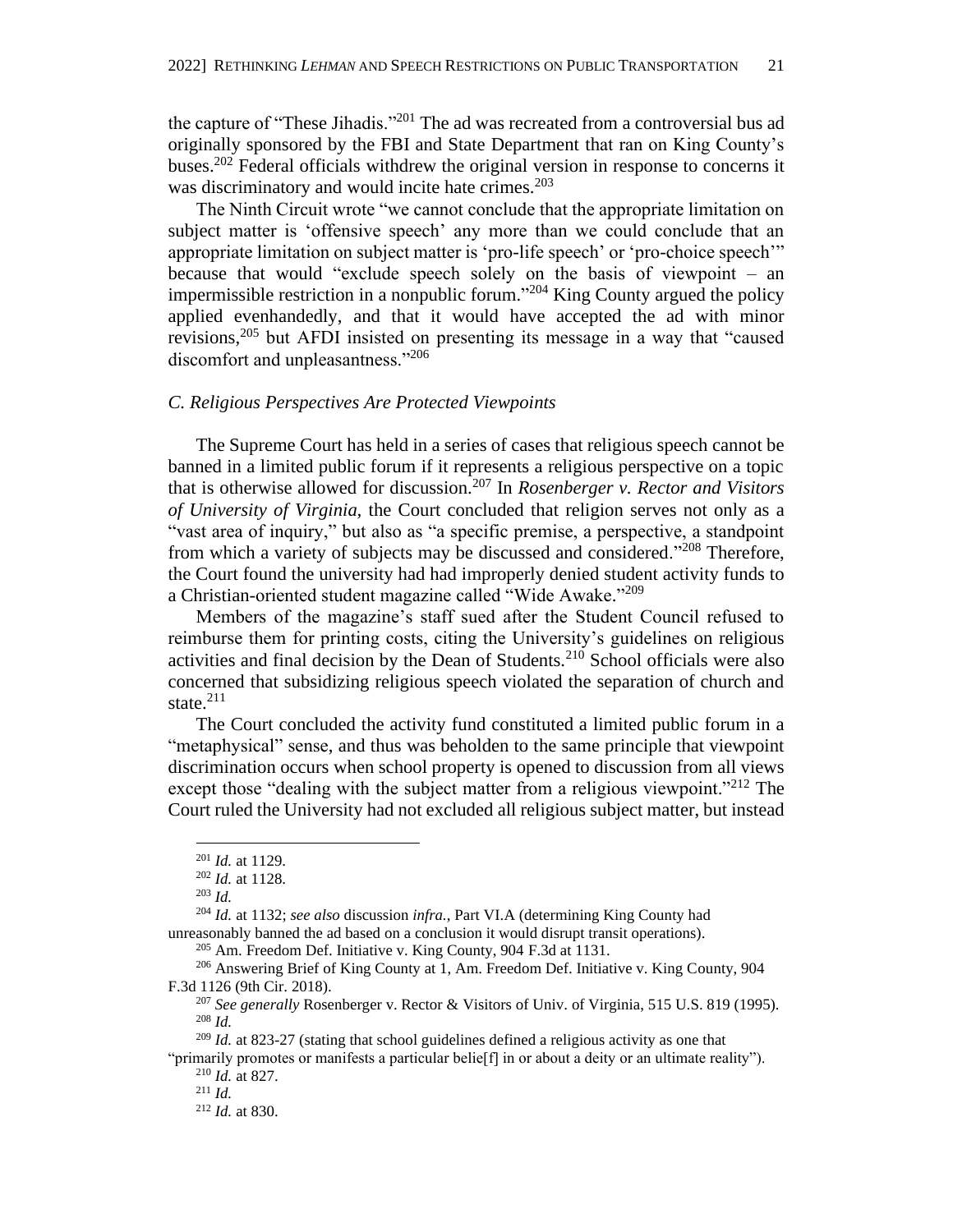had targeted student publications with "religious editorial viewpoints" for "disfavored treatment."<sup>213</sup> Here, students were allowed to write about topics such as "racism, or stress, or pregnancy – but not if their faith informed the message."<sup>214</sup> Finally, the Court held that the First Amendment's Establishment Clause, which bars the government from favoring one religion over the other, did not prohibit the University from honoring its duties to free speech as long as the program was neutral toward religion.<sup>215</sup>

In *Lambs Chapel v. Center Moriches Union Free School District*, the Court found that a school district discriminated against a religious viewpoint when it opened its facilities to after-hours public use but objected when a church group sought to host a film series on family issues and child rearing.<sup>216</sup> The Court found that the "film series here no doubt dealt with a subject otherwise permissible . . . and its exhibition was denied solely because the series dealt with the subject from a religious standpoint."<sup>217</sup> The Court similarly ruled in *Good News Club v. Milford School District* that a Christian children's club could not be prevented from holding meetings on school grounds solely because it sought to engage on the "teaching of morals and character," which was a topic that allowed for discussion in the forum.<sup>218</sup>

# *D. Circuit Courts Split on Religious Bus Ads*

Federal courts disagree on how this line of cases should apply to transit agencies, particularly in light of *Lehman*. 219 In Washington, D.C., the Washington Area Metropolitan Transit Authority (WAMTA) banned religious ads on its system in 2015, along with political and advocacy ads, after tracking "near-monthly complaints" about increasingly offensive and controversial ad campaigns.<sup>220</sup> Such ads had alienated riders, increased costs due to vandalism, and raised concerns about inciting violence or terrorism, according to a declaration from Lynn Bowersox, an assistant general manager.<sup>221</sup> An ad on WAMTA buses decrying the Catholic Church's stance on condoms, for instance, "generated hundreds of angry phone calls and letters," making it "the second-largest negative response to any ad."222

The breaking point came when the American Freedom Defense Initiative sought to promote a bus ad campaign that caricatured the Prophet Muhammad, similar to a contest the organization had sponsored in Texas that led to a shooting.<sup>223</sup>

2018).

<sup>213</sup> *Id.* at 831.

<sup>214</sup> *Id.* at 832.

<sup>215</sup> *Id.* at 845.

<sup>216</sup> Lamb's Chapel v. Ctr. Moriches Union Free Sch. Dist. 508 U.S. 384, 389 (1993).

<sup>217</sup> *Id.*

<sup>218</sup> *Id.* at 110.

<sup>219</sup> *See* Ne. Pa. Freethought Soc'y v. Cnty. of Lackawanna Transit Sys*.,* 938 F.3d at 435*.*

<sup>220</sup> Archdiocese of Wash. v. Wash. Metro. Area Transit Auth., 897 F.3d 314, 319-20 (D.C. Cir.

<sup>221</sup> *Id.* <sup>222</sup> *Id.*

<sup>223</sup> *Id.*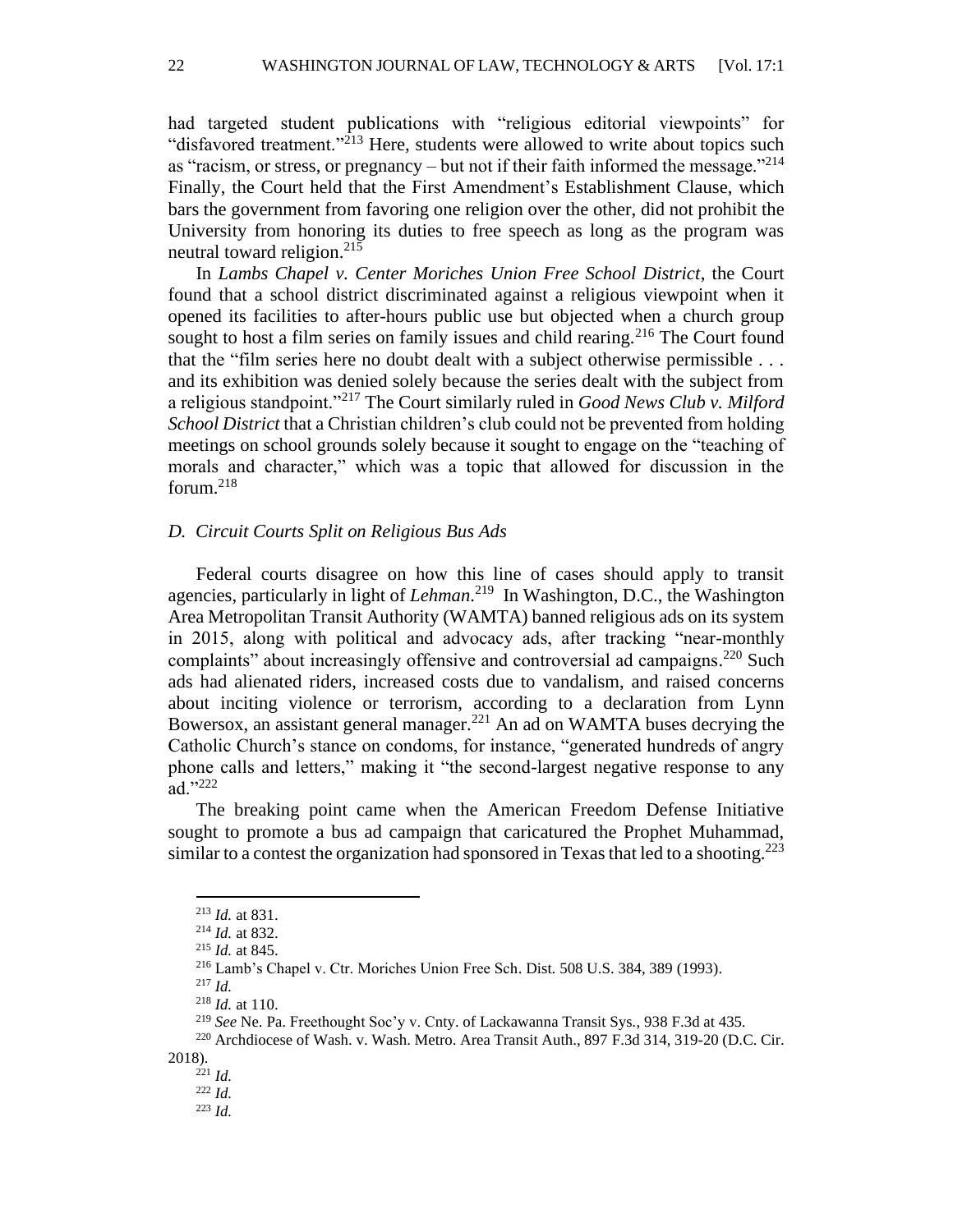WAMTA's executive board imposed an immediate moratorium on religious ads, along with "issue-oriented" ads, political and advocacy ads,  $224$  and later adopted the ban permanently.<sup>225</sup>

The new policy was challenged in several lawsuits, $226$  including one that required the Circuit Court of Appeals for the District of Columbia to determine whether a religious-themed Christmas ad can be treated differently than a holiday shopping ad from Macy's.<sup>227</sup>

# 1. A Christmas Ad Controversy

WMATA, acting under the new "Guideline 12" which prohibited ads "promot[ing] or oppos[ing] any religion, religious practice or belief," $^{228}$  had refused to run an ad promoted by the Catholic Archdiocese of Washington.<sup>229</sup> Entitled "Find the Perfect Gift, the ad depicted a starry night and three silhouetted shepherds."<sup>230</sup> It was intended "to share a simple message of hope, welcoming all to Christmas Mass or in joining in public service to help the most vulnerable in our community during the liturgical season of Advent."<sup>231</sup>

The Archdiocese argued in its lawsuit that WAMTA would not have objected if Amazon or Macy's wanted to run ads "with the same text and graphics or with reindeer instead of shepherds."<sup>232</sup> It accused WAMTA of suppressing religious viewpoints on subjects "otherwise allow[ed] on bus exteriors, such as charitable giving and Christmas."<sup>233</sup> WAMTA argued the ad also featured a website and social media hashtag that led to "substantial content promoting the Catholic Church."<sup>234</sup>

<sup>231</sup> *Id.* at 320.

<sup>232</sup> Petitioner's Brief at 1, Archdiocese of Washington v. Wash. Metro. Area Transit. Auth, 897 F.3d 314 (2018) (stating the Archdiocese's lawsuit also raised claims under the Fifth Amendment and Religious Freedom Restoration Act, both of which were denied, and are not examined in this article). In a separate line of cases, the Court has ruled the First Amendment forbids restrictions on religious practices unless the government can show a compelling interest or that the law is neutral and of general application, and the burden on religion was incidental. *See* Church of the Lukumi Babalu Aye, Inc. v. City of Hialeah, 508 U.S. 520 (1993) (finding city ordinance prohibiting animal sacrifices clearly targeted Santeria religion and failed to address stated public health concerns); *see also* Emp't Div. v. Smith, 494 U.S. 872 (1990) (upholding Oregon law that criminalized a hallucinogenic drug despite its use for Native American church religious ceremony); City of Boerne v. Flores, 521 U.S. 507 (1997) (holding Religious Freedom Restoration Act's application to states exceeded Congressional authority).

<sup>233</sup> *Archdiocese*, 897 F.3d at 321.

<sup>234</sup> *Id.* at 320.

<sup>224</sup> *Id.*

<sup>225</sup> *Id.*

<sup>226</sup> *See* Am. Civil Liberties Union v. Wash. Metro. Area Transit Auth., 303 F. Supp. 3d 11 (2018) (noting plaintiffs included far-right political commentator Milo Yiannopoulos, the People for Ethical Treatment of Animals (PETA), and Carafem, a nonprofit that specializes in providing women with access to birth control and abortion medication); *see also* Am. Freedom Def. Initiative v. Wash. Metro Area Transit Auth., 901 F.3d 356 (2018).

<sup>&</sup>lt;sup>227</sup> Petitioner's Brief at 1, Archdiocese of Wash. v. Wash. Metro. Area Transit. Auth., 897 F.3d 314 (2018).

<sup>228</sup> Archdiocese of Wash. v. Wash. Metro. Area Transit Auth., 897 F.3d at 319.

<sup>229</sup> *Id.* at 321.

 $^{230}$  *Id.*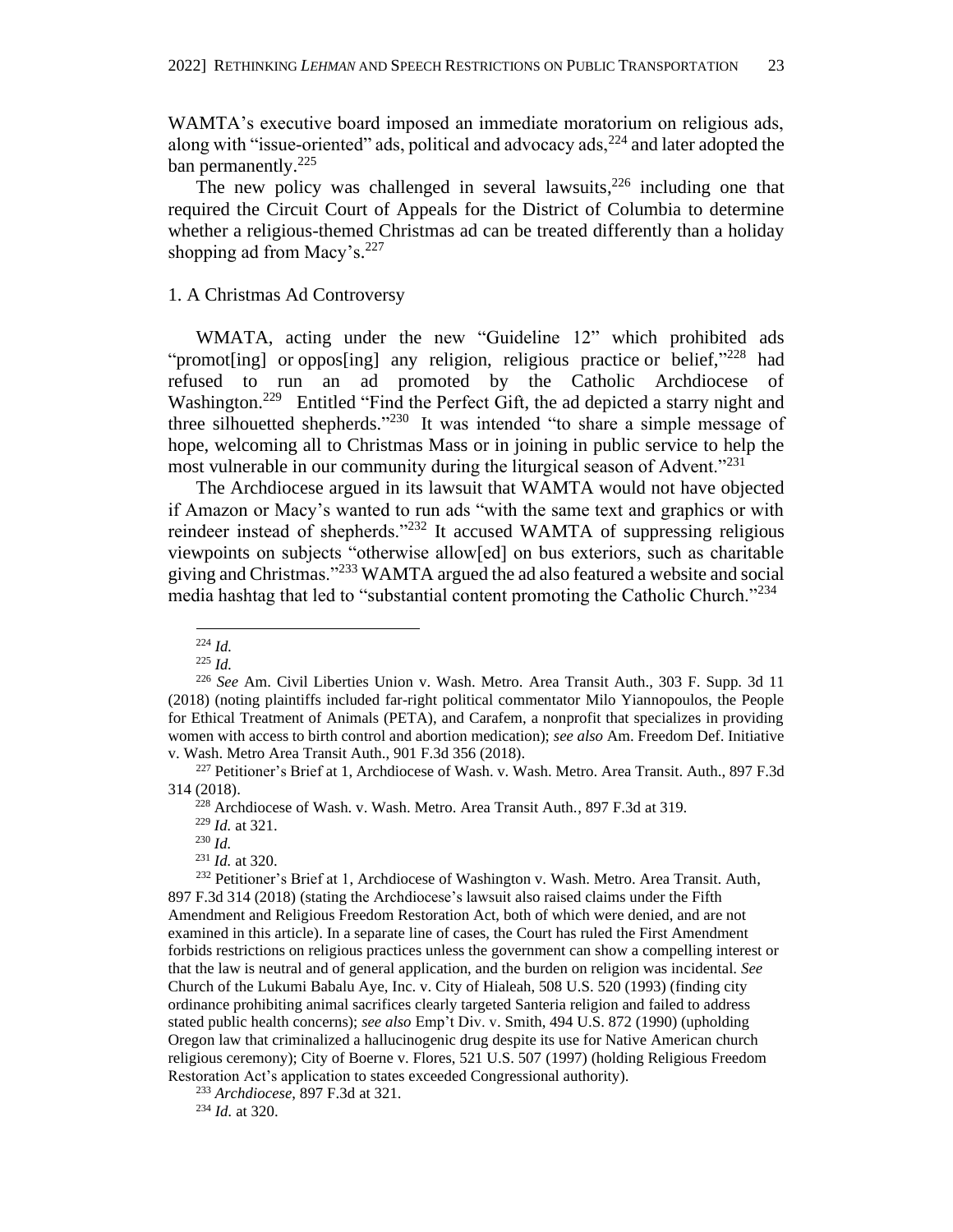24 WASHINGTON JOURNAL OF LAW, TECHNOLOGY & ARTS [Vol. 17:1

Circuit Judge Judith Rogers, writing for a 2-1 majority, sided with WAMTA, finding that the ad served as "an exhortation, repeatedly acknowledged by the Archdiocese to be part of its evangelization effort to attend mass at Catholic churches in connection with Advent."<sup>235</sup> The court found that had the ad specifically focused on charitable donations, it likely would not have been denied, as the transit agency had accepted ads from the Salvation Army with non-religious content. 236

The court also cited *Lehman* as "longstanding Supreme Court precedent" that a transit system's decision to accept only commercial advertising "does not rise to the dignity of a First Amendment violation."<sup>237</sup> The court said that to find the Archdiocese's ads represented a perspective on Christmas would "eviscerate the distinction between viewpoint-based and subject-based regulation" and the "longstanding recognition that the government may limit a non-public forum to commercial advertising."<sup>238</sup> The court found that if it were to accept that argument, "governments might be required to accept speech on all subjects because the Archdiocese offers no principled limit cabining its position to religion."<sup>239</sup>

The court also reasoned that WAMTA's buses were not intended for the same "broad range" of social and civic activities as forums in *Rosenberger* and other religion cases.<sup>240</sup> Thus the ad represented religious content that could be restricted and not a religious viewpoint that was impermissibly excluded on subjects such as charitable giving and Christmastime. $241$  Furthermore, the court found that WAMTA's policy prevents discrimination because it "prohibits religious and antireligious ads in clear, broad categories" under which "bureaucrats are not called upon to decide whether the ad criticizing the Catholic Church's position on condom usage, or the anti-Islam Muhammad ad, or the Find a Perfect Gift campaign ad is the more 'offensive,' or otherwise censor religious messages. $"^{242}$ 

#### 2. Atheists Win One for Religious Speech

The Third Circuit criticized its Beltway counterpart in a separate decision involving religious and atheistic bus ads, finding viewpoint discrimination is "impermissible in any forum."<sup>243</sup> The Third Circuit ruled in favor of the Northeastern Pennsylvania Freethought Society, which fought a decision by the bus system in Scranton, Pennsylvania to ban a bus ad that would have said "Atheists."<sup>244</sup>

The County of Lackawanna Transit System, or "COLTS," had for years run an

<sup>235</sup> *Id.* at 321.

<sup>&</sup>lt;sup>236</sup> *Id.* (stating that WMATA had accepted an ad from the Salvation Army, a "religious" organization whose ad exhorted giving to charity but contained only non-religious imagery").

<sup>&</sup>lt;sup>237</sup> *Id.* at 323 (using the term "non-public forum" for limited public forum).

<sup>238</sup> *Id.* at 329.

<sup>239</sup> *Id.* at 335.

<sup>240</sup> *Id.* at 327.

<sup>241</sup> *Id.*

<sup>242</sup> *Id.* at 325.

<sup>243</sup> Ne. Pa. Freethought Soc'y v. Cnty. of Lackawanna Transit Sys*.*, 938 F.3d at 436*.*

<sup>244</sup> *Id.* at 428.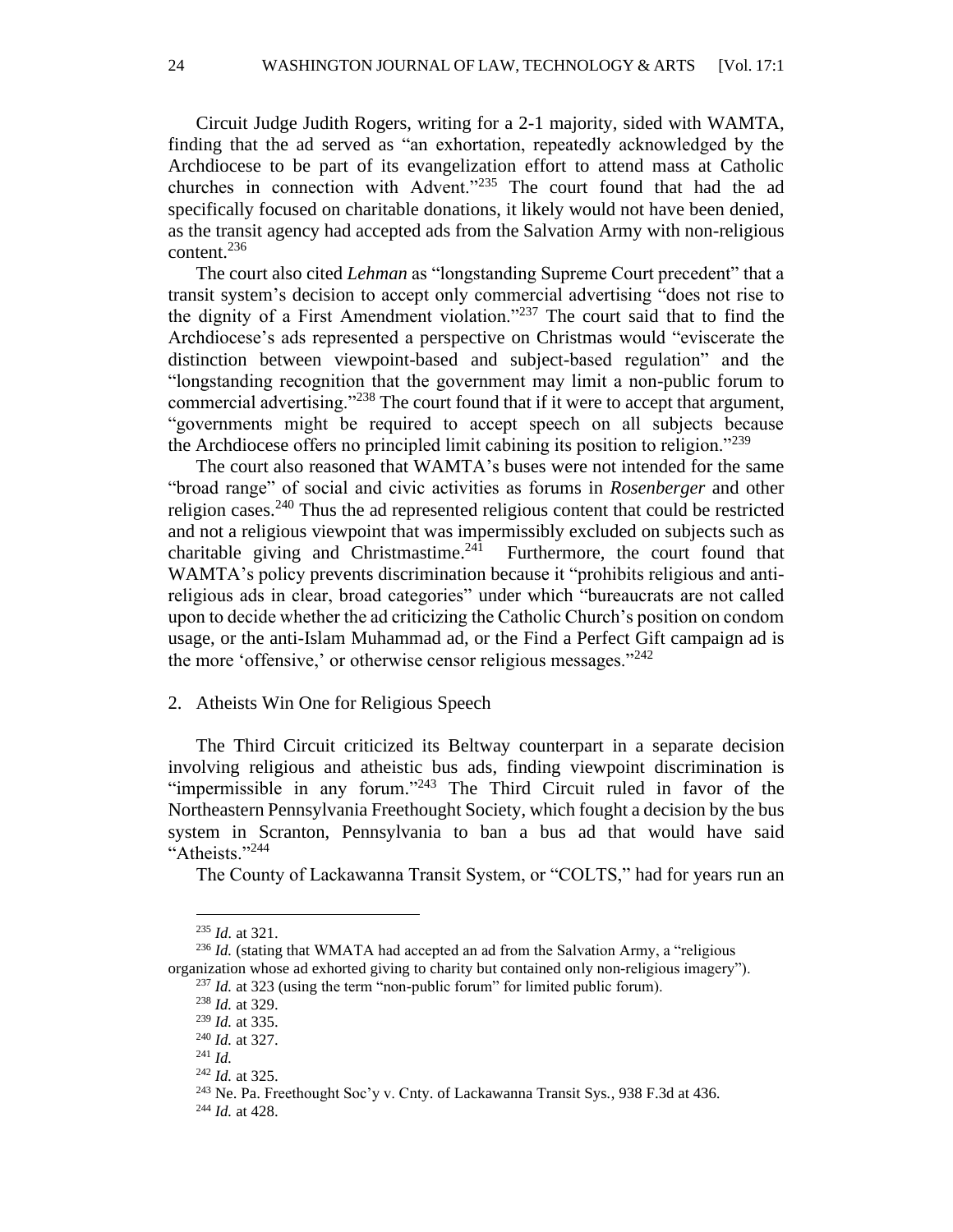array of ads, including ads from churches, Catholic schools, and even "evangelist Beverly Benton and her Saturday night miracle service."<sup>245</sup> However, COLTS denied the Freethought Society's ad, which featured the organization's web address over a blue sky with clouds, while reconsidering its policies on religious speech.<sup>246</sup>

COLTS staff were concerned that the Freethought Society wanted to spark religious debates that would turn violent. $247$  In a rejection letter, COLTS noted its goal of "provid[ing] a safe and welcoming environment" and that ads "promot[ing] debate over public issues such as abortion, gun control or the existence of God in a confined space like the inside of a bus detracts from that goal."<sup>248</sup>

COLTS initially had no formal advertising policy, but reserved the right to reject "objectionable or controversial ads."<sup>249</sup> However, as controversies engulfed other cities, transit officials grew increasingly concerned about religious ads in particular. <sup>250</sup> Gretchen Wintermantel, COLTS marketing director, wrote COLTS's first formal policy, which was based on her research into other controversies "kindled by inflammatory ad campaigns. $251$  In 2013, COLTS revised the policy to establish a limited public forum reserved 'for the sole purpose of generating revenue while maintaining or increasing its ridership."<sup>252</sup> The policy specifically banned ads that:

[P]romote the existence or non-existence of a supreme deity, deities, being or beings; that address, promote criticize or attack a religion or religions, religious beliefs or lack of religious beliefs; that directly quote or cite scriptures, religious text or texts involving religious beliefs or lack of religious beliefs; or [that] are otherwise religious in nature. <sup>253</sup>

In a 2-1 ruling, the Third Circuit found that the advertising policy was unconstitutional, rejecting a lower court decision that determined it was appropriate to forbid religious and atheistic ads equally.<sup>254</sup> Citing *Rosenberger* and other cases, Circuit Judge Thomas Hardiman concluded the Freethought Society's ad was more akin to a marketing campaign to promote its "organizational existence, identity, and outreach."<sup>255</sup> The court wrote "[n]othing in the record suggests COLTS's policy would prohibit secular associations from advertising their organizational philosophy or from communicating the message: "We exist, this is who we are, consider learning about or joining us."<sup>256</sup>

The court noted COLTS's stated concerns were undercut by the fact that the agency had run other religious ads and some of its drivers occasionally plugged the

- <sup>247</sup> *Id.*
- <sup>248</sup> *Id.* at 430.
- <sup>249</sup> *Id.* at 429.
- <sup>250</sup> *Id.* <sup>251</sup> *Id.*
- *<sup>252</sup> Id.*
- <sup>253</sup> *Id.* at 430*.*
- <sup>254</sup> *See id.* at 428.
- <sup>255</sup> *Id.*
- <sup>256</sup> *Id.* at 434.

<sup>245</sup> *Id.* at 429. <sup>246</sup> *Id.* at 429-30.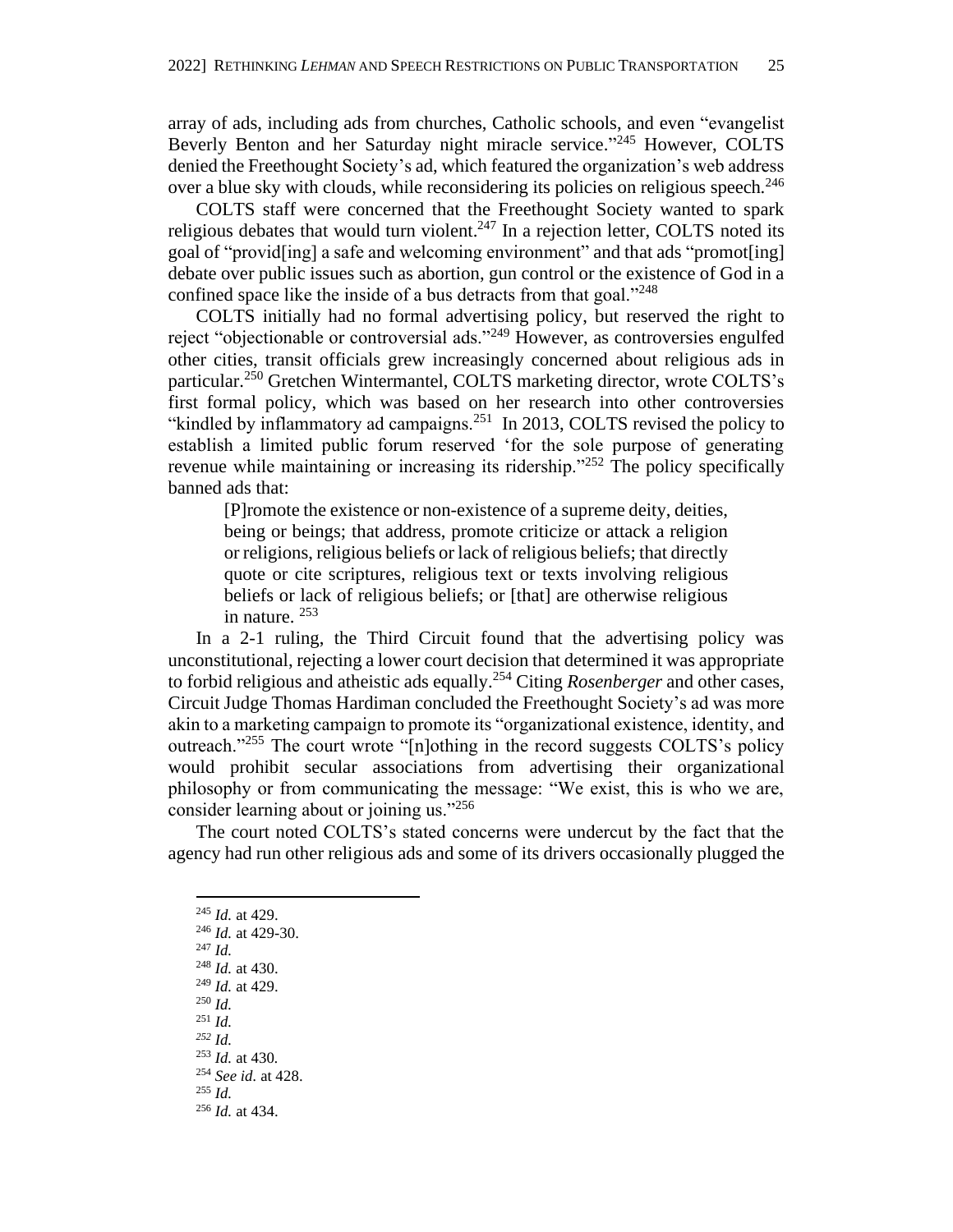words "God Bless America" in their overhead route displays.<sup>257</sup> Freethought member Justin Vacula saw one of the buses go by and proposed the Atheists ad as a way to promote the separation of church and state and show atheists there were others like them in the community.<sup>258</sup>

The court further determined it would be "difficult, if not impossible to exclude religion as a subject matter in a forum open to topics susceptible to a religious perspective."<sup>259</sup> Religion, the court said, can represent a subject and "a standpoint" from which a variety of subjects may be discussed and considered."<sup>260</sup> Hardiman wrote "[w]hat matters . . . isn't how religious a message is, but whether it communicates a religious (or atheistic) viewpoint on a subject to which the forum is otherwise open."<sup>261</sup> The majority further reasoned that to uphold the policy would mean that even the Declaration of Independence would be verboten because it referred to the rights of people "endowed by their Creator."<sup>262</sup>

Circuit Judge Robert Cowen dissented, sharing the D.C. Circuit's concerns that there was a "critical difference between the prohibition of religious perspectives . . . and the exclusion of religion itself as a subject," and this case fell into the latter category.<sup>263</sup> He drew an analogy to political speech, which also "provides ... a specific premise" from which a variety of subjects may be discussed, and yet restrictions on political speech in limited public forums have been upheld.<sup>264</sup>

#### 3. The Supreme Court Stays Out . . . Again

The Supreme Court denied certiorari on the Archdiocese's appeal but Justice Neil Gorsuch, joined by Justice Thomas, lamented that "a reversal would be warranted for reasons admirably explained" by the dissenting opinion on the D.C. Circuit and majority opinion in *Freethought*. <sup>265</sup> Gorsuch noted that "[b]ecause the full Court is unable to hear the case, it makes a poor candidate for our review."<sup>266</sup>

Gorsuch said WAMTA's actions were "viewpoint discrimination by a governmental entity" and reiterated that the Court had on "no fewer than three occasions" rejected similar "no-religious-speech policies" because "religion is not just a subject isolated to itself, but also a 'specific premise, a perspective, a standpoint from which a variety of subjects may be discussed and considered."<sup>267</sup>

"That's not to say WAMTA lacks a choice," Gorsuch wrote. "The Constitution requires the government to respect religious speech, not to maximize advertising

<sup>&</sup>lt;sup>257</sup> *Id.* at 430 (referring to messaging software that had been installed after the September 11 terrorist attacks but was not usually activated).

<sup>258</sup> *Id.* at 431.

<sup>259</sup> *See id.* at 436.

<sup>260</sup> *Id.*

<sup>261</sup> *Id.* at 435.

<sup>262</sup> *Id.* at 438.

<sup>263</sup> *Id.* at 442 (Cowen, J., dissenting).

<sup>264</sup> *Id.* at 446.

<sup>265</sup> Archdiocese of Wash. v. Wash. Metro. Area Transit Auth*.*, 140 S. Ct. 1198 (Gorsuch & Thomas, JJ., *statement on denial of cert.*).

<sup>266</sup> *Id.* (noting that Justice Kavanaugh did not participate in the Court's denial of certiorari because he was on the D.C. Court of Appeals when WMATA's case was argued in the lower court). <sup>267</sup> *Id.*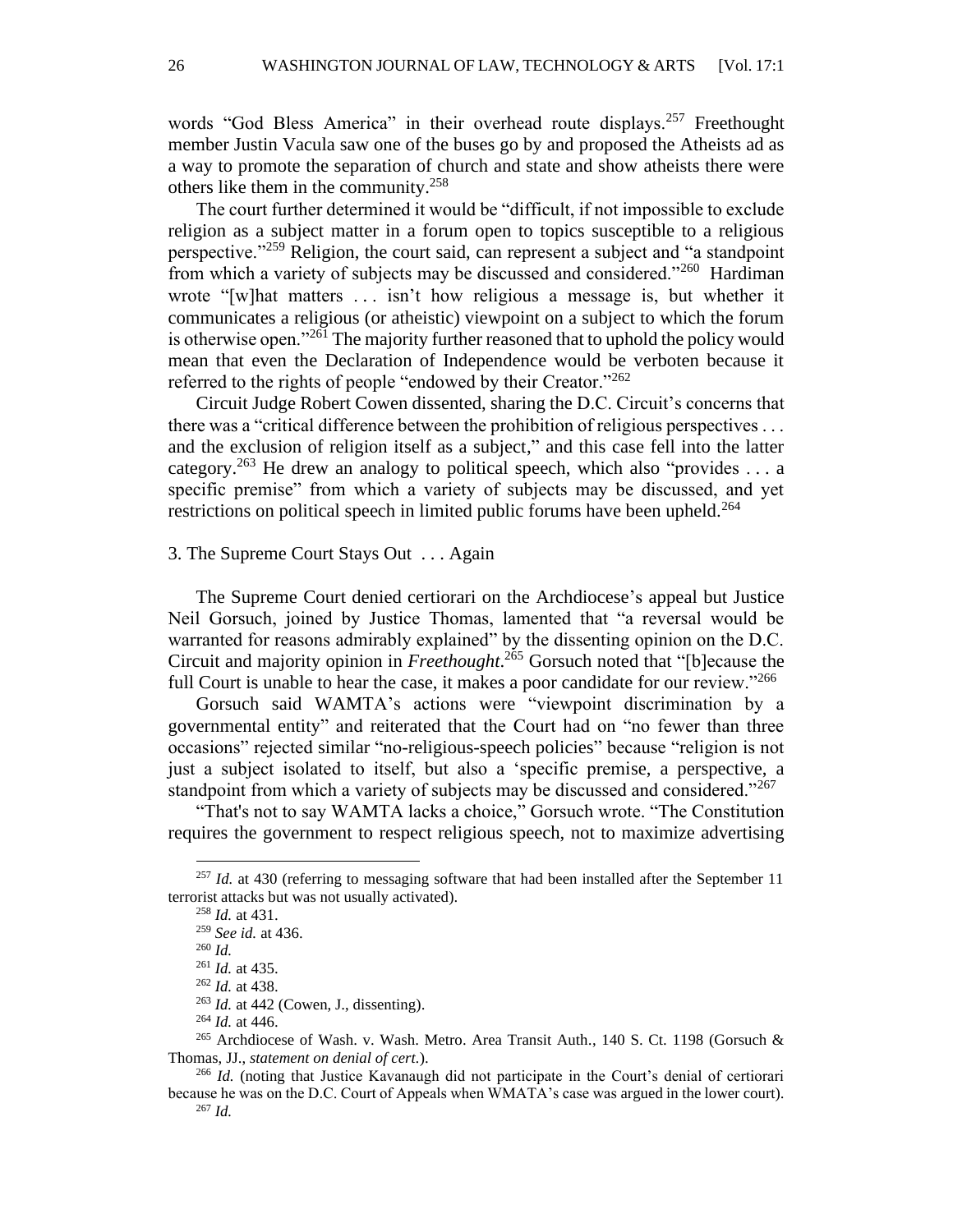revenues . . . if WAMTA finds messages like the one here intolerable, it may close its buses to all advertisements" or "it might restrict advertisement space to subjects where religious viewpoints are less likely to arise without running afoul of our free speech precedents."<sup>268</sup>

# *E. Advertising Restrictions Must Be Reasonable*

The Third Circuit also ruled COLTS had failed to show its policy on religious ads was reasonable.<sup>269</sup> Content restrictions in a limited public forum must be viewpoint neutral and reasonable in light of the purpose of the forum.<sup>270</sup> "[C]ommon-sense" is "sufficient to uphold a regulation under reasonableness review."<sup>271</sup>

The court assessed the forum's purpose by how it was defined in COLTS's policy, which stated advertising was sold for the "sole purpose of generating revenue  $\dots$  while at the same time maintaining or increasing ridership."<sup>272</sup> The court thus evaluated the reasonableness of COLTS' policies in terms of ad revenue and ridership, and found the agency had not justified its restrictions, particularly regarding its concerns that religious or atheistic ads might lead to heated debates that would result in physical violence directed at passengers or drivers.<sup>273</sup>

The court noted COLTS could point to "disruptions on other transit systems" but "failed to cite a single debate caused by an ad on one of its buses" despite having accepted religious and political ads in the past.<sup>274</sup> Furthermore, the court observed that "[w]hile threats, boycotts, and vandalism could threaten ridership, COLTS stipulated its policy 'was specifically to prevent debate inside of . . . buses . . . and had nothing to do with the debate outside the buses."<sup>275</sup>

The court also found COLTS' process for screening ads was "scattershot" and "raise[d] the specter of arbitrary censorship."<sup>276</sup> For instance, the agency was inconsistent in deciding when to review an advertiser's website and whether information contained online was relevant.<sup>277</sup> The court noted COLTS had excluded one ad because the organization's website "promoted drinking," while it

<sup>268</sup> *Id.* at 1200.

<sup>269</sup> Ne. Pa. Freethought Soc'y v. Cnty. of Lackawanna Transit Sys., 938 F.3d at 442; *see also*  Perry Educ. Ass'n. v. Perry Loc. Educators' Ass'n., 460 U.S. at 45 (holding that in a public forum, which is subject to strict scrutiny, the government may impose "reasonable" restrictions on the time, place, or manner of protected speech so long as the government is not trying to censor the content and the rules are narrowly tailored to serve a significant government interest).

<sup>270</sup> *See* Cornelius v. NAACP Legal Def. & Educ. Fund, Inc., 473 U.S. at 809-10; *see also* Seattle Mideast Awareness Campaign v. King County, 781 F.3d at 497 (stating that advertising restrictions must be reasonably necessary to carry out the transit agency's goals).

<sup>271</sup> *Freethought*, 938 F.3d at 438.

<sup>272</sup> *Id.*

<sup>273</sup> *Id.* at 438-39.

<sup>274</sup> *Id.* at 439.

<sup>275</sup> *Id.*

 $276$  Ne. Pa. Freethought Soc'y v. Cnty. of Lackawanna Transit Sys., 938 F.3d at 441.

<sup>277</sup> *Id.* at 440; *see also* Women's Health Link, Inc. v. Fort Wayne Pub. Transp. Corp., 826 F.3d 947 (finding Fort Wayne transit agency discriminated against health clinic by rejecting ad for association with pro-life website).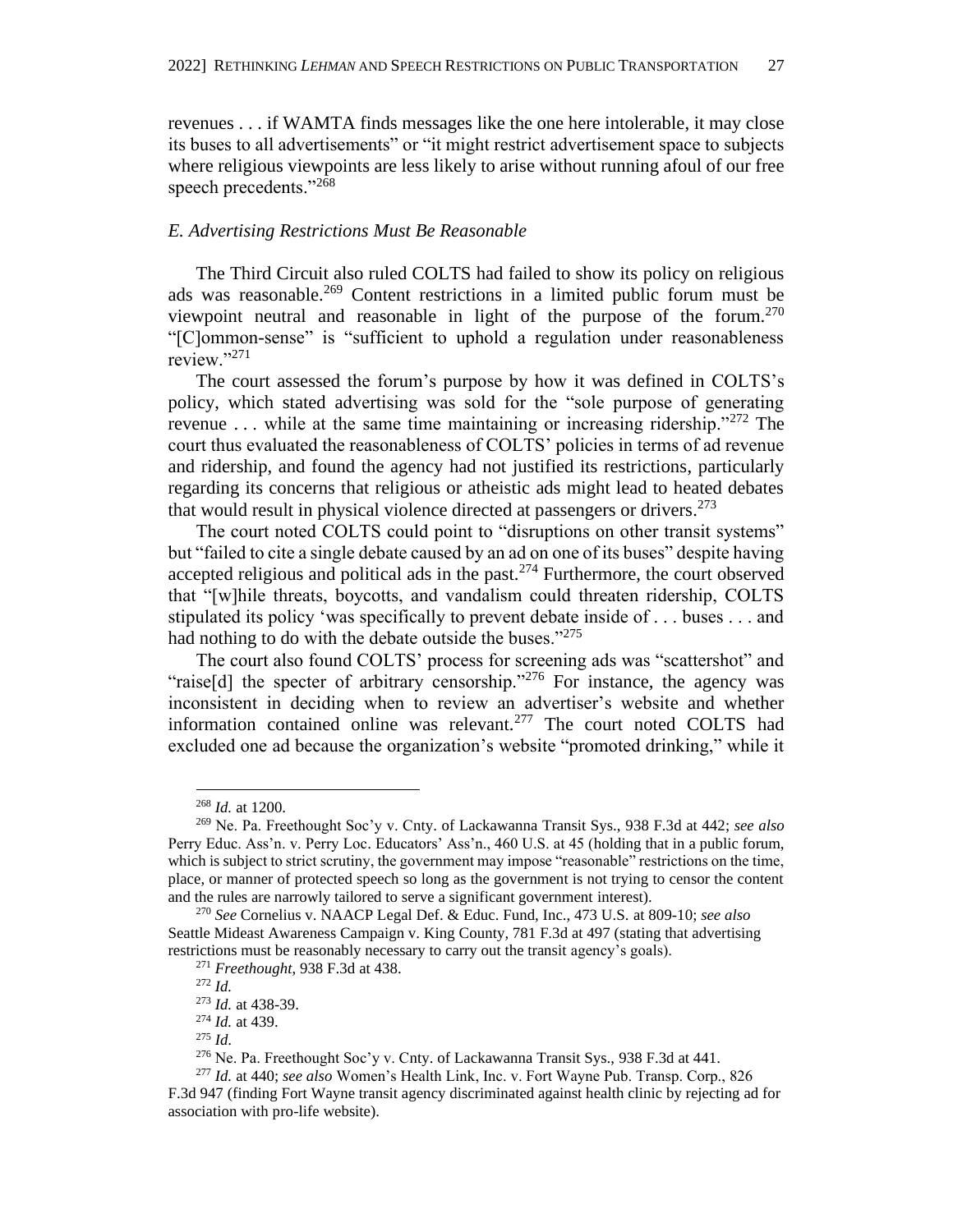accepted another ad tied to a "racist and anti-Semitic blog"  $-$  which it didn't discover until "it was shown the bigoted website during this litigation.<sup>278</sup> When COLTS's marketing director was asked how she belatedly learned that an ad urging parents to immunize their children touched on a widely controversial topic, she replied "[t]hrough '[f]riends with kids, and news media."<sup>279</sup>

# 1. Vague Policies Encourage Viewpoint Discrimination

The Supreme Court has long cautioned that the "danger of censorship and abridgement of [] precious First Amendment freedoms is too great where officials have unbridled discretion over a forum's use."<sup>280</sup> When the government limits access to a forum based on standards that are too vague or non-existent, free speech is endangered.<sup>281</sup> Thus, the Court has said the law must give a "person of ordinary" intelligence a reasonable opportunity to know what is prohibited."<sup>282</sup> As the Court has more recently added, the government "must draw a reasonable line" and "be able to articulate some sensible basis for distinguishing what may come in from what must stay out."<sup>283</sup>

In *Minnesota Voters Alliance v. Mansky*, the Court confronted a Minnesota state law that prohibited wearing a "political badge, political button, or other political insignia" within a polling place.<sup>284</sup> The law did not define the term "political," which Chief Justice John Roberts noted could broadly refer to anything "relating to government, a government, or the conduct of governmental affairs."<sup>285</sup> The Court said its concern was the law would empower temporary "election judges" with broad authority to screen individuals at the entrance and issue civil penalties.<sup>286</sup> Even though a polling place is a limited public forum, the Court found the law failed even "this forgiving test."<sup>287</sup>

Minnesota officials had construed "political" as "conveying a message about the electoral choices at issue in [the] polling place."<sup>288</sup> A separate "Election Day Policy,"<sup>289</sup> listed examples of banned materials, such as "[i]ssue oriented material designed to influence or impact voting" and "[m]aterial promoting a group with recognizable political views (such as the Tea Party, MoveOn.org).<sup>290</sup> But the Court found it "raise[d] more questions than it answer[ed]" because "[a]ny number of associations, educational institutions, businesses and religious organizations could

<sup>278</sup> *Freethought*, 938 F.3d at 440.

<sup>279</sup> *Id.*

<sup>280</sup> Se. Promotions, Ltd. v. Conrad, 420 U.S. 546, 553 (1975).

<sup>281</sup> Am. Freedom Def. Initiative v. Wash. Metro. Area Transit Auth., 901 F.3d at 373; *see also* Grayned v. City of Rockford, 408 U.S. 104 (1972).

<sup>282</sup> *Am. Freedom Def. Initiative*, 901 F.3d at 372.

<sup>283</sup> Minn. Voters All. v. Mansky, 138 S. Ct. 1876, 1888 (2018).

<sup>284</sup> *Id.* at 1883.

<sup>285</sup> *Id.* at 1880.

<sup>286</sup> *Id.* at 1883.

<sup>287</sup> *Id.* at 1888.

<sup>288</sup> *Id.* at 1881.

<sup>289</sup> *Id.*

<sup>290</sup> *Id.* at 1884.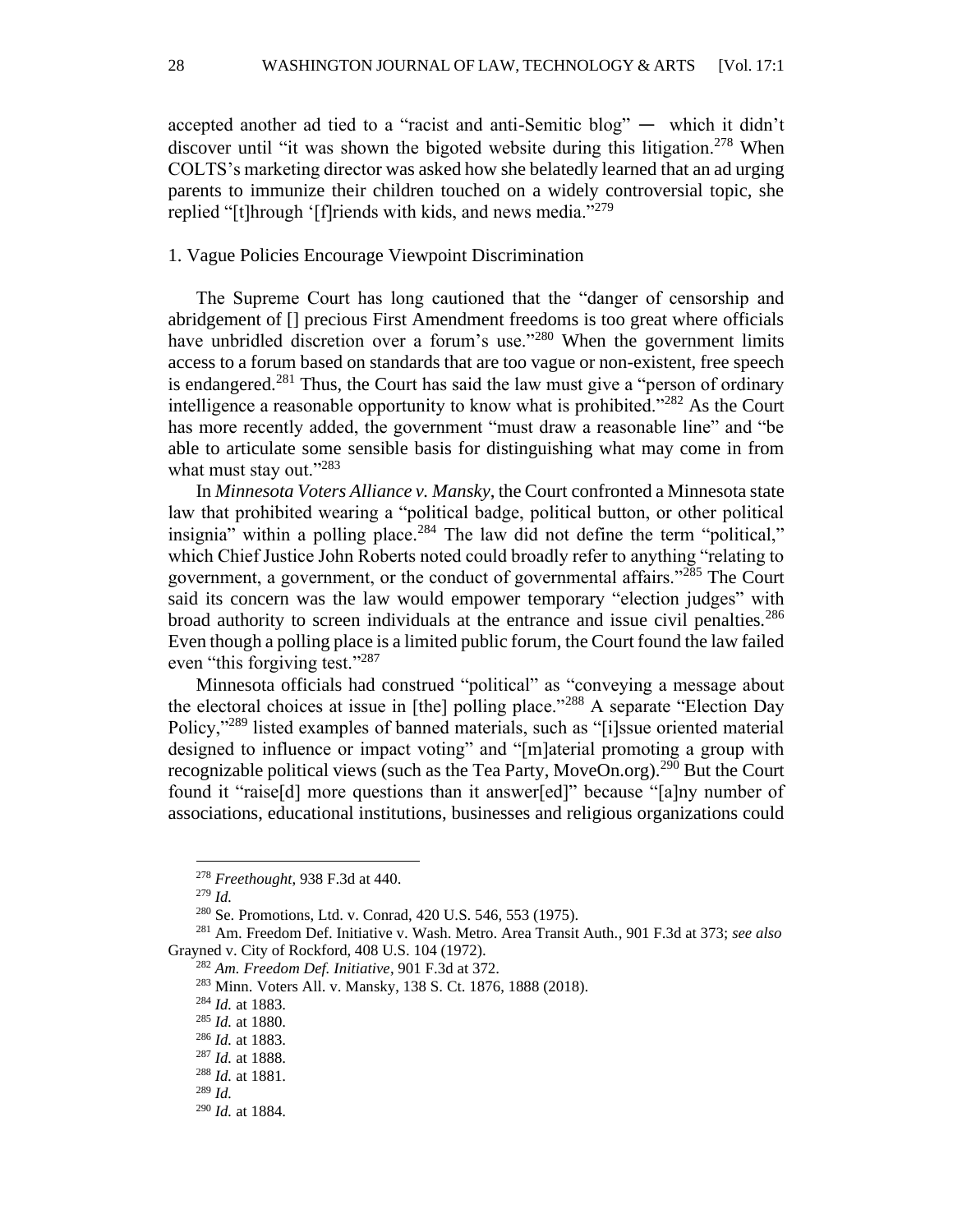have an opinion on an 'issue<sup>[]</sup> confronting voters in a given election."<sup>291</sup> The Court reasoned that a "rule whose fair enforcement requires an election judge to maintain a mental index of the platforms and positions of every candidate and part on the ballot is not reasonable."<sup>292</sup>

The Court acknowledged that "some degree of discretion…is necessary", but speech restrictions must be amenable to reasoned application and "guided by objective, workable standards."<sup>293</sup> The Court noted that "[w]ithout them, an election judge's own politics may shape his views on what counts as 'political."<sup>294</sup>

2. Advertising Standards Must Be Objective and Workable

The Third Circuit, citing *Mansky*, ruled that the Southeastern Pennsylvania Transit Authority's (SEPTA) advertising standards were "incapable of reasoned application."<sup>295</sup> SEPTA prohibited ads "political in nature" or that involve "matters of public debate about economic, political, religious, historic or social issues."<sup>296</sup> The Philadelphia transit system was sued after it rejected promotional interior ads for an investigative news report because the subject matter – discriminatory mortgage lending – was a "matter of public debate and litigation."<sup>297</sup>

SEPTA had retooled its advertising policy after an AFDI legal victory that forced the agency to run anti-Islamic ads that drew negative publicity and prompted bus operators to boycott vehicles displaying the ads.<sup>298</sup> Transit officials hoped more robust restrictions would prevent a similar situation from happening again.<sup>299</sup> The Reporters Committee for the Freedom of the Press, which submitted a friend-ofthe-court brief in the lawsuit, argued SEPTA had gone too far: "[T]he very purpose of the First Amendment is to encourage public discussion and debate about issues of public importance" and "[s]tifling those discussions because of fear that some transit riders may be unhappy with certain messages is not a 'reasonable' purpose for restricting speech." $300$ 

*Mansky* has trickled down to other cases. The D.C. Circuit remanded an AFDI lawsuit after concluding *Mansky* raised questions as to whether WMATA's advertising guidelines were "so broad as to provide . . . no meaningful constraint upon its exercise of the power to squelch."<sup>301</sup> Finding *Mansky* and *Matal* had compelled it to "change course," the Sixth Circuit overturned a ban on political bus

<sup>291</sup> *Id.* at 1890.

<sup>292</sup> *Id.* at 1889.

<sup>293</sup> *Id.* at 1891.

<sup>294</sup> *Id.*

<sup>&</sup>lt;sup>295</sup> Ctr. for Investigative Reporting v. Se. Penn. Transp. Auth., 975 F.3d 300, 314 (3d Cir. 2020), *cert. denied*, 142 S. Ct. 73 (2021).

<sup>296</sup> *Id.* at 309.

<sup>297</sup> *Id.* at 314.

<sup>&</sup>lt;sup>298</sup> Ctr. for Investigative Reporting v. Se. Penn. Transp. Auth., 337 F. Supp. 3d 572, 576 (E.D. Penn. Nov. 28, 2018), *rev'd*, 975 F.3d 300 (3rd Cir. 2020)

<sup>299</sup> *Id.* at 575.

<sup>300</sup> Brief for Amicus Curiae at 8, Ctr. for Investigative Reporting v. Se. Penn. Transp. Auth., 975 F.3d.

<sup>301</sup> Am. Freedom Def. Initiative v. Wash. Metro Area Transp. Auth., 901 F.3d at 373.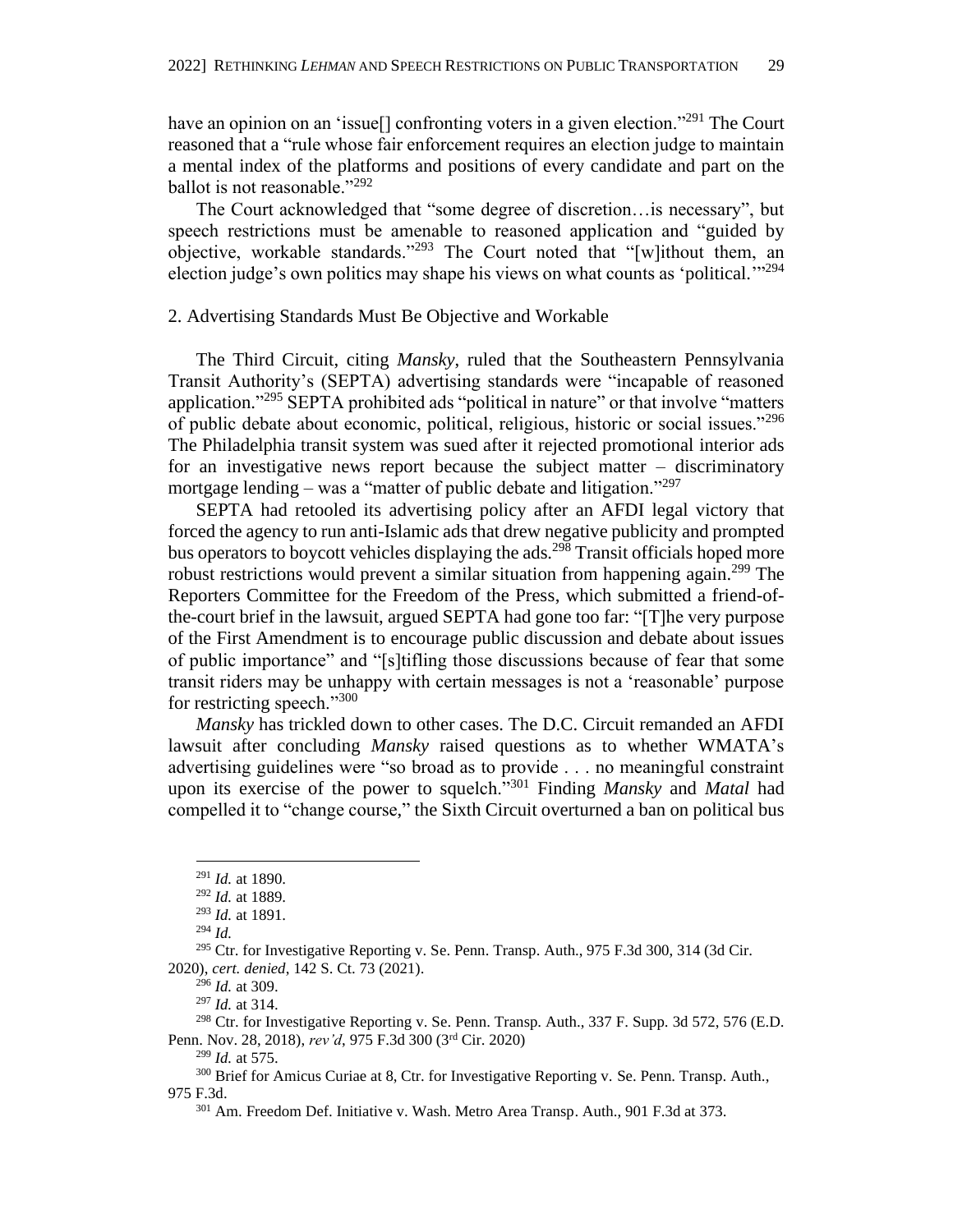ads sponsored by AFDI in the Detroit area.<sup>302</sup> The court reasoned the policy established by the Suburban Mobility Authority for Regional Transportation (SMART) was unreasonable for the same reason as the ban on political apparel at polling places. <sup>303</sup> The court found SMART offered no "sensible basis for distinguishing what may come in from what must stay out," <sup>304</sup> including no training manuals explaining how the term should be defined."305

# IV. The Captive Audience Exception to Free Speech

Free speech must sometimes be balanced against the rights of a captive audience or "unwilling listener."<sup>306</sup> Justice Douglas argued bus riders are a captive audience, which justified the City of Shaker Heights in banning political ads to spare the comfort and solicitude of its commuters.<sup>307</sup>After all, transit agencies sell advertising "to generate revenue, not to lose it."<sup>308</sup>

However, courts are not always clear about how far that protection extends. For instance, can bus riders be captive to advertising on both the interior and exterior of the bus? $309$  The answer is critical because the Supreme Court has "long" connected" reasonableness of a forum's restrictions with the intrusiveness of expressive activity.<sup>310</sup> More importantly, there is a danger in allowing the audience "veto power" that could be used to squelch unorthodox or unpopular views.<sup>311</sup>

## *A. Origins*

The captive audience doctrine springs from a court-recognized right to privacy, or "right to be let alone," which although not explicit in the Constitution, is construed from "zones of privacy" emanating from the First, Fourth, and Fifth Amendments.<sup>312</sup> To be captive is somewhat of a misnomer, however, because "there is almost always something we can do to avoid exposure to whatever we find offensive," such as "shut our eyes and plug our ears."<sup>313</sup> The issue for courts to consider is primarily whether the "unwilling listener" has been unreasonably

<sup>302</sup> Am. Freedom Def. Initiative v. Suburban Mobility Auth. for Reg'l Transp*.,* 978 F.3d at 502.

<sup>303</sup> *Id.* at 495.

<sup>304</sup> *Id.*

<sup>&</sup>lt;sup>305</sup> *Id.* (emphasizing its decision did not apply to political campaign speech, commercial speech, or other standards for determining "if a given ad qualifies in 'more lucid terms'").

<sup>306</sup> Marcy Strauss, *Redefining the Captive Audience Doctrine*, 19 HASTINGS CONST. L.Q. 85 (1991).

<sup>307</sup> Lehman v. City of Shaker Heights*,* 418 U.S. at 306-07 (Douglas, J. concurring in judgment).

<sup>308</sup> Am. Freedom Def. Initiative v. Suburban Mobility Auth. for Reg'l Transp., 978 F.3d at 501.

<sup>309</sup> *See* Child. of the Rosary v. City of Phoenix, 154 F.3d at 977. *But see* Ne. Pa. Freethought Soc'y v. Cnty. of Lackawanna Transit Sys., 938 F.3d at 439.

<sup>310</sup> *Freethought,* 938 F.3d at 439.

<sup>311</sup> Strauss, *supra* note 306, at 104.

<sup>312</sup> Griswold v. Connecticut, 381 U.S. 479, 495 (1965).

<sup>313</sup> Strauss, *supra* note 306, at 89.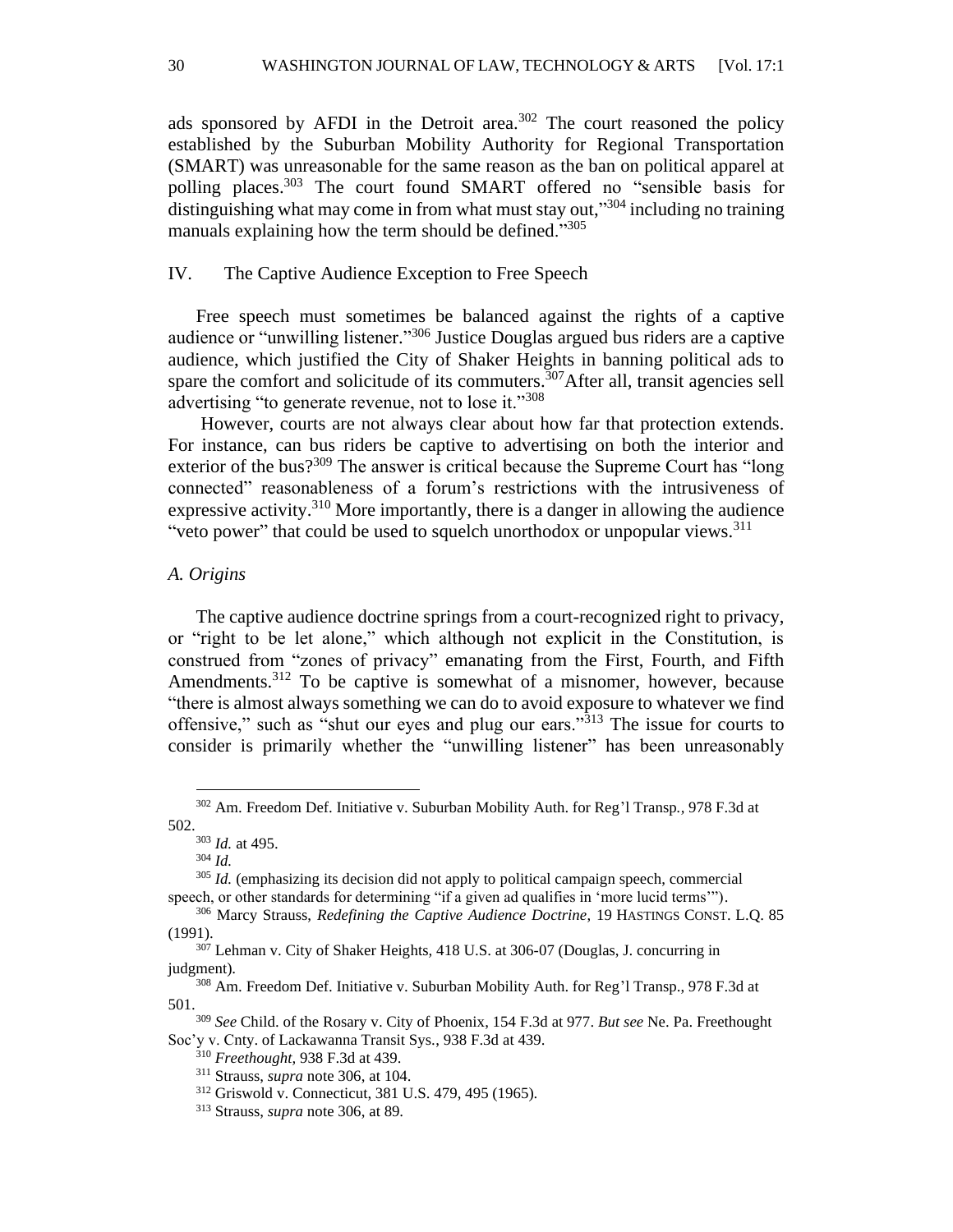burdened in whatever measure she had to take to avoid the offensive message the speaker is trying to convey.<sup>314</sup> And secondly, whether avoiding the message was a necessity in the first place.<sup>315</sup>

The Supreme Court has long recognized the unwilling listener's right to privacy inside the home, ruling in 1942 that the First Amendment did not protect using "sound trucks" to broadcast propaganda outside people's homes.<sup>316</sup> The Court noted the "unwilling listener is not like the passer-by who may be offered a pamphlet in the street but cannot be made to take it," for "in his home . . . he is practically helpless to escape this interference with his privacy by loudspeakers except through the protection of the municipality."<sup>317</sup>

A "patently offensive" radio broadcast also raised strong privacy concerns because "material presented over the airwaves confronts the citizen not only in public, but also in the privacy of the home" and "broadcasting is uniquely accessible to children, even those too young to read."<sup>318</sup> In *F.C.C. v. Pacifica Foundation*, the Court held that the Federal Communications Commission had narrow authority to sanction a radio station for playing a recording of comedian George Carlin's "Filthy Words" monologue during the mid-afternoon when the "broadcast audience is constantly tuning in and out" and "prior warnings cannot completely protect the listener or viewer from unexpected program content."<sup>319</sup> The Court noted that "[t]o say that one may avoid further offense by turning off the radio when he hears indecent language is like saying that the remedy for an assault is to run away after the first blow." $320$  Ironically, the father who brought the complaint was not in his home, but driving with his son in the car when Carlin's program began playing on the radio.<sup>321</sup>

In a lawsuit challenging online regulations during the Internet's early days, the Court distinguished the Web as less "invasive" than radio or television because it usually requires an affirmative act to access offensive content.<sup>322</sup> The Court reasoned users seldom encountered online content "by accident" and that "[a]lmost all sexually explicit images are preceded by warnings as to the content." $323$ Furthermore, software and other tools can be used "to block sexually explicit programming from [] children . . . in much the same way that addressees have the burden of either blocking or tossing away unwanted mail."<sup>324</sup>

Protecting the sanctity of the home and the children inside heavily influenced the Court, however, to find that "the right to communicate must stop at the mailbox" for publishers of sexually provocative materials being distributed to households that

<sup>314</sup> *Id.*

<sup>315</sup> *Id.* 

<sup>316</sup> Kovacs v. Cooper, 336 U.S. 77, 87-89 (1949).

<sup>317</sup> *Id.* at 87.

<sup>318</sup> F.C.C. v. Pacifica Found., 438 U.S. 726, 748-49 (1978).

<sup>319</sup> *Id.* at 748-49.

<sup>320</sup> *Id.* at 749.

<sup>321</sup> *Id.* at 730.

<sup>322</sup> *See* Reno v. Am. Civil Liberties Union, 521 U.S. 844, 869 (1997).

<sup>323</sup> *Id.*

<sup>324</sup> Smolla, *supra* note 170, § 5:10.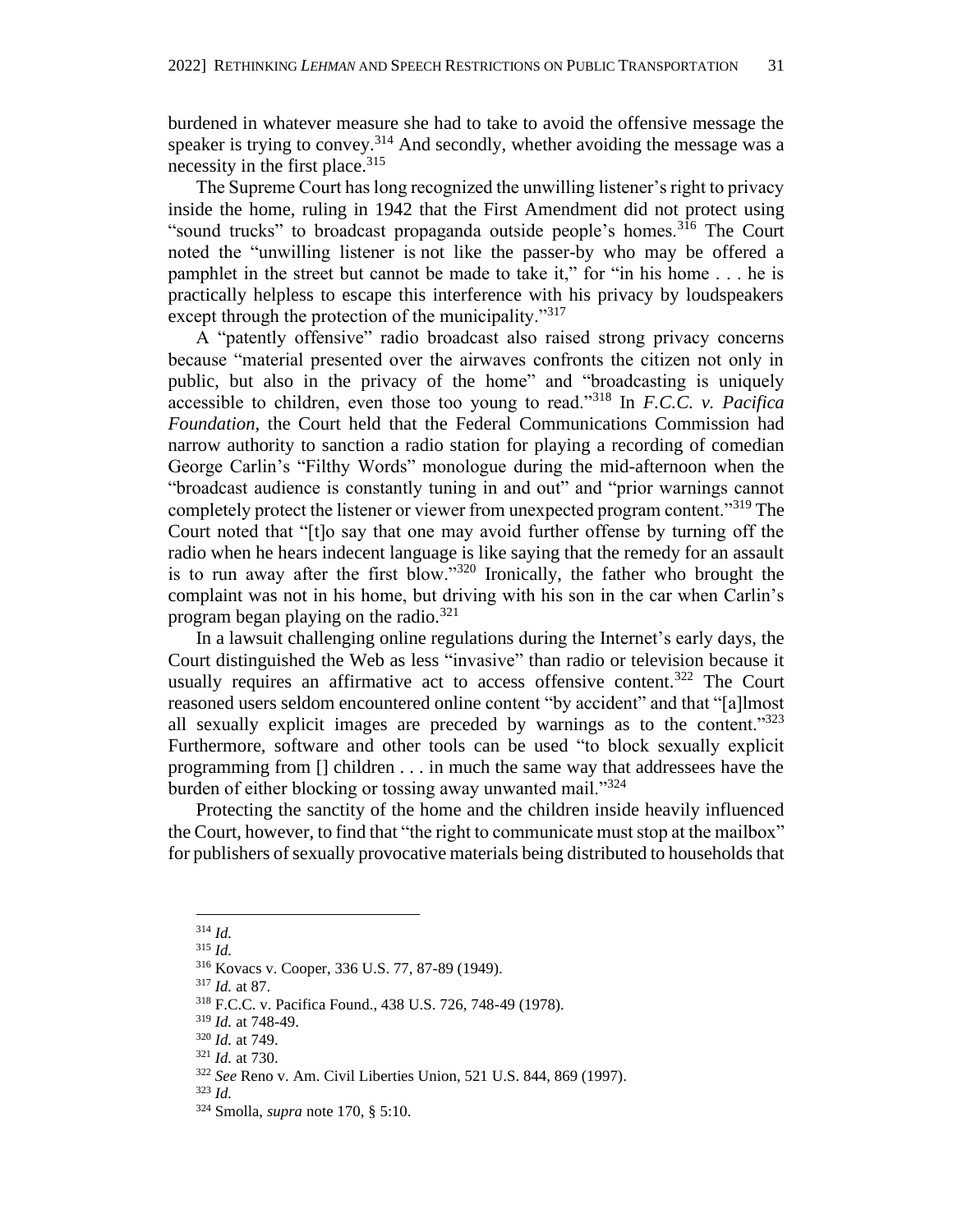didn't order them.<sup>325</sup> In that case, *Rowan v. U.S. Post Office Dept.*, the Court upheld a federal law authorizing the Postmaster General to remove home addresses from publishers' mailing lists at the customer's request, which prompted publishers, distributors, and owners of mail order houses to challenge on First Amendment grounds.<sup>326</sup> But the same concerns did not weigh as significantly when the Court sided with a public utility company in *Consolidated Edison* after the company sued to insert unsolicited materials in customers' monthly electric bills.<sup>327</sup> The Court found that customers who were offended "may escape exposure to objectionable material simply by transferring the bill insert from envelope to the wastebasket."<sup>328</sup>

Similarly, the Court ruled that a federal ban on unsolicited contraceptive advertisements was excessively sweeping because it "purg[ed] all mailboxes of unsolicited material that is entirely suitable for adults" for a "marginal degree of protection."<sup>329</sup> The Court said mail recipients may themselves request that the Post Office block unwanted materials but "the government itself can[not] shut off the flow" to protect people who might be offended. $330$ 

However, a town ordinance that prohibited picketing "before or about" any individual's residence was upheld in part because the "type of picketers banned . . . generally do not seek to disseminate a message to the general public, but to intrude upon the targeted resident, and to do so in an especially offensive way."<sup>331</sup>

#### *B. 'Substantial Privacy Interests' Must be at Stake*

Outside the home, *Cohen* emphasized "we are often 'captives' . . . to objectionable speech,""332 but shutting off discourse solely to protect another's sensibilities would "empower a majority to silence dissidents simply as a matter of personal predilections."<sup>333</sup> Justice Harlan concluded the government should not be able to silence speech for the sake of protecting others unless "substantial privacy interests are being invaded in an intolerable manner."<sup>334</sup> Harlan reasoned that when Paul Cohen entered the courthouse in his infamous "Fuck the Draft" jacket, onlookers could not claim to be a captive audience because they "could effectively

<sup>334</sup> *Id.*

<sup>325</sup> Rowan v. U.S. Post Off. Dep't., 397 U.S. 728, 738 (1970).

<sup>326</sup> *Id.* at 729.

<sup>327</sup> Consol. Edison Co. of N.Y. v. Pub. Serv. Comm'n of N.Y., 447 U.S. at 540-41 (striking down state regulation banning inserts in utility customers' monthly statements that discussed nuclear power).

 $328 \, \mu$ <sup>328</sup>

<sup>329</sup> Bolger v. Youngs Drug Prod. Corp., 463 U.S. at 73 (noting that the "level of discourse reaching a mailbox simply cannot be limited to that which would be suitable for a sandbox").

<sup>330</sup> *Id.*

<sup>&</sup>lt;sup>331</sup> Frisby v. Schultz, 487 U.S. 474, 477, 486 (1988) (construing an ordinance narrowly to ban picketing outside individual homes, but not in residential areas altogether, where the issue was picketers outside the home of an abortion doctor). *But see* Martin v. Struthers, 319 U.S. 141 (1943) (validating ban on door-to-door solicitation on the basis that owner could put out sign saying they are unwilling to be disturbed).

<sup>332</sup> *Id.*

<sup>333</sup> Cohen v. California, 403 U.S. at 21 (noting the "mere presumed presence of unwitting listeners or viewers does not serve automatically to justify curtailing all speech capable of giving offense").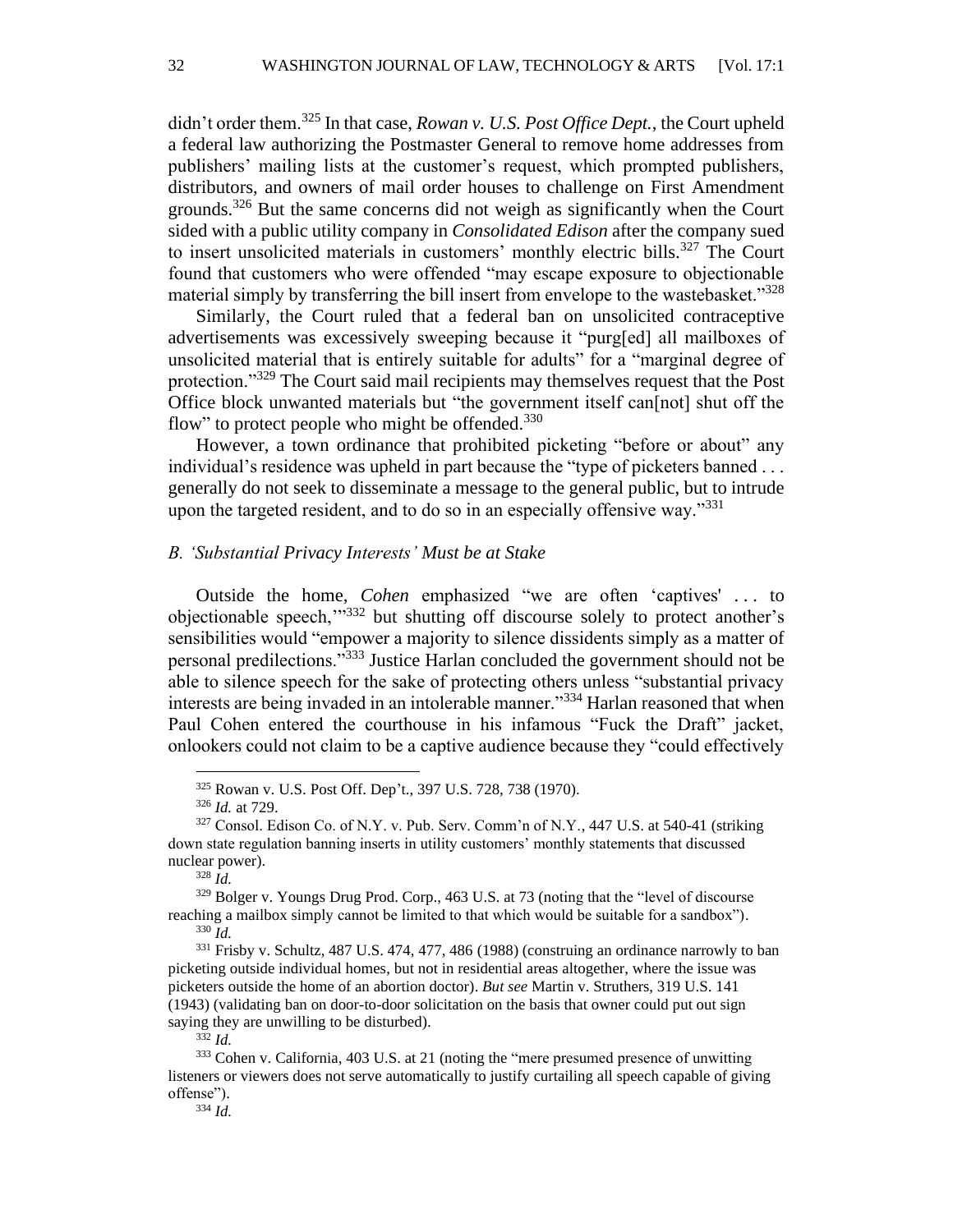avoid further bombardment of their sensibilities simply by averting their eyes."<sup>335</sup>

*Cohen* placed the burden on unwilling listeners outside the home to turn away, unlike in *Pacifica*, where the Court was concerned about exposing children inside the home to offensive speech.<sup>336</sup> Following *Cohen,* the Court overturned a ban on nudity in drive-in movies, which were visible from streets passing the theater.<sup>337</sup> As in *Cohen*, the Court concluded that a passer-by could readily avert his or her eyes to avoid seeing on-screen nudity, thus the city could not justify banning movies with naked content.<sup>338</sup>

The Supreme Court similarly declined to extend the captive audience exception to the father of a servicemember killed in Iraq who sued the Westboro Baptist Church after church members picketed outside his son's funeral.<sup>339</sup> The Court found the father was not captive because church members had stayed on public property and well away from the service, that the plaintiff could only see the tops of the picketers' signs, and picketers had lawfully exercised their right to "address matters of public import on public property, in a peaceful manner, in full compliance with the guidance of local officials."<sup>340</sup>

#### *C. A Captive Audience on the Bus?*

*Lehman* holds that bus riders are captive to ads inside the bus but is unclear regarding offensive ads displayed on the bus exterior. Justice Brennan argued that even if bus riders were a captive audience, that could not justify the city's refusal to rent *Lehman* advertising space on bus exteriors, where people inside the bus can't see them.<sup>341</sup> He also countered that since the ads were textual and not broadcast, "an unwilling or unsuspecting rapid transit rider is [not] powerless to avoid messages he deems unsettling."<sup>342</sup> But Douglas countered that in his view, "the right of the commuters to be free from forced instructions on their privacy precludes the city from transforming its vehicles of public transportation into forums for the dissemination of ideas upon this captive audience."<sup>343</sup>

In *Children of the Rosary*, then-retired Justice White found that when read in context, Douglas's "concern about forcing messages on a captive audience applies to observers on the street and commuters inside a bus."<sup>344</sup> White rejected an argument that *Lehman* should be construed narrowly to the bus interior.<sup>345</sup>

different [from other forms of communication imposed on a captive audience], for

<sup>335</sup> *Id.*

<sup>336</sup> Strauss, *supra* note 306, at 96.

<sup>337</sup> Erznoznick v. City of Jacksonville, 422 U.S. 205 (1975).

<sup>338</sup> *Id.*

<sup>339</sup> Snyder v. Phelps, 562 U.S. 443, 460 (2011).

<sup>340</sup> *Id.* at 460.

<sup>341</sup> Lehman v. City of Shaker Heights, 418 U.S. at 304*.*

<sup>342</sup> *Lehman*, 418 U.S. at 320 (Brennan, J., dissenting).

<sup>&</sup>lt;sup>343</sup> *Id.* at 307 (Douglas, J., concurring).

<sup>344</sup> Child. of the Rosary v. City of Phoenix, 154 F.3d at 977 (highlighting Douglas' quote in *Packer Corp. v. Utah*, 285 U.S. 105 (1932), the court states that "visual message in streetcars is no

<sup>&</sup>quot;[a]dvertisements of this sort are constantly before the eyes of observers on the streets and in street cars to be seen without the exercise of choice or volition on their part").

<sup>345</sup> *Id.*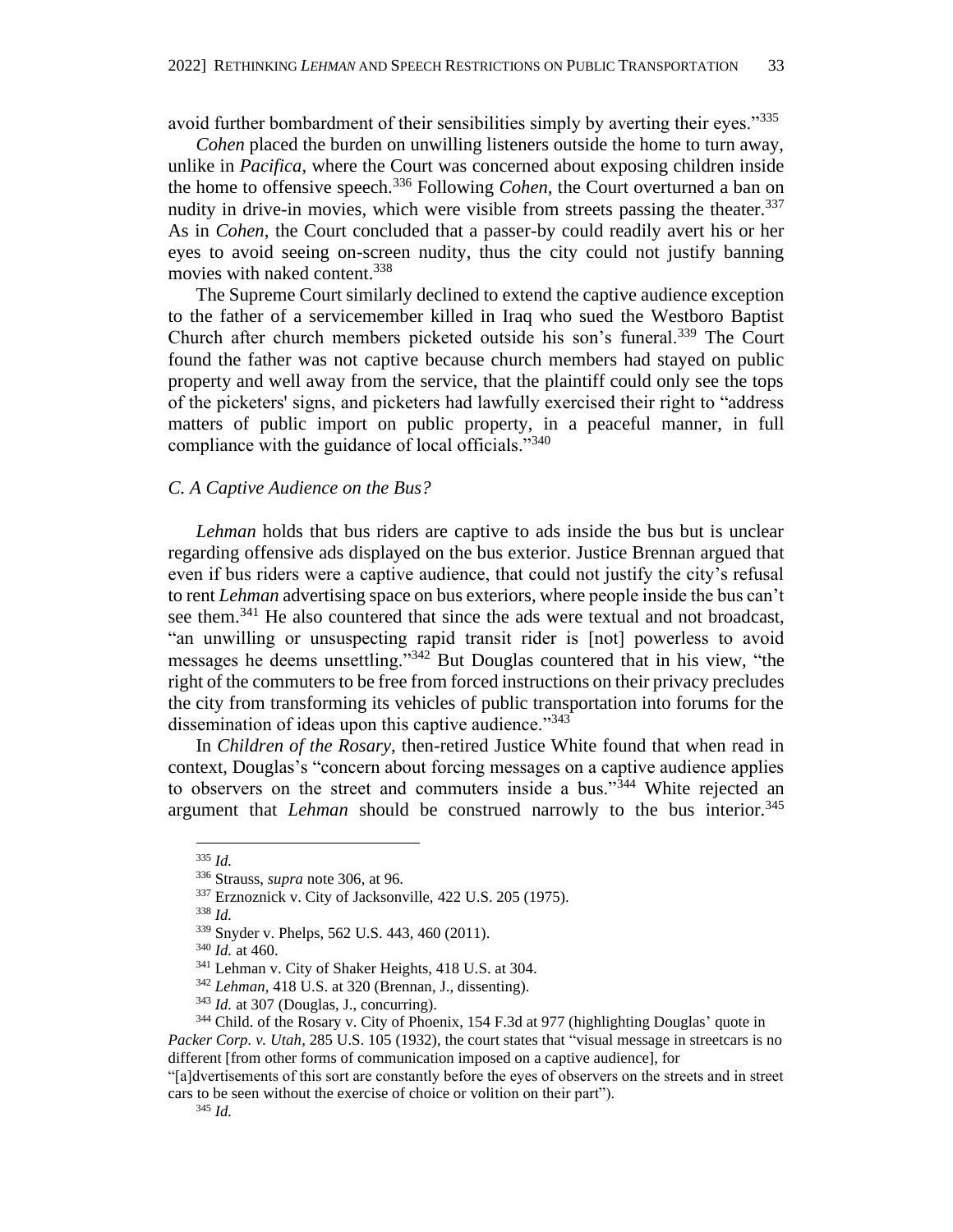Similarly, the Ninth Circuit upheld King County Metro's ban on false political ads that appeared on the outside of the bus, ruling that the agency "has an interest in preventing the dissemination of false information to a captive audience that it has created by providing public transit services. $346$  The D.C. Circuit similarly rejected an argument that "bus exteriors are 'unlike the interiors with their distinct captive audience problems addressed in [*Lehman*].'"<sup>347</sup>

However, the court in *Freethought* concluded that the plurality and concurring opinions in *Lehman* both recognized the "degree of captivity and the resultant intrusion of privacy is significantly greater for a passenger on a bus than for a person on the street."<sup>348</sup> The Third Circuit majority reasoned that "[a] rider may see the ad for a few moments as the bus approaches or while boarding, but is not subjected to it while riding the bus," thus "we do not think the "solicitude for a (partially) captive audience can bear the weight of COLTS's restrictions."<sup>349</sup>

Douglas's concurrence in *Lehman* quotes his dissent from a prior case involving a government initiative in Washington, D.C., during the 1950s to play radio music inside streetcars.<sup>350</sup> Douglas feared radios would someday be used to spread propaganda, writing "[s]o far as the right of privacy is concerned the purpose makes no difference."<sup>351</sup> His dissent in the prior case indicates he was concerned about the risk of constant exposure inside the transit vehicle.

As one scholar noted, "[p]erhaps the only clear conclusions one can draw is that captive audience doctrine is more likely to be used to restrict speech when the individual is viewed as 'captive in the home' than simply on the street, and individuals are more likely to be viewed as captive when the speech is spoken, rather than written." <sup>352</sup> Or again, as Justice Harlan concluded in *Cohen*, when substantial privacy rights are invaded in an intolerable manner.<sup>353</sup> But the lack of consistency on what this means has prompted calls for clearer guidance. Otherwise, "the danger is that it will be used to silence speech in circumstances that do not justify restricting the First Amendment."<sup>354</sup>

## V. The Supreme Court Must Revisit *Lehman*

Federal courts are divided primarily over three questions on bus advertising: (1) whether ads with religious or offensive messages can be banned in a limited public forum, particularly if commercial advertising is accepted; (2) whether accepting political ads indicates a designated public forum that means restrictions are

<sup>346</sup> Am. Freedom Def. Initiative v. King County, 796 F.3d 1165, 1170 (9th Cir. 2015) ("[f]aces of Terrorism" ad for bus exterior falsely claimed the FBI had offered a \$25 million reward).

 $347$  Archdiocese of Wash. v. Wash. Metro. Area Transit Auth., 897 F.3d at 324.

<sup>348</sup> Ne. Pa. Freethought Soc'y v. Cnty. of Lackawanna Transit Sys., 938 F.3d at 440. <sup>349</sup> *Id.*

<sup>350</sup> *See* Lehman v. City of Shaker Heights, 418 U.S. at 303 (quoting *Public Utilities Commission of D.C. v. Pollak*, 343 U.S. 451, 468 (1952) (Douglas, J., dissenting).

<sup>351</sup> *Pollak* at 468 (Douglas, J., dissenting).

<sup>352</sup> Strauss, *supra* note 306, at 90.

<sup>353</sup> Cohen v. California, 403 U.S. at 21.

<sup>354</sup> Strauss, *supra* note 306, at 104.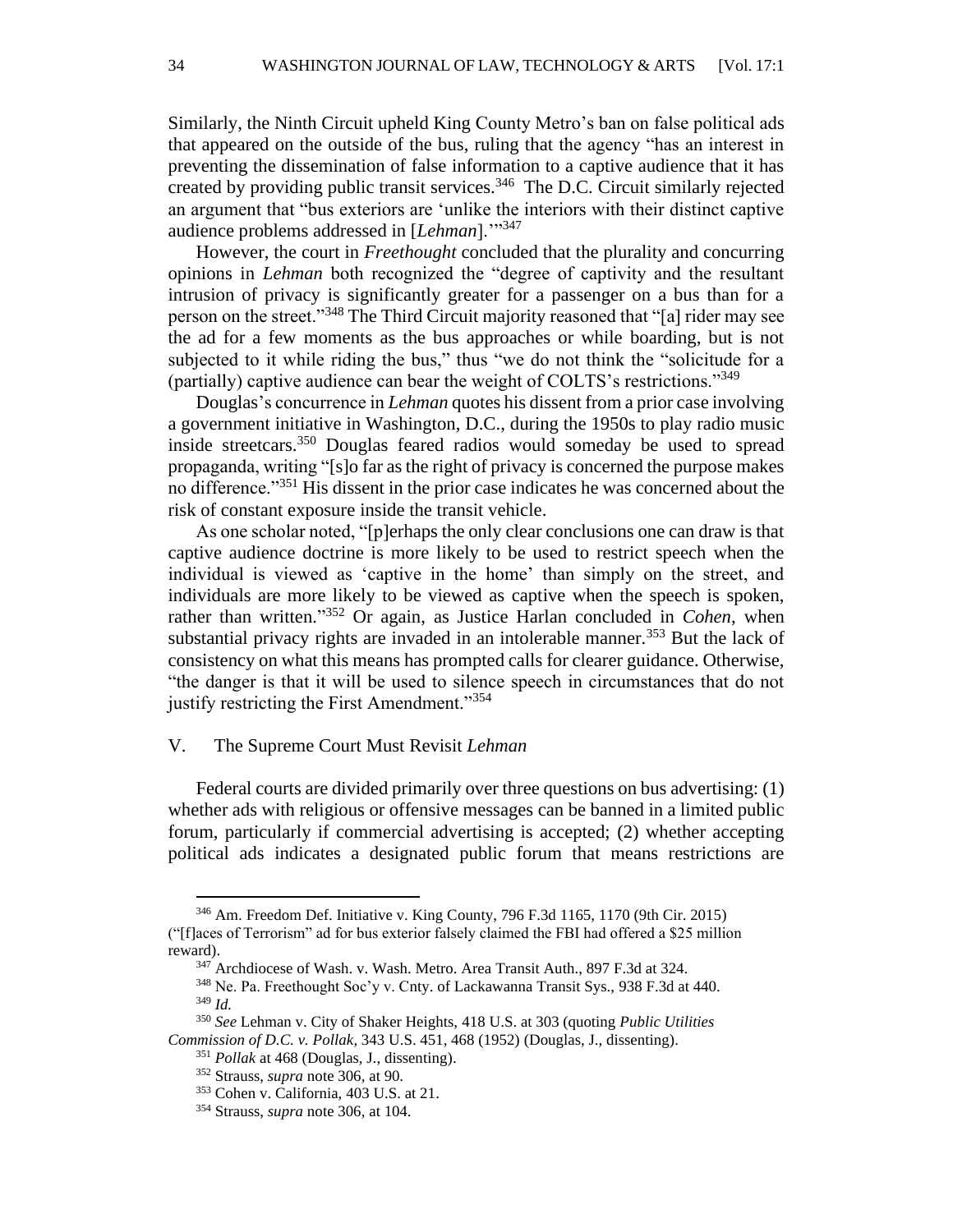impermissible unless narrowly tailored to serve a compelling government interest; and (3) whether a captive audience inside a transit vehicle justifies banning controversial ads on the exterior of the vehicle.

The inconsistency on the first question stems in part from disagreement as to what constitutes viewpoint discrimination. The Supreme Court could address this by establishing that religious perspectives and offensive speech are protected viewpoints in advertising on transit buses. All three issues could be addressed by clarifying that *Lehman* should only apply to political ads on the interior of the bus and not to ads that are visible on the exterior, which tracks with the language of the *Lehman* opinion.

Most importantly, the Supreme Court must clarify what *Lehman* is: a plurality opinion bound by Justice Douglas's concurrence that says ads containing political content may be banned *inside* the bus to protect captive riders. It says nothing more. *Lehman* has often been interpreted more broadly which contributes to the split among federal courts and encourages overly broad advertising restrictions that produce legal headaches for transit agencies and advertisers alike.

To understand how *Lehman* could be fixed to resolve the constitutional issues it raises, it is important to understand *how* it contributed to them. First, *Lehman* was confusing from the start because it flipped "the traditional priorities of the First Amendment" by allowing stronger protection for commercial speech than political speech in a limited public forum. This contributed to the divide between courts as to whether transit systems that accept political ads are a designated or limited public forum.

Secondly, *Lehman* is not aging well. The *Lehman* opinion was written within the context of content-based restrictions on political ads. The Supreme Court has since recognized that some content can also reflect a protected viewpoint, which is a much broader understanding of viewpoint discrimination and what constitutes protected speech.<sup>355</sup> Some lower courts still tend to apply a *Lehman* lens when they should be looking through the prism of *Rosenberger*, *Matal*, and *Mansky*.

Finally, *Lehman* has been broadly construed to apply to both the interior and exterior of transit vehicles when the interior and exterior should be analyzed as two distinct forums.<sup>356</sup> The Supreme Court should clarify that *Lehman* applies only to the interior of the bus, which would accord with the actual language of the opinion. It also would serve to cabin *Lehman* to an area of the bus that is not frequently the subject of litigation and where the captive audience's rights provide a sound constitutional basis for restricting offensive speech. This would encourage courts and transit agencies to focus less on increasingly difficult distinctions between political, commercial and religious speech, and more on the reasonableness of the justifications for restricting ads that appear on the exterior.

# *A.* Lehman *Invites Viewpoint Discrimination*

Clarifying that *Lehman* does not govern advertising on the outside of a bus would help wipe away confusion about whether transit advertising restrictions are

<sup>355</sup> *See generally* Rosenberger v. Rector & Visitors of Univ. of Virginia, 515 U.S. 819.

<sup>356</sup> Lehman v. City of Shaker Heights, 418 U.S. at 308.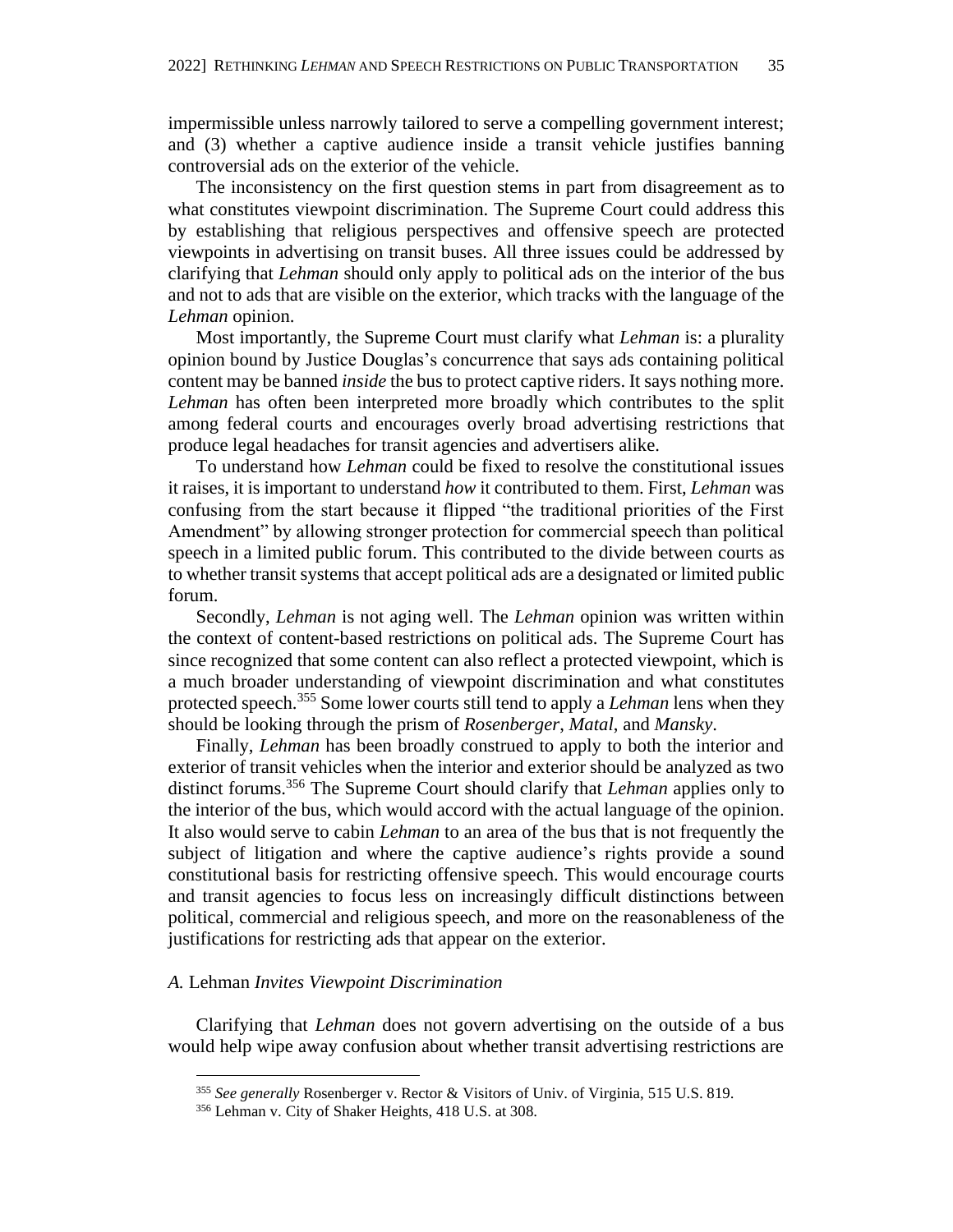content—or viewpoint—based.

This tension was reflected in the *Archdiocese* case. The D.C. Circuit concluded the Archdiocese's Christmas ad did not represent a protected religious viewpoint in part because doing so would conflict with *Lehman*. <sup>357</sup> But *Lehman* dealt with restrictions on ads with political content. Had the Supreme Court agreed to hear the Archdiocese's appeal, it likely would have overturned the D.C. Circuit's decision because it conflicts with *Rosenberger*, *Lamb's Chapel*, *Good News Club,* and *Matal*. <sup>358</sup> Perhaps if *Lehman* had not been a factor with exterior bus ads, the appellate court may have been more inclined to conclude as the Third Circuit did regarding the atheistic ad in *Freethought*, as in *Matal*, where the Supreme Court said viewpoint discrimination should be interpreted in a "broad sense."<sup>359</sup> The current makeup of the Court reinforces this author's estimation that it would construe viewpoint discrimination broadly in a transit advertising case.<sup>360</sup>

The D.C. Circuit's determination that a public transit bus is a narrower forum than a university or school facility also does not necessarily pan out. A public transit bus is arguably *more* visible and accessible to the general public than a school newspaper or school meeting room. While a bus or subway car is proprietary and carries people to places, that does not exempt the government from the requirements of viewpoint neutrality, and in fact, it counsels in favor of greater caution when restricting speech due to its visibility to the traveling public.

Some argue that blurring the distinction between content and viewpoint discrimination "make[s] it virtually impossible for government bodies to administer [limited] public forums."<sup>361</sup> But as Justice Gorsuch and others have pointed out "the government may minimize religious speech incidentally by limiting a forum . . . to subjects where religious views are unlikely or rare."<sup>362</sup>

#### *B.* Lehman's *Broad Restrictions Are No Longer Valid*

*Lehman's* condoning of broad categorical restrictions is no longer constitutionally valid without objective and workable standards. A policy prohibiting ads that are "political in nature" or that involve "matters of public debate" is too broad to be objective and workable. Interestingly, the City of Shaker Heights advertising policy at issue in *Lehman* likely would not survive a facial challenge today because it lacked objective and workable criteria for defining

<sup>357</sup> Archdiocese of Wash. v. Wash. Metro. Area Transit Auth., 897 F.3d 314, 319-20 (2018).

<sup>358</sup> *Supra* discussion, Part III.D.3.

<sup>359</sup> Matal v. Tam, 137 S. Ct. at 1763.

<sup>&</sup>lt;sup>360</sup> Three justices - Thomas, Gorsuch, and Alito -- have expressed concerns about transit advertising. A fourth, Justice Kavanaugh, reportedly referred to WMATA's ban on religious ads as "pure discrimination" during oral arguments on the D.C. Circuit. *See* Robert Barnes & Ann E. Marimow, *Supreme Court Won't Review Ruling That Metro Can Ban Religious Advertising*, WASH. POST (April 6, 2020), https://www.washingtonpost.com/politics/courts\_law/supreme-court-wontreview-ruling-that-metro-can-ban-religious-advertising/2020/04/06/6bf65c86-780b-11ea-9beec5bf9d2e3288\_story.html.

<sup>361</sup> Respondent's Brief in Opposition at 19, Archdiocese of Wash. v. Wash. Metro. Area Transit. Auth, 140 S. Ct. 1198 (2020).

 $362$  Archdioceses of Wash. v. Wash. Metro. Area Transit Auth., 140 S. Ct. 1198 (Gorsuch & Thomas, JJ., *statement on denial of cert.*).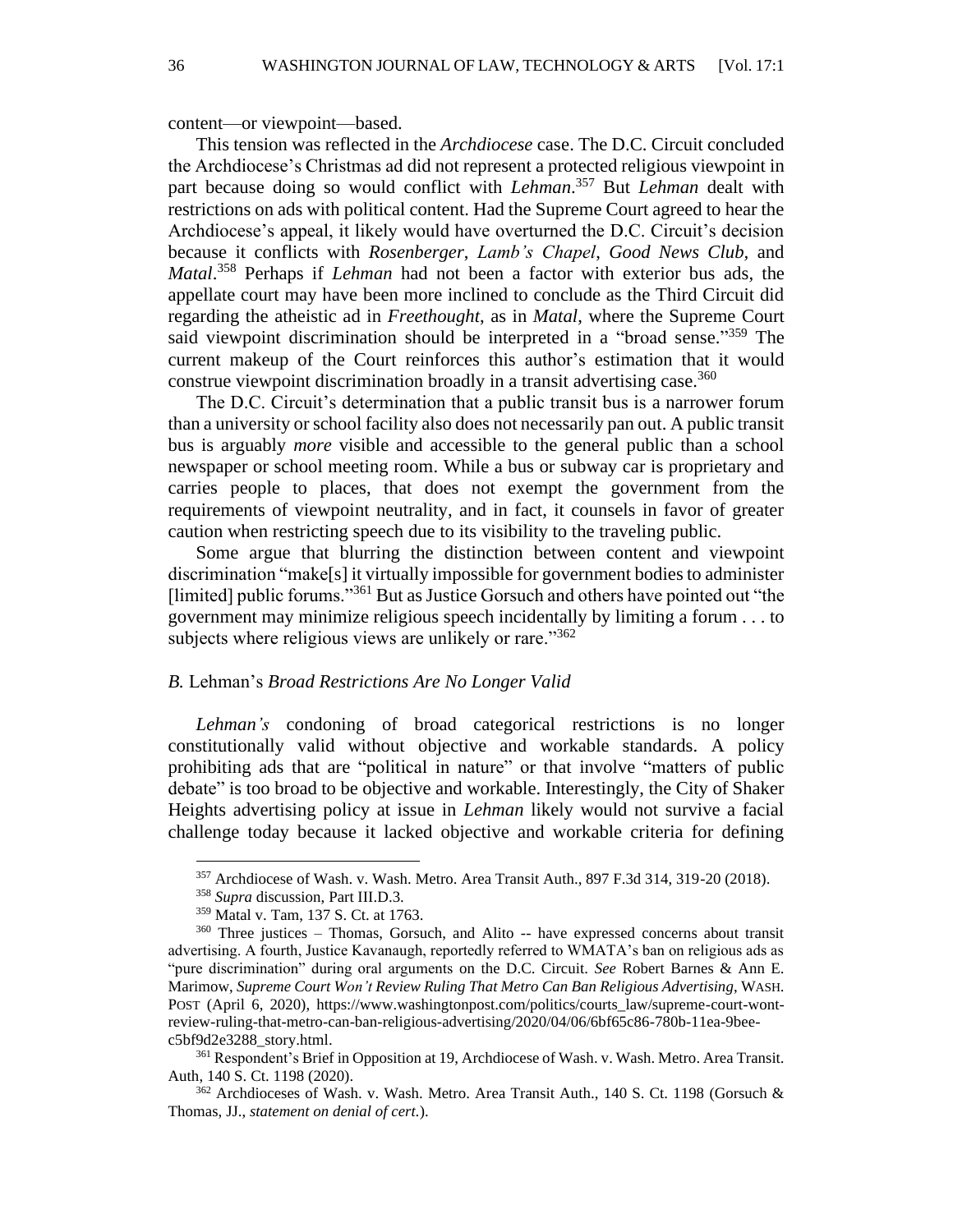"political."<sup>363</sup>

Justice Brennan warned in *Lehman* that "the line between ideological and nonideological speech is impossible to draw with accuracy."<sup>364</sup> The line is even fuzzier between commercial and non-commercial speech. The former is not easily boiled down to "speech that proposes a commercial transaction,"<sup>365</sup> particularly when brands are often selling an image and affiliating their products with social issues.<sup>366</sup> Nike, for example, sponsored NFL quarterback Colin Kaepernick in an ad campaign to protest racial discrimination.<sup>367</sup> After the police killing of George Floyd in Minneapolis, many companies ran ads calling for racial justice amidst widespread protests in support of the Black Lives Matter movement.<sup>368</sup> They included the NBA ("The Truth is #BlackLivesMatter"), McDonalds ("One of Us" ad) and Coca-Cola ("The Change").<sup>369</sup> Would ads similar to these be banned under a commercial-only policy because they contain social or political messaging? The answer likely depends on who decides.<sup>370</sup>

This is what the appeals court found troublesome in *Freethought*, <sup>371</sup> and what the Supreme Court addressed in *Mansky*. Vague and overly broad policies open the door to viewpoint discrimination, even if incidentally. Officials who enforce vague restrictions have too much discretion in discerning between commercial and political speech, and in navigating the blurred distinctions between content and viewpoint. It doesn't matter whether it's the head of a transit agency or a private vendor hired to screen advertisements. Justice Roberts noted the risk is that one's bias will shape his or her views as to what is "political."<sup>372</sup> This is all the while dealing with savvy advocacy groups who will not hesitate to use censorship as a rallying cry to their cause.

As the ACLU put it, sometimes when the government acts to avoid offensive and hateful speech, it eliminates "speech that makes us think."<sup>373</sup> Transit authorities

<sup>367</sup> Nick Woodford, *How Have Black Lives Matter Ads Been Received by US Audiences?*, UNRULY (July 14, 2020), https://unruly.co/blog/article/2020/07/14/how-have-black-lives-matterads-been-received-by-us-audiences/.

<sup>368</sup> *Black Lives Matter Themed Ads See Success*, ACE METRIX (June 14, 2020), https://www. acemetrix.com/insights/blog/black-lives-matter-themed-ads-see-success/.

<sup>369</sup> *Id.*

<sup>363</sup> Lehman v. City of Shaker Heights, 34 Ohio St. 2d 143, 150 (1973), *aff'd*, 418 U.S. 298 (1974).

<sup>364</sup> *Lehman,* 418 U.S. at 319 (Brennan, J., dissenting).

<sup>365</sup> *See* Seattle Mideast Awareness Campaign v. King County, 781 F.3d at 500.

<sup>366</sup> Nikki Gilliland, *Five Brand Campaigns That Took a Stand on Social Issues*,

ECONSULTANCY.COM, https://econsultancy.com/five-brand-campaigns-that-took-a-stand-onsocial-issues/ (last visited April 26, 2020) (discussing how social issues have dominated many recent ads, including Gillette's "The Best Men Can Be" campaign, which focused on sexist behavior such as bullying and harassment, or Nike's sponsorship of NFL quarterback Colin Kaepernick, who became a controversial symbol by kneeling during the National Anthem to protest racial discrimination).

<sup>370</sup> Minn. Voters All. v. Mansky, 138 S. Ct. at 1890.

<sup>371</sup> Ne. Pa. Freethought Soc'y v. Cnty. of Lackawanna Transit Sys., 938 F.3d at 440.

<sup>372</sup> *Mansky*, 138 S. Ct. at 1896.

<sup>&</sup>lt;sup>373</sup> Press Release, American Civil Liberties Union, ACLU sues DC Metro over Rejection of First Amendment Ad (Aug. 9, 2017), https://www.aclu.org/press-releases/aclu-sues-dc-metro-overrejection-first-amendment-ad.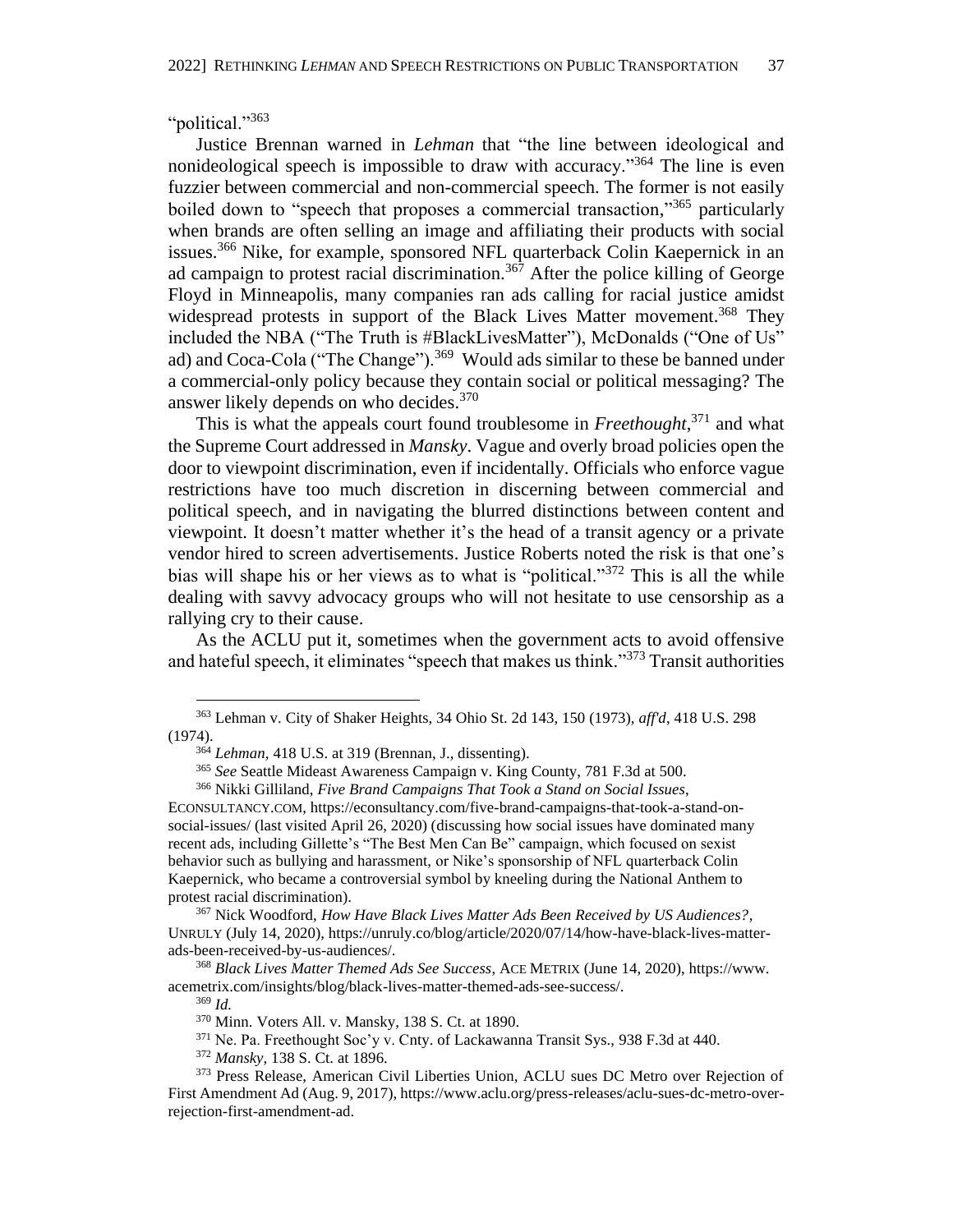and their advertising vendors may have the best intentions and still censor information at the core of what the First Amendment was designed to protect. The rejected news ads in Philadelphia buses are a case in point.<sup>374</sup> These ads promoted journalism designed to inform the public about racial discrimination in mortgage lending — a topic of critical importance. The appellate court questioned how such news ads could fall into the prohibited "matters of debate" when SEPTA had accepted ads from financial institutions promoting their lending service, as well as ads from Facebook and the Democratic National Convention.<sup>375</sup>

Justice Brennan similarly asked in *Lehman* whether banning one form of speech and not the other was supported by the reasons offered by the government. In *Freethought*, the Third Circuit found the record did not support COLTS's concerns that religious bus ads would affect transit service.<sup>376</sup> The Ninth Circuit reached a similar conclusion in the Spokane Transit Authority case where union ads were rejected.<sup>377</sup>

These cases illustrate why it's arguably more important to focus on whether advertising restrictions are reasonably drawn than whether an ad is political or commercial. The lines are often so close between political and commercial speech, and, as these cases show, even good intentions can end up on the wrong side of the First Amendment.

#### *C.* Lehman's *Scope Can Be Limited Without Overturning It*

A ruling that narrows *Lehman*'s scope to the interior of transit vehicles limits some of its flaws to an area of the vehicle where protecting the captive audience is a sound justification. A ruling in this direction would fit the actual language of the plurality opinion.

The plurality in *Lehman* never directly addresses exterior bus ads. Blackmun wrote "a city transit system has discretion to develop and make reasonable choices . . . *in* its vehicles."<sup>378</sup> Brennan specifically challenged the City's argument that "advertising *in* its transit cars is incompatible with the rapid transit system's primary function of providing transportation."<sup>379</sup> Brennan's dissent is where we learn Harry Lehman wanted to buy ads on both the interior and exterior, to which Brennan argues the captive audience should have no bearing on either.

The only other time the justices refer to exterior ads is when both Blackmun and Douglas quote Justice Louis Brandeis' opinion in *Packer Corp. v. Utah* upholding a ban on cigarette advertisements on billboards and streetcars in the 1930s.<sup>380</sup> But the passage they cite is not specific enough to indicate one way or the other.

<sup>&</sup>lt;sup>374</sup> Ctr. for Investigative Reporting v. Se. Penn. Transp. Auth., 975 F.3d at 311. <sup>375</sup> *Id.*

<sup>376</sup> *Freethought* at 434.

<sup>377</sup> Amalgamated Transit Union Loc. 1015 v. Spokane Transit Auth., 929 F.3d at 655.

<sup>378</sup> Lehman v. City of Shaker Heights, 418 U.S. at 303.

<sup>&</sup>lt;sup>379</sup> *Id.* at 314 (Brennan, J., dissenting).

<sup>380</sup> *Lehman*, 418 U.S. at 302 (quoting Packer Corp. v. Utah, 285 U.S. 105, 110 (1932) (observing that other forms of advertising are ordinarily seen as a matter of choice on the part of the observer but not so with the billboard or streetcar placard.))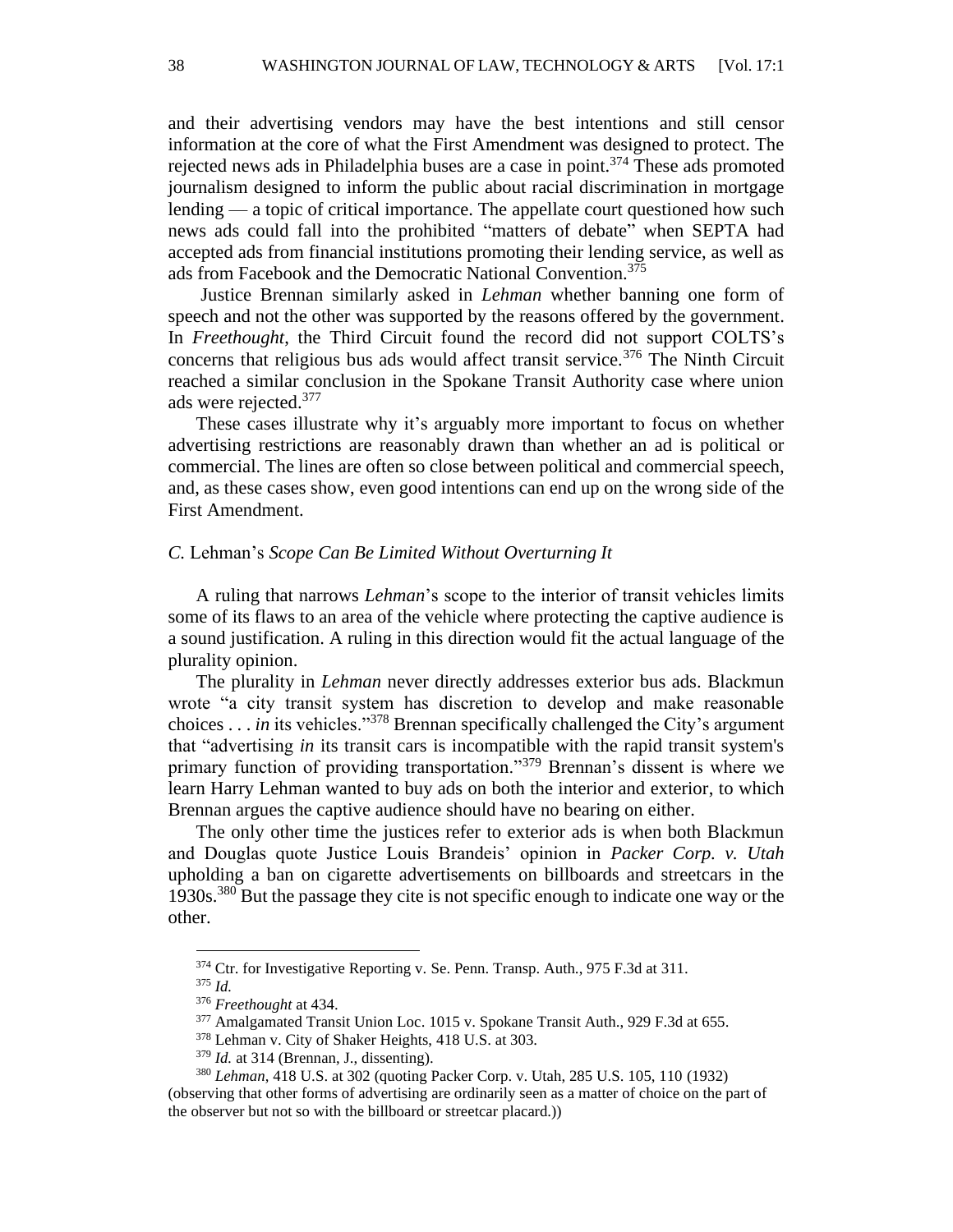One may argue that transit riders are a captive audience when exposed to exterior advertisements as they board the bus, particularly with messages that are so insidious that they are felt even once out of sight. This is especially pertinent when ads disparage based on race, gender, sexual identity or gender. However, the Court has applied captive audience doctrine "only sparingly"<sup>381</sup> to shield listeners from protected speech such as when substantial privacy interests are at stake.<sup>382</sup> Generally, that means inside the home or where the unwilling viewer is unable to "avert their eyes."<sup>383</sup> On a bus or transit vehicle, that means inside the passenger area.

This is further supported by the Court's decision in *Snyder* regarding the Westboro Baptist Church.<sup>384</sup> If a grieving father is not captive to protestors outside his son's funeral,  $385$  it is difficult to fathom the Court seeing a boarding passenger or passerby as captive. People outside the bus are likely analogous to the observers of Paul Cohen's jacket—they can avert their eyes.

# *D. The Court Should Adopt a Test to Measure the Communicative Value of Government Property*

The Court may take the next opportunity to re-assess whether the exterior of a transit vehicle should be a designated or limited forum. The author proposes that this would also present an opportunity to adopt a test specifically for assessing the forum's communicative value. This test would ask two questions: (1) whether the property sought by the speaker is regularly visible from, or an extension of, a traditional public forum such as a street, park, or civic plaza; $386$  and (2) whether closing or limiting an open forum would substantially burden the public's right to receive information or ideas.<sup>387</sup> A hit on either prong would indicate the government could not have reasonably intended to operate a limited public forum because it has high communicative value. This would be one factor to consider in determining the nature and purpose of the forum.

Assessing communicative value would be especially helpful in situations as in some of the transit advertising cases where the government switched from a designated to limited forum. Some argue that the government has an unchecked ability to impose stricter regulations "by doing nothing more than articulating a non-speech-related purpose for the area."<sup>388</sup> This potentially allows safe harbor to "open and shut a forum, willy-nilly" when the government is trying to keep out

<sup>381</sup> Snyder v. Phelps, 562 U.S. at 459.

<sup>382</sup> Cohen v. California, 403 U.S. at 21*.*

<sup>383</sup> *Id.*

<sup>384</sup> *Snyder*, 562 U.S. at 460.

<sup>385</sup> *Id.* at 461.

<sup>386</sup> *Cf.* Archdiocese of Wash. v. Wash. Metro. Area Transit Auth., 897 F.3d at 324 (noting how the Archdiocese proposed a similar test, arguing WMATA's buses should be designated public forums because they are visible from quintessential public forums such as streets or parks).

<sup>387</sup> *See* Va. State Bd. of Pharmacy v. Va. Citizens Consumer Council, Inc., 425 U.S. at 757 (finding a First Amendment right to receive information and ideas).

<sup>388</sup> Int'l Soc'y for Krishna Consciousness, Inc. v. Lee, 505 U.S. at 695 (Kennedy, J., concurring).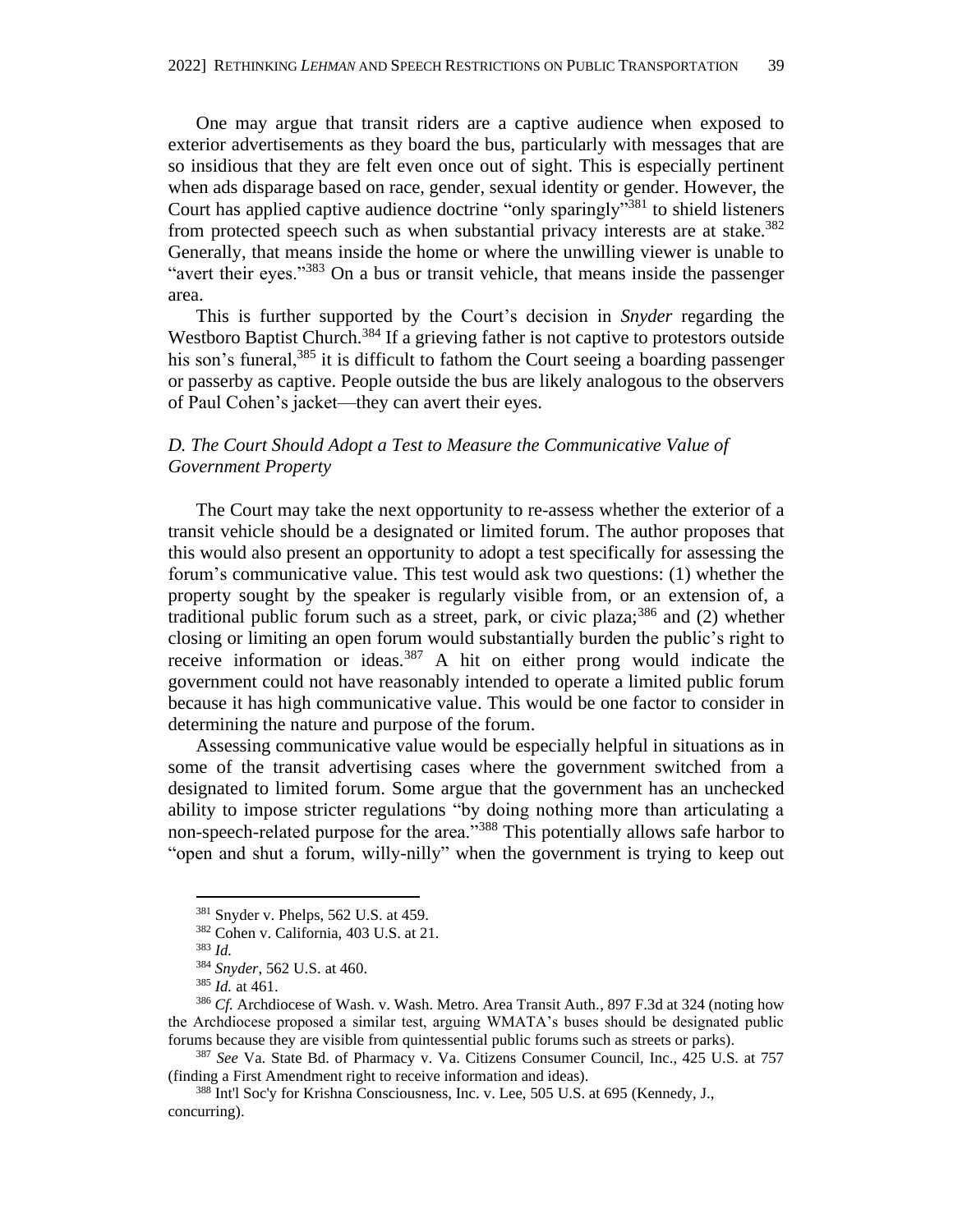undesired speakers or appease hecklers who want to cancel speech with which they disagree.<sup>389</sup>

Justice Kennedy once critiqued the Court's approach to public forum analysis as too deferential to the government's own "defined purpose for the property" rather than the "actual, physical characteristics and uses."<sup>390</sup> By adopting a test for communicative value, the Court could better assess the "objective characteristics of government property and its customary use by the public."<sup>391</sup> A high communicative value would not necessarily require the government to open a forum to speech, but it would help determine whether an operative forum was intended to be opened to speech.

The second prong of the proposed test – whether closing the forum substantially burdens a right to receive information  $-$  could be measured by objective factors such as audience size, accessibility, and whether it provides a low-cost or convenient source of public information. If the forum is not readily visible or not regularly visited by the public, that would support finding that the forum is limited. Applying this analysis to bus exteriors arguably would indicate a designated forum because buses "call attention to themselves" and "unlike billboards, they move down central streets." <sup>392</sup> Furthermore, public transit systems are "one of the few government-owned spaces where many persons have extensive contact with other members of the public."<sup>393</sup>

Critics might argue that such a test would raise the bar for the government to regulate its own property. Justice Blackmun expressed concern in *Lehman* that limiting the government's ability to control its property would open public facilities "to every would-be pamphleteer and politician."<sup>394</sup> It's important to note, however, that the government would retain authority to impose time, place, and manner restrictions.<sup>395</sup> Furthermore, Blackmun later wrote that "[a]ccess to government property can be crucially important to those who wish to exercise their First Amendment rights" because it "often provides the only space suitable for large gatherings, and it is a less-costly means of communication so "essential to the poorly financed causes of little people."<sup>396</sup>

A test for communicative value could also help courts better assess any future disputes involving access to government websites and social media, which have

<sup>389</sup> Seattle Mideast Awareness Campaign v. King County, 781 F.3d at 509 (Christen, J., dissenting); *see also Am. Freedom Def. Initiative v. WMATA*, 901 F.3d at 365-68 (noting that if WMATA's guidelines were adopted with the intent of closing its forum to certain ads solely to suppress ADFI's viewpoint, it would "hold the Guidelines unconstitutional as applied").

<sup>390</sup> Int'l Soc'y for Krishna Consciousness, Inc. v. Lee, 505 U.S. at 695 (Kennedy, J., concurring).

<sup>391</sup> *Id.* at 693.

<sup>392</sup> *See* Child. of the Rosary v. City of Phoenix, 154 F.3d at 981 (Noonan, J., dissenting).

<sup>393</sup> *See* Int'l Soc'y for Krishna Consciousness, Inc. v. Lee, 505 U.S. at 695 (Kennedy, J., concurring in the judgment).

<sup>394</sup> Lehman v. City of Shaker Heights, 418 U.S. at 304.

<sup>395</sup> Perry Educ. Ass'n. v. Perry Loc. Educators' Ass'n., 460 U.S. at 45.

<sup>396</sup> Cornelius v. NAACP Legal Def. & Educ. Fund, Inc., 473 U.S. at 815 (Blackmun, J.,

dissenting) (citing Martin v. Struthers, 319 U.S. at 146).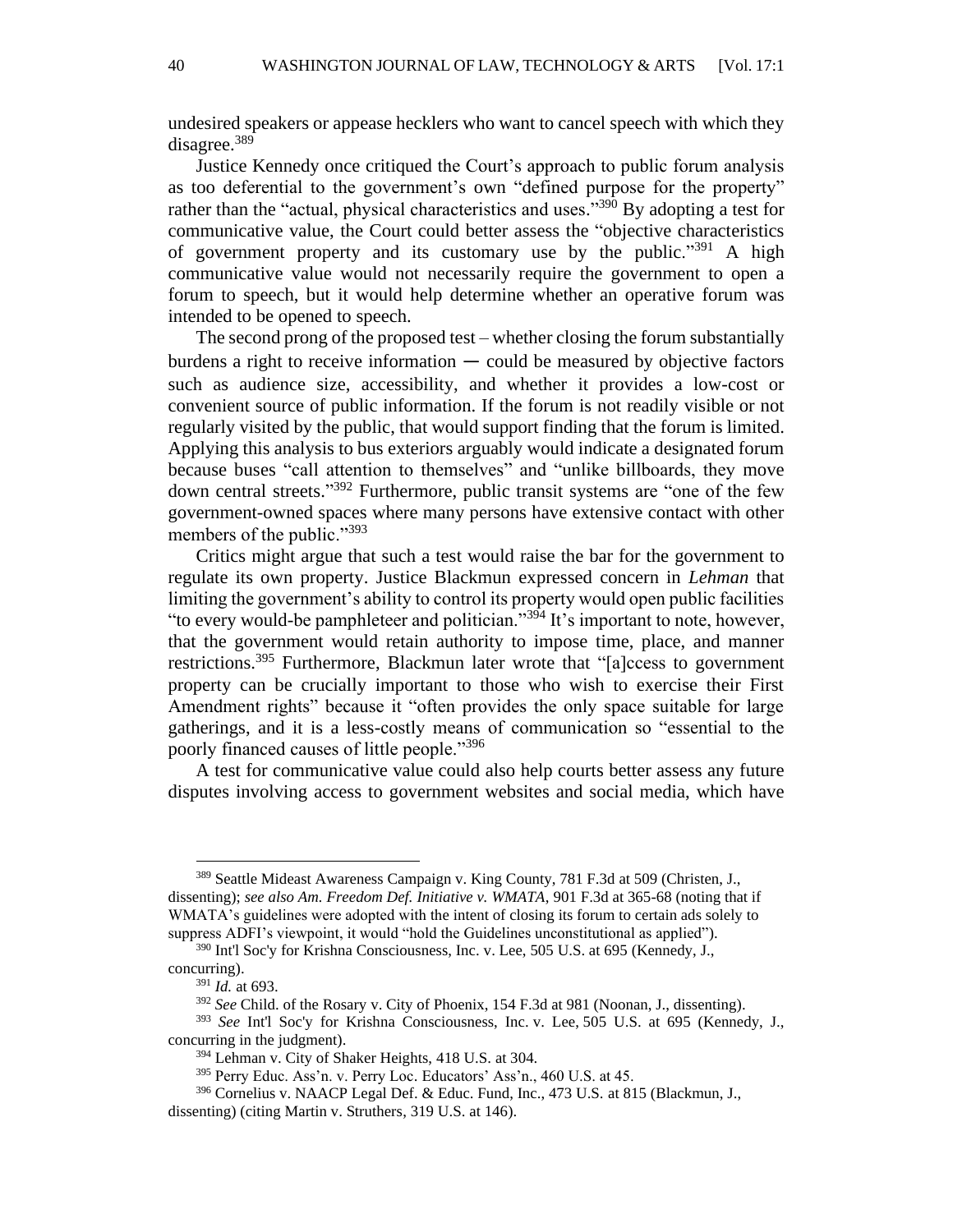become gathering places for the exchange of views and public information.<sup>397</sup>

#### VI. STRATEGIES FOR PUBLIC TRANSIT AGENCIES

None of this is to say transit authorities are unreasonable in trying to avoid becoming platforms for polarizing speech. Advertising provides a valuable revenue source for public transportation, which is a vital public service, and technology is creating more opportunities to capitalize on transit systems' potential as a display space.<sup>398</sup> Yet, even under the more favorable rules of a limited public forum, the Supreme Court's decisions on viewpoint discrimination and offensive speech significantly limit the ability of transit authorities to restrict controversial ads.<sup>399</sup>

Perhaps the best strategy is the all-or-nothing choice: Either accept all advertising and the potential consequences, or stay out of the advertising business altogether and avoid offending customers and fighting organizations like AFDI in court.<sup>400</sup> The latter option escapes the difficulty of navigating what some call the First Amendment "paradox."<sup>401</sup> This is the notion that while the First Amendment protects civic discussion and exchange of ideas, it has to let in speech that is sometimes destructive to reasonable discourse.<sup>402</sup> *Matal* is example: The Court's decision enabled Simon Tam to further his efforts to diminish the power of a racial slur but also opened the door to hate ads on city buses because it was used to invalidate bans on disparaging speech. <sup>403</sup> This paradox and the First Amendment's equal protection for various points and counterpoints makes it's difficult to single out unacceptable political and religious speech, even in a limited public forum.

Transit agencies can also close their forums to everything but "government speech" such as public service ads and internal agency promotions.<sup>404</sup> For transit authorities that want to continue selling advertising, however, there are additional tools besides censorship, including the use of counterspeech, that can be effective at tempering offensive ads while upholding the First Amendment tradition of "more speech, not less." <sup>405</sup> They are discussed more in-depth below.

<sup>397</sup> Packingham v. North Carolina, 137 S. Ct. 1730, 1737 (2017) (noting social media is the "modern public square" that allows users to gain access to information and communicate with one another about "any subject that might come to mind").

<sup>398</sup> *See* Antelope Valley Transit Experiments with Digital Bus Ads, METRO MAGAZINE (May 26, 2015), https://www.metro-magazine.com/10036920/antelope-valley-transit-experiments-withdigital-bus-ads (noting some transit agencies are experimenting with digital ads that can be programmed to display various content).

<sup>399</sup> Am. Freedom Def. Initiative v. Suburban Mobility Auth., 978 F.3d at 501.

<sup>400</sup> *See* Ark. Educ. Television Comm'n v. Forbes, 523 U.S. at 680 (1998).

<sup>401</sup> *See* Robert Post, *The Constitutional Concept of Public Discourse: Outrageous Opinion, Democratic Deliberation, and* Hustler Magazine v. Falwell, 103 HARV. L. REV. 601 (1990).

<sup>402</sup> *Id.*

<sup>403</sup> *See* Am. Freedom Def. Initiative v. Suburban Mobility Auth., 978 F.3d at 486; *see also* Am. Freedom Def. Initiative v. King County, 904 F.3d at 1131.

<sup>404</sup> *See* Pleasant Grove City v. Summum, 555 U.S. 460 (2008) (holding monuments on public property are a form of government expression, which is not subject to strict scrutiny); *see also* Walker v. Tex. Div., Sons of Confederate Veterans, Inc., 576 U.S. 200 (2015).

<sup>405</sup> Citizens United v. Fed. Election Comm'n, 558 U.S. 310, 361 (2010).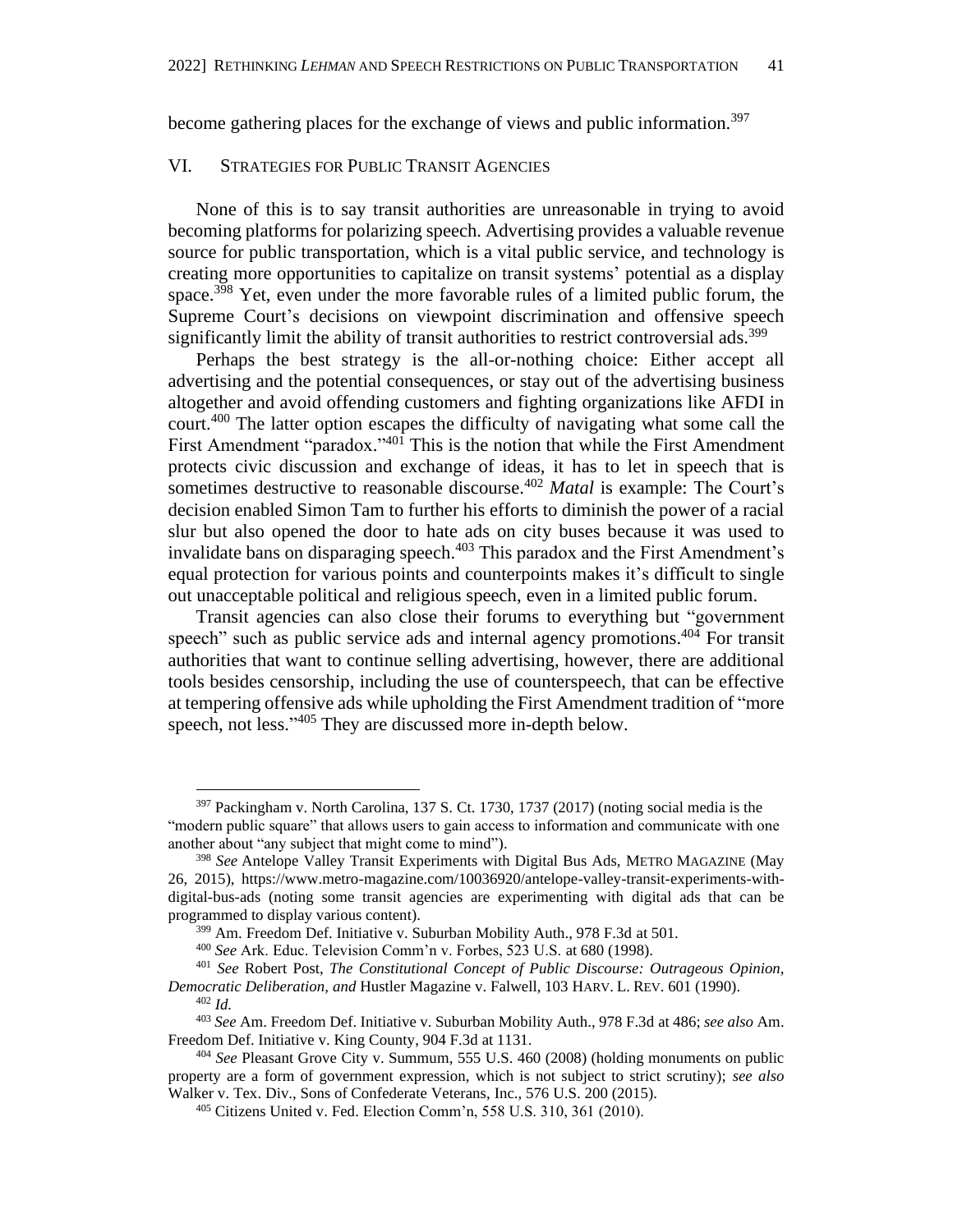#### *A. Restrictions on Extremely Disruptive Ads*

The government "need not wait until havoc is wreaked" when there are genuine threats of disruption to the forum.<sup>406</sup> To that end, the Ninth Circuit upheld a "disruption clause" in King County Metro's policy barring any ad "so objectionable" under "prevailing community standards" as to be reasonably foreseeable the ad "may result in harm to, disruption of, or interference with the transportation system."<sup>407</sup>

In that case, Seattle television stations had learned of a planned bus ad urging an end to U.S. support for Israel.<sup>408</sup> Angry callers flooded the agency's phone lines,<sup>409</sup> and someone left "[p]hotographs depicting dead or injured bus passengers and damaged buses," along with threatening messages at the agency's Customer Service Center.<sup>410</sup> AFDI and other groups proposed response ads, and as the uproar grew, King County ultimately canceled its decision after consulting with law enforcement and the U.S. Attorney's Office about terrorism risks.<sup>411</sup>

The Ninth Circuit concluded King County's disruption clause was reasonably drawn to provide safe and reliable transportation.<sup>412</sup> The court noted the policy was similar to standards adopted by the Supreme Court in *Tinker v. Des Moines Independent Community School District*, a landmark case regarding disruptive speech in school settings.<sup>413</sup> Further, the court found that threats posed were "reasonably foreseeable" and not speculative, particularly in terms of potential vandalism and violence; reduced ridership; and diversion of resources from Metro's daily operations.<sup>414</sup>

The Ninth Circuit, however, subsequently ruled in another case involving the same policy that King County had unreasonably censored an AFDI ad entitled "Faces of Global Terrorism" over concerns the ad would provoke hate crimes and disrupt transit service. <sup>415</sup> King County had consulted an expert who described the "invidious" nature of the ad, which depicted "only persons of a certain race or ethnicity as terrorists," and concluded it "may upset riders which, in turn, may cause a decrease in ridership.<sup>3416</sup> The court noted an "unusual opportunity to test Metro's hypothesis<sup>"417</sup> since AFDI had essentially copied another version of the ad that had run briefly on behalf of the FBI and State Department and King County "did not experience any harm, disruption, or interference."<sup>418</sup> Ultimately, the two Ninth

<sup>406</sup> *Cf*. Cornelius v. NAACP Legal Def. & Educ. Fund, 473 U.S. at 810.

<sup>407</sup> Seattle Mideast Awareness Campaign v. King County, 781 F.3d. at 499.

<sup>408</sup> *Id.* at 494.

<sup>409</sup> *Id.*

<sup>410</sup> *Id.*

<sup>411</sup> *Id.*

<sup>412</sup> *Id.* at 500.

<sup>413</sup> *Id.* at 501 (quoting Tinker v. Des Moines Indep. Cmty. Sch. Dist., 393 U.S. 503, 514 (1969) (holding school officials may exclude speech that could reasonably lead to "substantial disruption of or material interference with school activities").

<sup>414</sup> *Id.* at 501.

<sup>415</sup> *Id.* at 1128.

<sup>416</sup> *Id.* at 1134.

<sup>417</sup> Am. Freedom Def. Initiative v. King County, 904 F.3d at 1136.

<sup>418</sup> *Id.*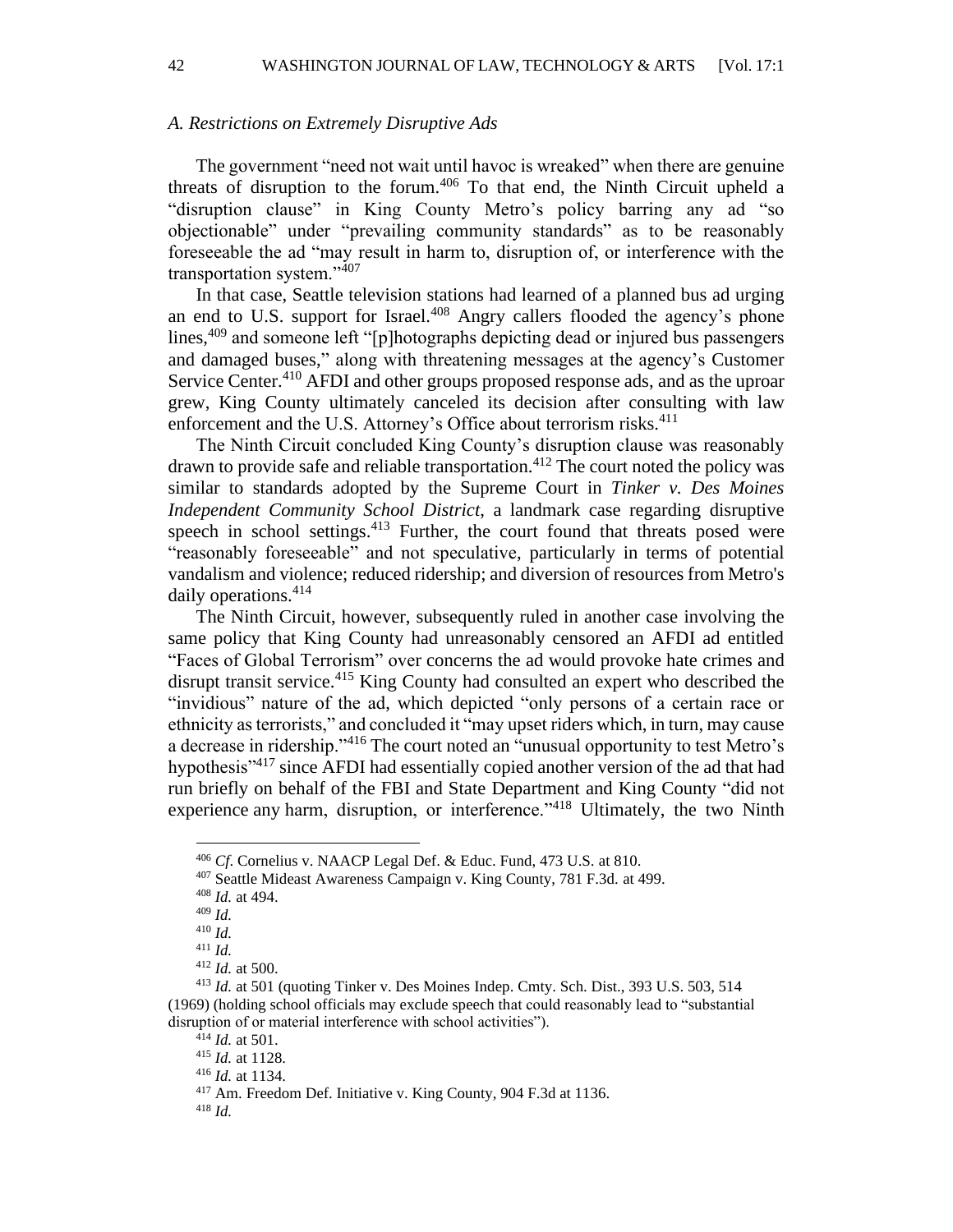Circuit rulings give a sense of how concrete and severe a threat must be for restrictions to be upheld.

# *B. Avoid Broad Content Restrictions*

Broad and vague categorical restrictions should be avoided, such as bans on "political" ads or ads relating to "matters of public debate."<sup>419</sup> Agencies operating a limited public forum that want to keep out controversial topics should specifically identify them, such as abortion or terrorism.<sup> $420$ </sup> A better approach to avoiding political campaign speech would be to restrict ads that "promote or oppose" an election, candidate, or campaign. <sup>421</sup> Religion also can be tricky as a topic but restrictions on ads regarding the "existence of a supreme being" may fare better than barring ads on religion.

#### *C. Counterspeech*

Counterspeech can take the form of government-sponsored ads that confront privately sponsored speech that is contrary to community views. It can serve to expose offensive or discriminatory messages and allow agencies to share their values. As Justice Brandeis noted in *Whitney v. California*: "[the remedy to be applied is more speech, not enforced silence."<sup>422</sup>

San Francisco's Municipal Transportation Agency (Muni) used counterspeech when AFDI purchased bus ads that read: "In any war between civil man and the savage, support the civilized man. Defeat Jihad. Support Israel."<sup>423</sup> Muni publicly announced its counterspeech ads and that proceeds would be donated to the San Francisco Human Rights Commission.<sup>424</sup> The ads that went along with AFDI's ads included the following statement:

The city of Saint Francis has a long history of tolerance for all, and while we honor a person's right to self-expression, there are times when we must say 'enough.' The recent ad has no value in facilitating constructive dialogue or advancing the cause of peace and justice. While this ad is protected under the First Amendment, our ad policy, and our contractual obligations, we condemn the use of any language that belittles, demeans or disparages others.<sup>425</sup>

Engy Abdelkader, a scholar who researched responses to AFDI's campaign, observed that in cities where AFDI's ads were allowed to run, the ads prompted an organized response from American Muslim communities and other faiths, which

<sup>419</sup> Minn. Voters All. v. Mansky, 138 S. Ct. at 1891.

<sup>420</sup> *See* Child. of the Rosary v. City of Phoenix, 154 F.3d at 985 (Noonan, j., dissenting).

<sup>421</sup> *See* Buckley v. Valeo, 424 U.S. 1, 43-44 n.51 (1976) (reciting a list of words the Supreme Court has identified as express words of advocacy, such as "vote for," elect," "defeat," and "reject").

<sup>422</sup> David Hudson, *Counterspeech Doctrine*, THE FIRST AMENDMENT ENCYCLOPEDIA, (updated December 2017), https://www.mtsu.edu/first-amendment/article/940/counter speech-doctrine.

<sup>423</sup> Abdelkader, *supra* note 21, at 80.

<sup>424</sup> *Id.*

<sup>425</sup> *Id.*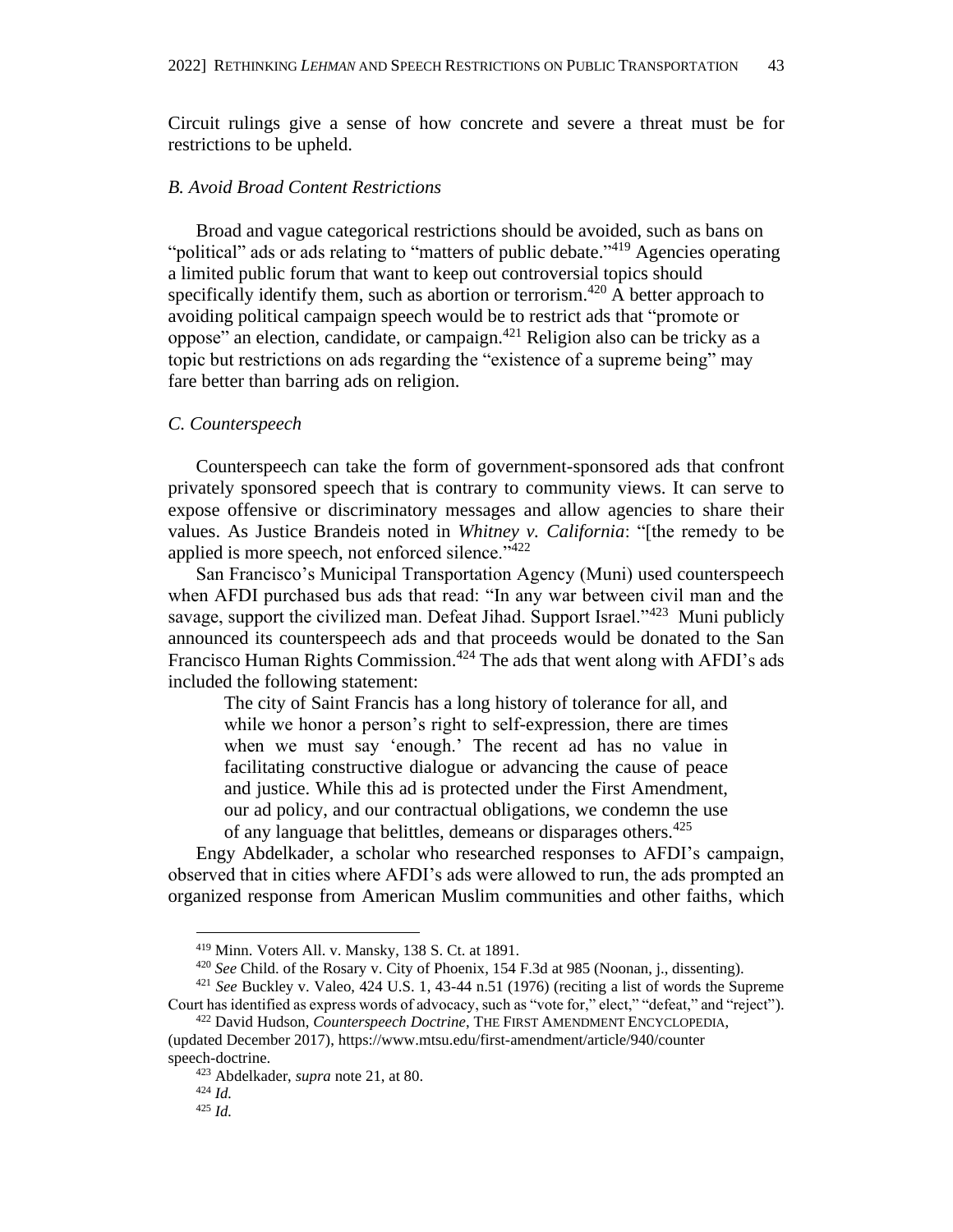included a Twitter campaign with the hashtag "#MySubwayAd."<sup>426</sup> Organizations "spoke out against the advertisements but nonetheless supported the First Amendment right for the ads to run." $427$  Had the ads not run, the community would not have been informed of "the values of those responsible for the display."<sup>428</sup> Abdelkader wrote:

[I]n Detroit, where the government successfully suppressed the hate advertisements, such a consensus did not materialize. In addition to depriving the community of a potential opportunity to learn how to respond appropriately to hateful messages, suppression of the objectionable speech also redirects attention from the bigotry to a controversy regarding prior restraints on speech, potentially transforming a hate speech perpetrator like Geller into a victim of censorship.<sup>429</sup>

As Abdelkader references, transit systems that ban controversial ads sometimes generate negative publicity by doing so. Abdelkader also noted that counterspeech may not be effective in places where bigotry and racism are tolerated.<sup>430</sup>

# *D. Disclaimers*

New York City's transit system adopted disclaimers with all "viewpoint ads," or political, religious or moral advertisements controversial in nature, following its legal dispute with AFDI.<sup>431</sup> The disclaimers included the following language: "This is a paid advertisement sponsored by [Sponsor]. The display of this advertisement does not imply MTA's endorsement of any views expressed."<sup>432</sup> However, disclaimers can have limited effectiveness in distancing transit officials from offensive speech, as the Spokane Transit Authority noted in a presentation to its governing board.<sup>433</sup>

#### *E. Congressional Action*

Congress could intervene by adding conditions to federal transit grants. This may not be the ideal scenario for transit systems that want to retain control over their advertising programs. But Congress may be interested in how local governments regulate transit systems, "as the United States invests more than \$12 billion annually through the Federal Transit Administration to support public transit

<sup>426</sup> *Id.* at 81.

<sup>427</sup> *Id.*

<sup>428</sup> *Id.* at 86.

<sup>429</sup> *Id.*

<sup>430</sup> *Id.* at 87.

<sup>431</sup> Margaret Hartmann, *Following 'Savages' Controversy, MTA Adds Disclaimer to Subway Ads*, NEW YORK MAGAZINE (Sept. 27, 2012), https://nymag.com/intelligencer/2012/09/mta-addsdisclaimer-to-subway-ads.html.

<sup>432</sup> *Id.*

<sup>433</sup> *See* Spokane Transit Authority Performance Monitoring and Executive Relations Committee Meeting, Agenda Item 6-A (Sept. 6, 2017), https://www.spokanetransit.com/files /content/PMER-Packet-Sept-2017.pdf (noting controversial ads were still associated with STA despite disclaimers).